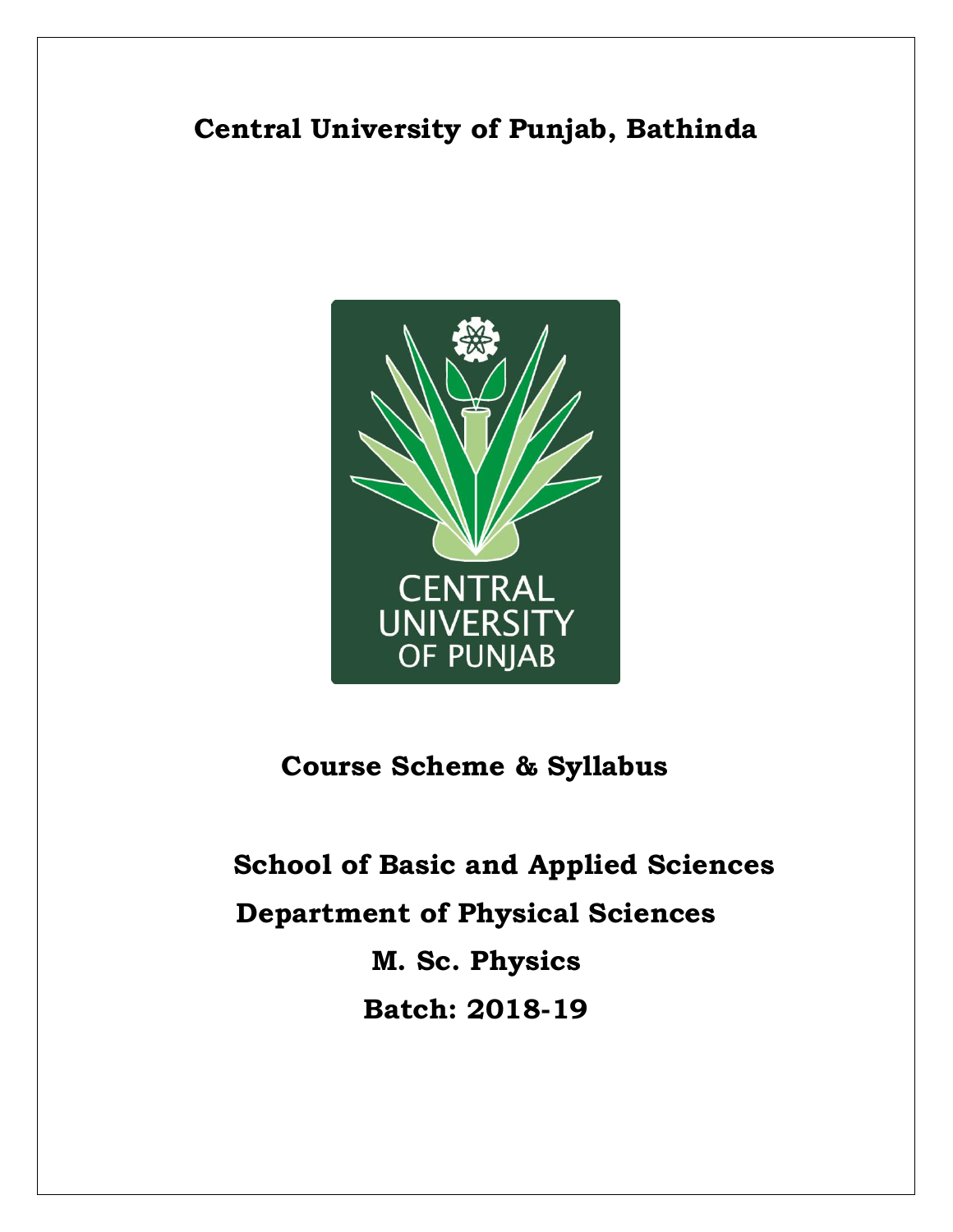|                  |                | <b>Semester: I</b>                     |                |                          |                          |                          |                  |
|------------------|----------------|----------------------------------------|----------------|--------------------------|--------------------------|--------------------------|------------------|
| Sr               | <b>Course</b>  | <b>Course Title</b>                    | Cours          |                          | <b>Hours</b>             |                          | <b>Total</b>     |
|                  | Code           |                                        | e              | L                        | T                        | $\mathbf{P}$             | Credi            |
| No               |                |                                        | Type           |                          |                          |                          | ts               |
| $\mathbf{1}$     | PHY.506        | <b>Mathematical Physics</b>            | C              | $\overline{4}$           | $\overline{\phantom{0}}$ |                          | $\overline{4}$   |
| $\overline{2}$   | PHY.507        | <b>Classical Mechanics</b>             | $\mathcal{C}$  | $\overline{4}$           | $\overline{\phantom{0}}$ | $\overline{a}$           | $\overline{4}$   |
| 3                | <b>PHY.508</b> | Quantum Mechanics                      | $\overline{C}$ | $\overline{4}$           | $\overline{\phantom{0}}$ | $\overline{\phantom{0}}$ | $\overline{4}$   |
| $\overline{4}$   | PHY.509        | Electronics                            | $\overline{C}$ | $\overline{4}$           | $\overline{\phantom{0}}$ | $\overline{\phantom{0}}$ | $\overline{4}$   |
| 5                | PHY.510        | Electronics Laboratory                 | $\overline{C}$ |                          |                          | 6                        | 3                |
| 6                | PHY.511        | Modern Physics Laboratory              | $\overline{C}$ | $\overline{a}$           | $\qquad \qquad -$        | 6                        | 3                |
| $\overline{7}$   | PHY.512        | Physics in Everyday Life               | <b>IDC</b>     | $\overline{2}$           | $\overline{\phantom{0}}$ |                          | $\overline{2}$   |
|                  |                |                                        |                | 18                       |                          | 12                       | 24               |
|                  |                | <b>Semester: II</b>                    |                |                          |                          |                          |                  |
| Sr               | <b>Course</b>  | <b>Course Title</b>                    | Cours          |                          | <b>Hours</b>             |                          | <b>Total</b>     |
|                  | Code           |                                        | e              | L<br>T<br>P              |                          |                          | Credi            |
| No               |                |                                        | Type           |                          |                          |                          | ts               |
| $\mathbf{1}$     | <b>PHY.521</b> | <b>Numerical Methods</b>               | CF             | $\overline{2}$           | $\overline{a}$           |                          | $\overline{2}$   |
| $\mathbf 2$      | PHY.522        | Numerical Methods laboratory           | CF             |                          | $\overline{\phantom{0}}$ | 4                        | $\boldsymbol{2}$ |
| 3                | PHY.523        | Quantum, Atomic and Molecular          | $\mathcal{C}$  | $\overline{4}$           | $\overline{\phantom{0}}$ |                          | $\overline{4}$   |
|                  |                | Physics                                |                |                          |                          |                          |                  |
| 4                | PHY.524        | <b>Electromagnetic Theory</b>          | $\mathcal{C}$  | $\overline{4}$           | $\overline{\phantom{0}}$ | $\overline{\phantom{0}}$ | $\overline{4}$   |
| 5                | PHY.525        | Solid State Physics                    | $\overline{C}$ | $\overline{4}$           |                          |                          | $\overline{4}$   |
| 6                | PHY.526        | Solid State Physics Laboratory         | $\mathcal{C}$  | $\overline{\phantom{a}}$ | $\overline{\phantom{0}}$ | 8                        | $\overline{4}$   |
| $\overline{7}$   | PHY.527        | Introduction to Nanotechnology         | <b>IDC</b>     | $\overline{2}$           | $\overline{\phantom{0}}$ |                          | $\overline{2}$   |
|                  |                |                                        | <b>Total</b>   | 16                       |                          | 12                       | 22               |
|                  |                | <b>Semester: III</b>                   |                |                          |                          |                          |                  |
| Sr               | <b>Course</b>  | <b>Course Title</b>                    | Cours          |                          | <b>Hours</b>             |                          | <b>Total</b>     |
|                  | Code           |                                        | e              | L                        | T                        | ${\bf P}$                | Credi            |
| No               |                |                                        | <b>Type</b>    |                          |                          |                          | ts               |
| $\mathbf{1}$     | PHY.551        | <b>Statistical Mechanics</b>           | C              | 4                        |                          |                          | $\overline{4}$   |
| $\overline{2}$   | PHY.552        | Nuclear and Particle Physics           | $\overline{C}$ | $\overline{4}$           | $\overline{\phantom{0}}$ |                          | $\overline{4}$   |
| 3                | PHY.553        | <b>Nuclear Physics Laboratory</b>      | $\mathcal{C}$  | $\overline{a}$           | $\overline{\phantom{a}}$ | 8                        | $\overline{4}$   |
| $\overline{4}$   | PHY.543        | Seminar-I                              | <b>SE</b>      |                          |                          |                          | $\mathbf 1$      |
| $\overline{5}$   | PHY.599        | Project                                | <b>SE</b>      | $\overline{\phantom{0}}$ | $\overline{\phantom{0}}$ | 12                       | 6                |
| 6                |                | Value added Course                     | <b>VAC</b>     | $\mathbf{1}$             | $\overline{\phantom{0}}$ |                          | 1                |
| $\boldsymbol{7}$ |                | Elective Course-I/MOOC-I               | DE             | $\overline{a}$           |                          |                          | $\overline{4}$   |
|                  | PHY.554        | <b>Advanced Solid State Physics</b>    |                | 4                        | $\overline{\phantom{0}}$ | $\overline{\phantom{0}}$ |                  |
|                  | PHY.555        | Nuclear Techniques-I                   |                | $\overline{4}$           | $\overline{a}$           | $\overline{\phantom{0}}$ |                  |
|                  | PHY.556*       | Introduction to Computational          |                | $\overline{2}$           |                          |                          |                  |
|                  |                | Materials Physics*                     |                |                          |                          |                          |                  |
|                  | PHY.558        | <b>Computational Materials Physics</b> |                |                          |                          | $\overline{4}$           |                  |
|                  | $(a)^*$        | Laboratory*                            |                |                          |                          |                          |                  |
|                  | PHY.557        | Functional Materials and               |                | $\overline{4}$           | $\overline{\phantom{a}}$ |                          |                  |
|                  |                | Devices                                |                |                          |                          |                          |                  |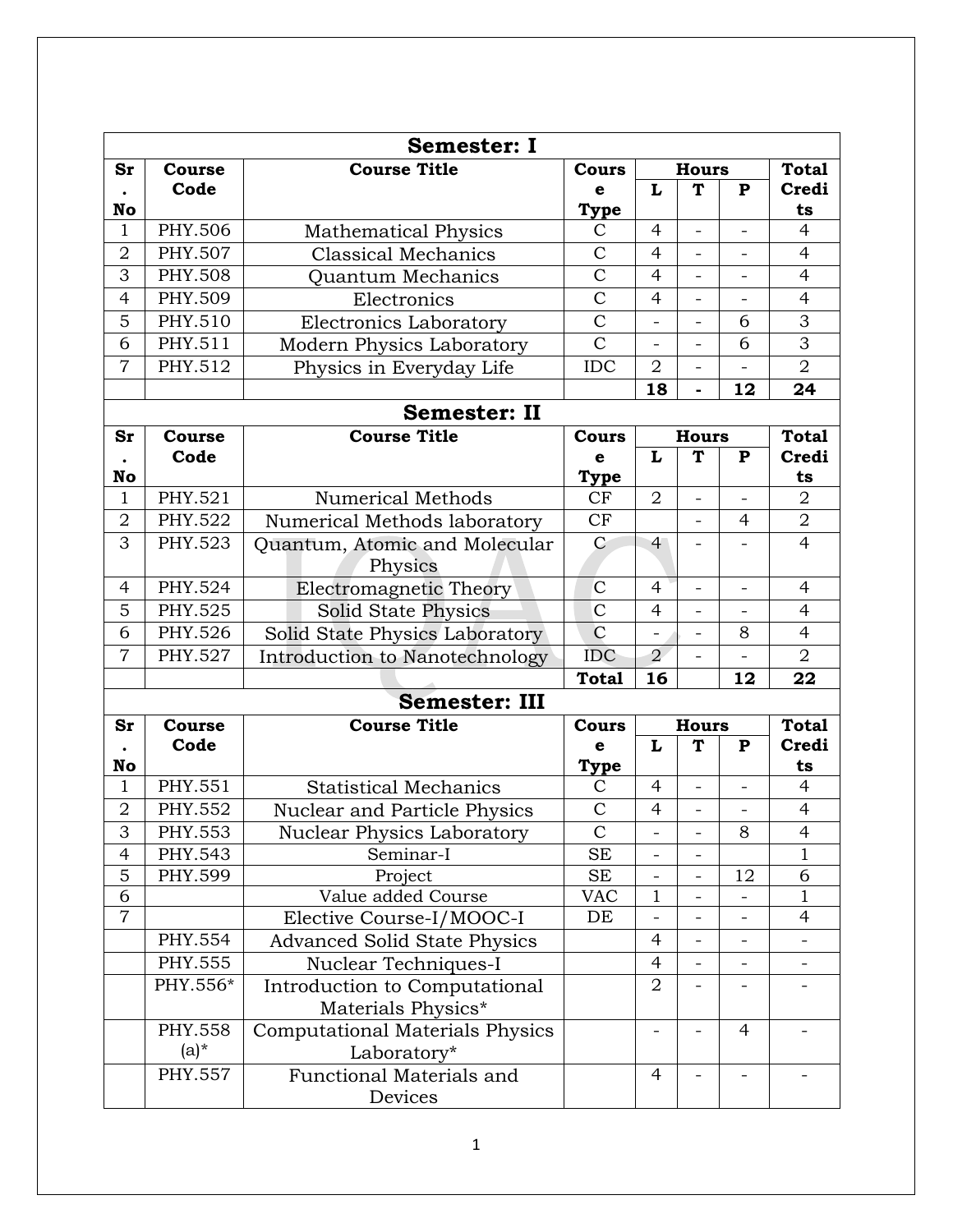|                | *Students opting PHY.556 need also to opt its<br>laboratory course PHY.558(a) |                              |              |                |                          |                          | 24             |  |  |
|----------------|-------------------------------------------------------------------------------|------------------------------|--------------|----------------|--------------------------|--------------------------|----------------|--|--|
|                |                                                                               | <b>Semester: IV</b>          |              |                |                          |                          |                |  |  |
| Sr.            | <b>Course Title</b><br><b>Total</b><br>Course<br><b>Hours</b><br>Course       |                              |              |                |                          |                          |                |  |  |
| No             | Code                                                                          |                              | <b>Type</b>  | L              | ፐ                        | P                        | <b>Credits</b> |  |  |
|                | PHY.571                                                                       | Research Methodology         | CF           | 4              |                          |                          | 4              |  |  |
| $\overline{2}$ | PHY.572                                                                       | The Enrich Physics Course-I  | CF           | $\overline{2}$ |                          |                          | $\overline{2}$ |  |  |
| 3              | PHY.573                                                                       | The Enrich Physics Course-II | CF           | $\overline{2}$ | $\overline{\phantom{0}}$ | $\overline{\phantom{0}}$ | $\overline{2}$ |  |  |
| 4              | PHY.544                                                                       | Seminar-II                   | <b>SE</b>    |                | $\overline{\phantom{0}}$ | $\overline{\phantom{0}}$ | 1              |  |  |
| 5              | PHY.599                                                                       | Project Work-II              | <b>SE</b>    |                |                          |                          | 6              |  |  |
|                |                                                                               |                              |              |                |                          | $\overline{2}$           |                |  |  |
| 6              |                                                                               | Value Added Course           | <b>VAC</b>   | 1              | $\overline{\phantom{0}}$ | $\overline{\phantom{0}}$ | 1              |  |  |
| $\overline{7}$ |                                                                               | Elective Course-II/MOOC-II   | DE           |                |                          |                          |                |  |  |
|                | PHY.574                                                                       | Introduction to Mesoscopic   | DE           | 4              |                          |                          | 4              |  |  |
|                |                                                                               | Physics                      |              |                |                          |                          |                |  |  |
|                | PHY.575                                                                       | Nuclear Techniques-II        | DE           | 4              |                          |                          | 4              |  |  |
|                | PHY.576                                                                       | Nanostructured Materials     | DE           | 4              |                          |                          | 4              |  |  |
|                | PHY.577                                                                       | Materials Characterization   | DE           | 4              |                          |                          | 4              |  |  |
|                |                                                                               |                              | <b>Total</b> |                |                          |                          | 20             |  |  |

**CF**: Compulsory Foundation, **C**: Core, **DE**: Discipline Elective, **IDC**: Inter-Disciplinary Elective, **SE**:Skill-based Elective, VAC: Value Added Courses

**L**: Lecture, **T**: Tutorial, **P**: Practical

#### **Weightage (%):**

- 1. **Surprise Test (s):** There is no limit for the surprise test and average of best two will be considered. Surprise tests are based on multiple choice questions and total weightage of surprise tests is 10%.
- 2. **Term Paper(s):** Each student will be given different topics. All detailed regarding term paper will be communicated to students at the start of teaching. Total weightage of term paper is 10%.
- 3. **Assignment(s):** All details regarding assignments will be communicated to students by the course coordinators. Total weightage of assignments is 5%.
- 4. **Mid Semester Tests (MSTs):** This continuous assessment is based on two preannounced Tests. These tests are of subjective type and contain 02 long answer type questions of 5 marks each and 05 medium answer type questions of 3 marks each. Each MST carries 25% weightage and total weightage of MSTs is 50%.
- 5. **End Semester Examination:** End semester examination is conducted through online mode in university computer center. End semester examination is based on MCQs/fill-ups. Weightage of end semester examination is 25%.
- 6. **Practical Course/Seminars:** Based on Practical work performance/Written Test/Presentation/Viva-vice is 100%.
- 7. **Project Work:** Project report will be evaluated on 5-point scale: Excellent, Very Good, Good, Average and Un-satisfactory.

#### **Transaction mode**

**Semester – I** : lecture, demonstration, experimentation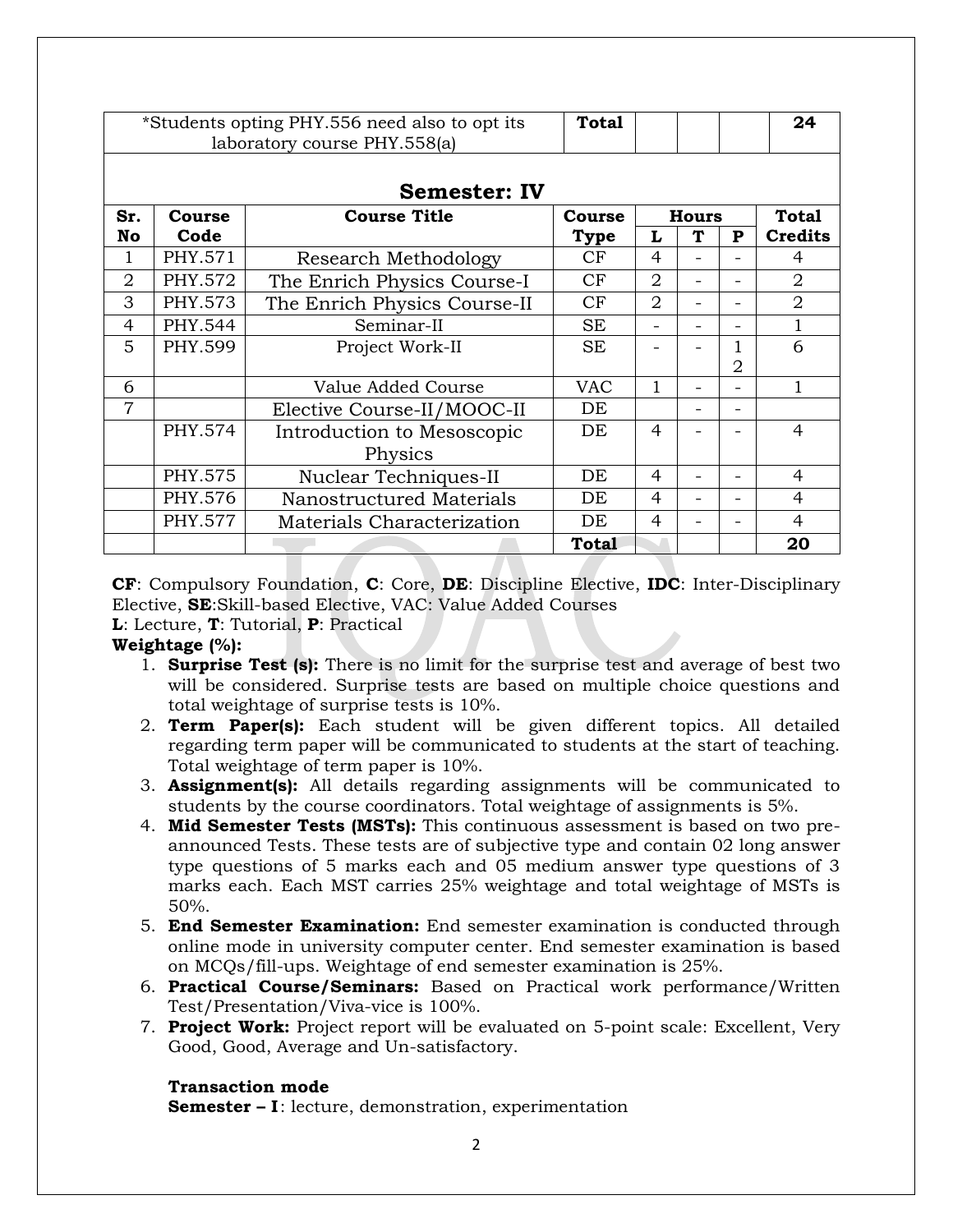**Semester – II** : lecture, tutorial, experimentation **Semester – III** : lecture, problem solving, project method, PPT **Semester – IV** : lecture, PPT, project method, problem solving

**Signature of HOD**

**Dean of School Dean Academic Affairs**

### **Semester-I**

|  | ۱. | ۵S<br>c |
|--|----|---------|
|  |    |         |

**Course Title: Mathematical Physics Paper Code: PHY.506 Total Lectures: 60**

**Course Objective:** The course on Mathematical Physics is introduced to familiarize the students with the idea about transformation of coordinates and complex functions, special functions, group theory, and tensors which will be useful in understanding theoretical treatment and for developing a strong background to pursue research in theoretical physics.

#### **Unit-I 15 hours**

**Vector Calculus, Matrices & Tensors**: Vector calculus: properties of Gradient, divergence and Curl, matrix algebra, Caley-Hamilton theorem, Eigen values and Eigen vectors, curvilinear coordinates.(spherical and cylindrical coordinates) Tensors, Symmetric and antisymmetric, kronecker and Levi Civita tensors.

**Elements of group theory:** Group postulates, Lie group and generators, representation, Commutation relations, SU(2), O(3).

**Unit-II 15 hours Delta, Gamma, and Beta Functions:** Dirac delta function, Properties of delta function, Gamma function, Properties of Gamma and Beta functions.

**Special Functions:** Legendre, Bessel, Hermite and Laguerre functions, recurrence relations, Orthogonality and special properties. Associated Legendre functions: recurrence relations, Parity and orthogonality, functions, Green's function,

#### **Unit-III 15 hours**

**Complex Variable:** Elements of complex analysis, Analytical functions, Cauchy-Riemann equations, Cauchy theorem, Properties of analytical functions, Contours in complex plane, Integration in complex plane, Deformation of contours, Cauchy integral representation, Taylor and Laurent series, Isolated and essential singular points, Poles, Residues and evaluation of integrals, Cauchy residue theorem and applications of the residue theorem.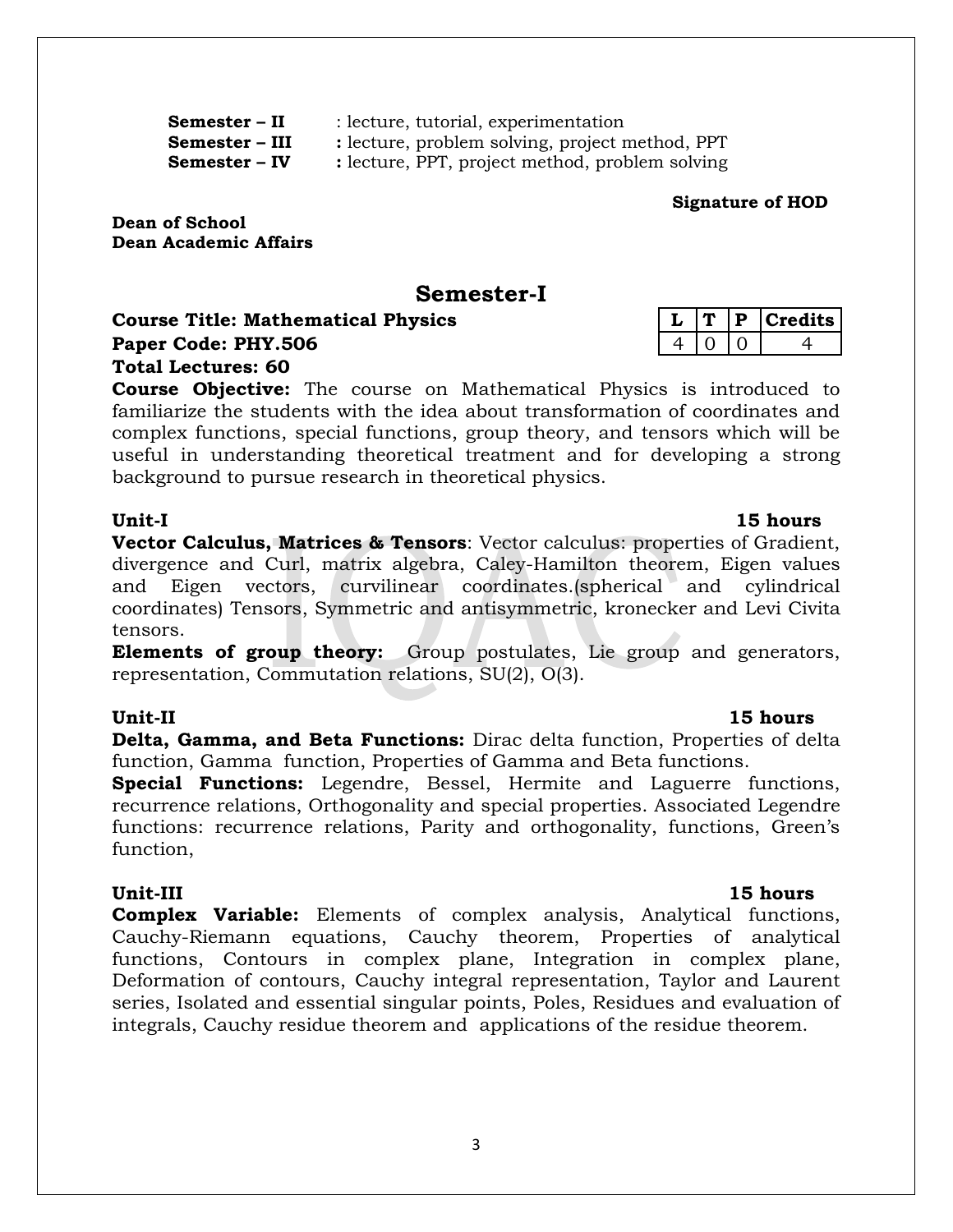#### **Unit-IV 15 hours**

**Fourier and Laplace Transforms:** Fourier series, Dirichlet condition, General properties of Fourier series, Fourier transforms, Their properties and applications, Laplace transforms, Properties of Laplace transform, Inverse Laplace transform and application.

**Differential Equations** Solutions of Hermite, Legendre, Bessel and Laugerre Differential equations, basics properties of their polynomials, and associated Legendre polynomials, Partial differential equations (Laplace, wave and heat equation in two and three dimensions), Boundary value problems and Euler equation.

### **Suggested Readings**

- 1. G. Arfken, H. Weber and F. Harris, *Mathematical Methods for Physicists* (Elsevier Academic Press, Massachusetts, USA) 2012.
- 2. E. Kreyszig, *Advanced Engineering Mathematics* (Wiley India Pvt. Ltd., New Delhi, India) 2011.
- 3. L. A. Pipes, *Applied Mathematics for Engineers and Physicist* (McGraw-Hill, Noida, India) 1985.
- 4. D. G. Zill, *Advanced Engineering Mathematics* (Jones & Barlett Learning, Massachusetts, USA) 2012.
- 5. P. K. Chattopadhyay, *Mathematical Physics* (New Age International (P) Ltd., New Delhi) 2000
- 6. Mathematical Physics, B.S. Rajput, Pragati Prakashan

### **Course Title: Classical Mechanics Paper Code: PHY.507 Total Lectures: 60**

|  |  | τS.<br>≏<br>יו |
|--|--|----------------|
|  |  |                |

**Objective and Learning Outcomes:** The overall goal of this course is to provide tools and applications of classical mechanics that student can use these in various branches of physics. Student will learn solid understanding of classical mechanics (Newton's laws, Lagrangian mechanics, conservation principles, Hamiltonian formalism, Hamilton - Jacobi theory, central force, scattering, rigid body dynamics, small oscillations and special relativity). Establish firm physics and math foundation on which student can build a good carrier in physics.

**Lagrangian Formalism:** Newton's laws, Classification of constraints, D'Alembert's principle and its applications, Generalized coordinates, Lagrange's equation for conservative, non-conservative and dissipative systems and problems, Lagrangian for a charged particle moving in an electromagnetic field,

### **Unit-I 16 hours**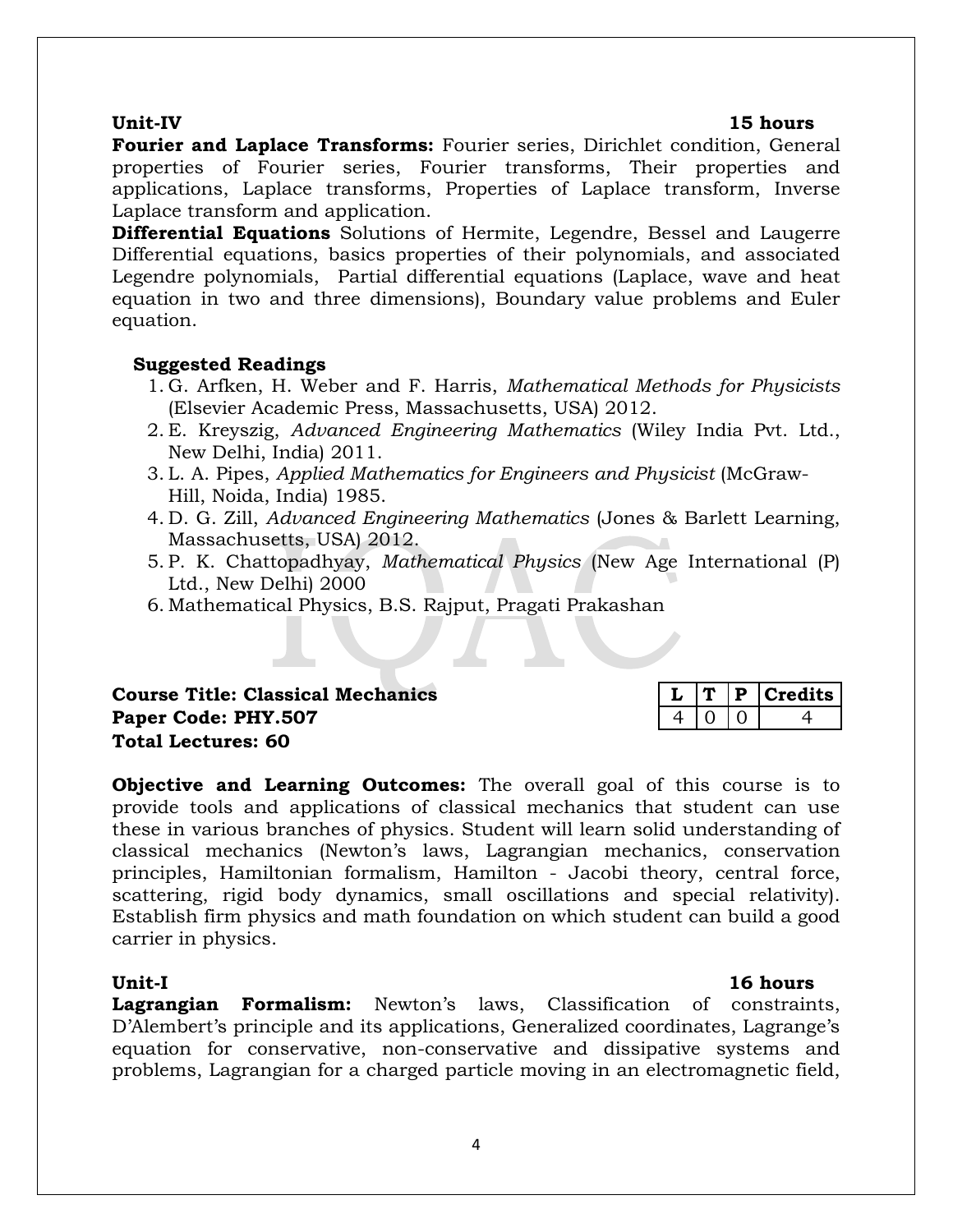Cyclic-coordinates, Symmetry, Conservations laws (Invariance and Noether's theorem).

**Hamiltonian Formalism:** Variational principle, Principle of least action, Hamilton's principle, Hamilton's equation of motion, Lagrange and Hamilton equations of motion from Hamilton's principle, Hamilton's principle to nonconservative and non-holonomic systems, Dynamical systems, Phase space dynamics and stability analysis.

**Canonical Transformations and Hamilton - Jacobi theory:** Canonical transformation and problems, Poisson brackets, Canonical equations in terms of Poisson bracket, Integral invariants of Poincare, Infinitesimal canonical transformation and generators of symmetry, Relation between infinitesimal transformation and Poisson bracket, Hamilton–Jacobi equation for Hamilton's principal function, Linear harmonic oscillator problem by Hamilton-Jacobi method, Action angle variables, Application to Kepler's problem.

### **Unit-III 15 hours**

**Rigid Body Dynamics**: Euler's angles, Euler's theorem, Moment of inertia tensor, Non- inertial frames and pseudo forces: Coriolis force, Foucault's pendulum, Formal properties of the transformation matrix, Angular velocity and momentum, Equations of motion for a rigid body, Torque free motion of a rigid body - Poinsot solutions, Motion of a symmetrical top under the action of gravity.

**Two Body Problems:** Central force motions, Reduction to the equivalent onebody problem, Differential equation for the orbit, Condition for closed orbits (Bertrand's theorem), Virial theorem, Kepler's laws and their derivations, Classification of orbits, Two body collisions, Scattering in laboratory and centre-of-mass frames.

**Theory of Small Oscillations:** Periodic motion, Types of equilibria, General formulation of the problem, Lagrange's equations of motion for small oscillations, Normal modes, Applications to linear triatomic molecule, Double pendulum and N-Coupled oscillators.

**Special Theory of Relativity:** Lorentz transformations and its consequences, Relativistic kinematics and mass energy equivalence, Relativistic Lagrangian and Hamiltonian, Four vectors, Covariant formulation of Lagrangian and Hamiltonian.

### **Suggested Readings**

- 1. S.T. Thornton and J.B. Marion, *Classical Dynamics of Particles and Systems* (Cengage Learning, Boston/Massachusetts, United State), 5th edition, 2013.
- 2. J. Safko, H. Goldstein and C. P. Poole, *Classical Mechanics* (Pearson, New Delhi, India) 2011.

### **Unit-IV 15 hours**

### **Unit-II 14 hours**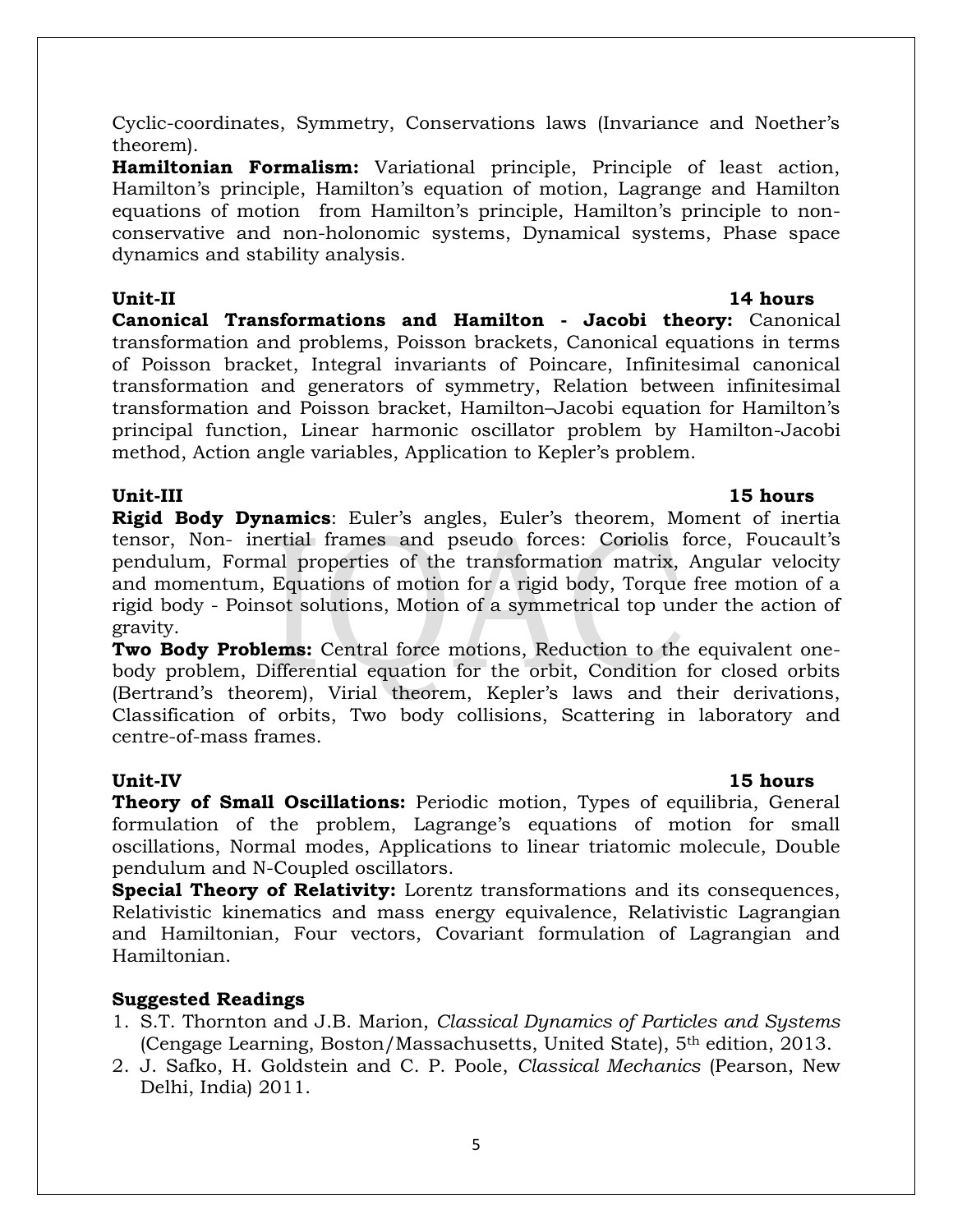- 3. G. Walter, *Systems of Particles and Hamiltonian Dynamics* (Springer, New York, USA) 2010.
- 4. P.S. Joag and N.C. Rana, *Classical Mechanics* (Tata McGraw-Hill, Noida, India) 1991.

### **Course Title: Quantum Mechanics Paper Code: PHY.508 Total Lectures: 60**

**Course Objective:** The objective of this course is to develop familiarity with the physical concepts of quantum mechanics and its mathematical formulation. Student will learn basics of the subject and make them understand the concept of operators, observables, Schrodinger equation and its applications to simple physical systems. Also angular momentum and scattering theory with emphasis on the physical structure of the theory and their applications will be introduced.

#### **Unit-I 14 hours**

**Mathematical Formulation and Postulates of Quantum Mechanics:**  Limitations of Classical Mechanics and foundation of Quantum Mechanics, Review of linear vector spaces and related algebra and Hilbert space, Dirac notation, Operators: Hermitian, Unitary & Projection operators, Matrix representations of kets, bras and operators, Change of basis, Basic postulates of quantum mechanics, Schrödinger wave equation (time dependent and time independent), Expectation values, Commutation relations, Ehrenfest theorem. Generalized Heisenberg uncertainty principle, density matrix, Schrodinger, Heisenberg and Interaction pictures.

### **Unit-II 16 hours**

**Applications of Schrödinger Wave Equation:** Solution of Harmonic oscillator using wave mechanics and matrix mechanics: matrix representation and eigen values of various operators, Anisotropic and isotropic harmonic oscillator, The box potential. **Hydrogen Atom:** Motion in central potential, Solution of Schrodinger equation for hydrogen atom. energy spectra of Hydrogen atom.

**Angular Momentum:** eigenvalues and eigen vectors of orbital angular momentum, Spherical harmonics, Angular momentum algebra and commutation relations, Matrix representation of angular momentum, Stern-Gerlach experiment, Spin angular momentum: Pauli matrices and their properties.

**Addition of Angular Momenta:** Addition of two angular momenta, Transformation between bases: Clebsch-Gordan Coefficients, Eigenvalues of J<sup>2</sup> and Jz, Coupling of orbital and spin angular momenta. Wigner-Eckart Theorem (statement only)

### **Unit-III 16 hours**

|  |  | redits |
|--|--|--------|
|  |  |        |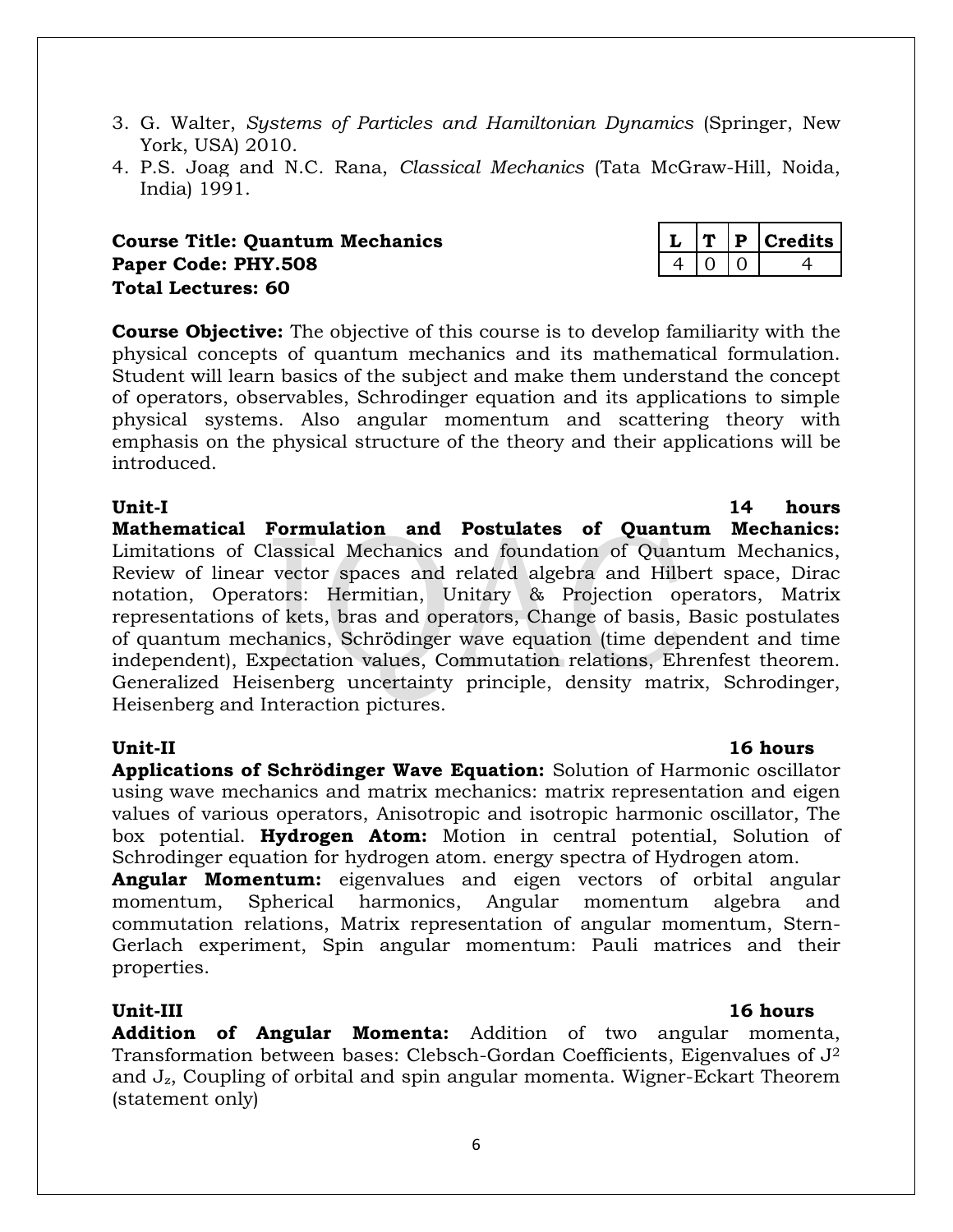**WKB Method and its Applications:** General formulation of WKB method, validity of WKB approximation, Bound states of potential wells with zero, one and two rigid walls, Application of WKB method to barrier penetration and cold emission of electrons from metals.

### **Unit-IV 14 hours**

**Scattering Theory:** Quantum Scattering theory, Scattering cross-section and scattering amplitude, Born scattering formula, Central force problem, Partial wave analysis, Phase shifts, Optical theorem, Low energy s-wave and p-wave scatterings, Bound states and resonances, Breit-Wigner resonance formula (statement only), Green's functions in scattering theory, Born approximation and its validity, Scattering for different kinds of potentials, Scattering of identical particles.

### **Suggested Readings**

- 1. N. Zettili, *Quantum Mechanics-Concepts and Applications* (John Wiley & Sons Ltd., Sussex, U.K.) 2009.
- 2. E. Merzbacher, *Quantum Mechanics* (Wiley India Pvt. Ltd., New Delhi, India) 2011.
- 3. L.I. Schiff, *Quantum Mechanics* (Tata McGraw-Hill Education, Noida, India) 2010.
- 4. K. Venkatesan, P.M. Mathews, *A Textbook of Quantum Mechanics* (Tata McGraw - Hill Education, Noida, India) 2010.
- 5. J. J. Sakurai, *Modern Quantum Mechanics* (Pearson Education, India) 2009.
- 6. D. J. Griffiths, *Introduction to Quantum Mechanics*, 2nd Ed. (Pearson Education, India) 2015.
- 7. G. D. Mahan, Quantum Mechanics in a Nutshell (Princeton University Press) 2009.
- 8. P.M. Mathews & K. Venkatesan, Tata-McGraw Pub. N. Delhi
- 9. V.K. Thankappan, Quantum Mechanics, New Age Pub. N. Delhi.

| <b>Course Title: Electronics</b> |  | $\vert L \vert T \vert P \vert$ Credits |
|----------------------------------|--|-----------------------------------------|
| Paper Code: PHY.509              |  |                                         |
| <b>Total Lectures: 60</b>        |  |                                         |

**Course Objective:** The course on Electronics and Digital Electronics Circuits Theory is introduced to familiarize the students with the idea of electronic devices, circuits, operations, signal processing and applications.

### **Unit-I 16 hours**

**Transistor Amplifiers:** Theory of semiconductors, Semiconductor devices: diode, homo and hectojunction devices, Transistor, Device structure and characteristics, Amplifiers, Frequency dependence and applications, Impedance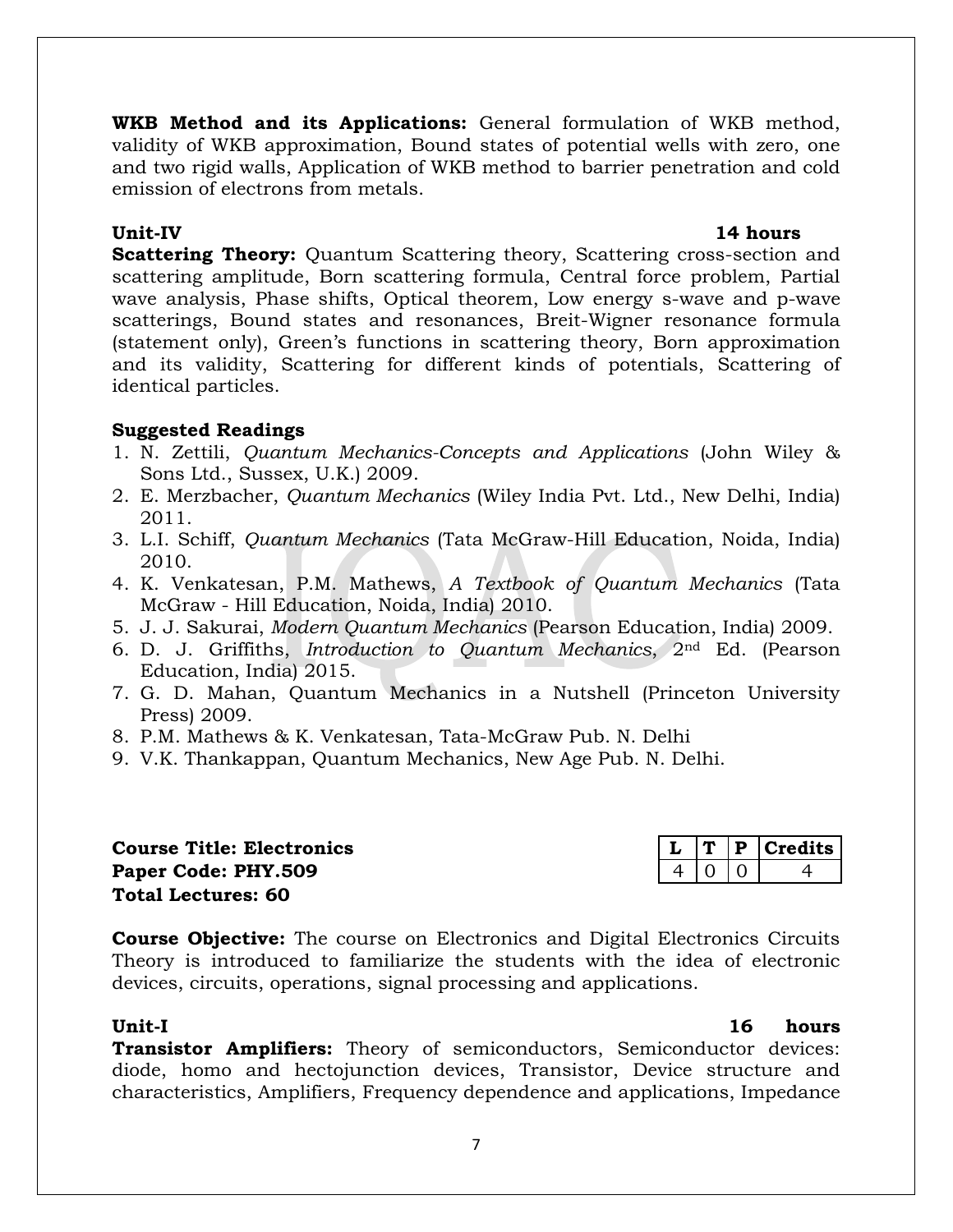matching, H and R parameters and their use in small signal amplifiers, Conversion formulae for the h-parameters of the different transistor configurations, Analysis of a transistor CE amplifier at low frequencies using hparameters, CE amplifier with unbypassed emitter resistor, Emitter follower at low frequencies, Emitter-coupled differential amplifier and its characteristics, Cascaded amplifiers, Transistor biasing, Self-bias and thermal stability, filtering, Noise reduction, Low frequency power amplifiers, High frequency devices.

#### **Unit-II 14 hours**

**Optoelectronic Devices and Transducers:** Solar cell, Photo detector and LEDs, Transducers, Measurement and control, Shielding and grounding.

**Field Effect Transistor:** Field effect transistor and its small signal model, CS and CD amplifiers at low frequencies, Biasing the FET, CS and CD amplifiers at high frequencies.

### **Unit-III 16 hours**

**Feedback:** The gain of an amplifier with feedback, General characteristics of negative feedback/instrumentation amplifiers, Stability of feedback amplifiers, Barkhaussen criteria, Grain and phase margins, Compensation, Sinusoidal oscillators: RC oscillators: Phase shift and the Wien's bridge oscillators, LC oscillators, Frequency stability and the crystal oscillators, lockin detector , Box Car integrator and modulation techniques.

**Operational Amplifier and Their Applications:** Characteristics of an ideal operational amplifier, Amplification, Applications of operational amplifiers: Inverting and non-inverting amplifiers, Summing circuits, Integration and differentiation, Waveform generators signal conditioning and recovery.

### **Unit-IV 14 hours**

**Combinational and Sequential Logic:** Adders-subtractors, Carry look ahead adder, BCD adder, Magnitude comparator, Multiplexer/demultiplexer, Encoder/decoder, Comparator Asynchronous/ripple counters, Synchronous counters, Shift counters, Shift registers, Universal shift register.

**Data Converters:** Analog to digital (A/D) data converters, Digital to analog (D/A) data converters, Logic families, Microprocessors and micro controller basics.

### **Suggested Readings**

- 1. J. Millman, C. Halkias and C. Parikh, *Integrated Electronics : Analog and Digital Circuits and Systems* (Tata McGraw - Hill Education, Noida, India) 2009.
- 2. R.L. Boylestad and L. Nashelsky, *Electronic Devices and Circuit Theory* (Pearson, New Delhi, India) 2009.
- 3[. B. L. Theraja,](http://books.google.com/books/about/Basic_Electronics.html?id=GyZyhuY4SngC) *Basic Electronics: Solid State* (S. Chand & Company Ltd., New Delhi, India) 2010.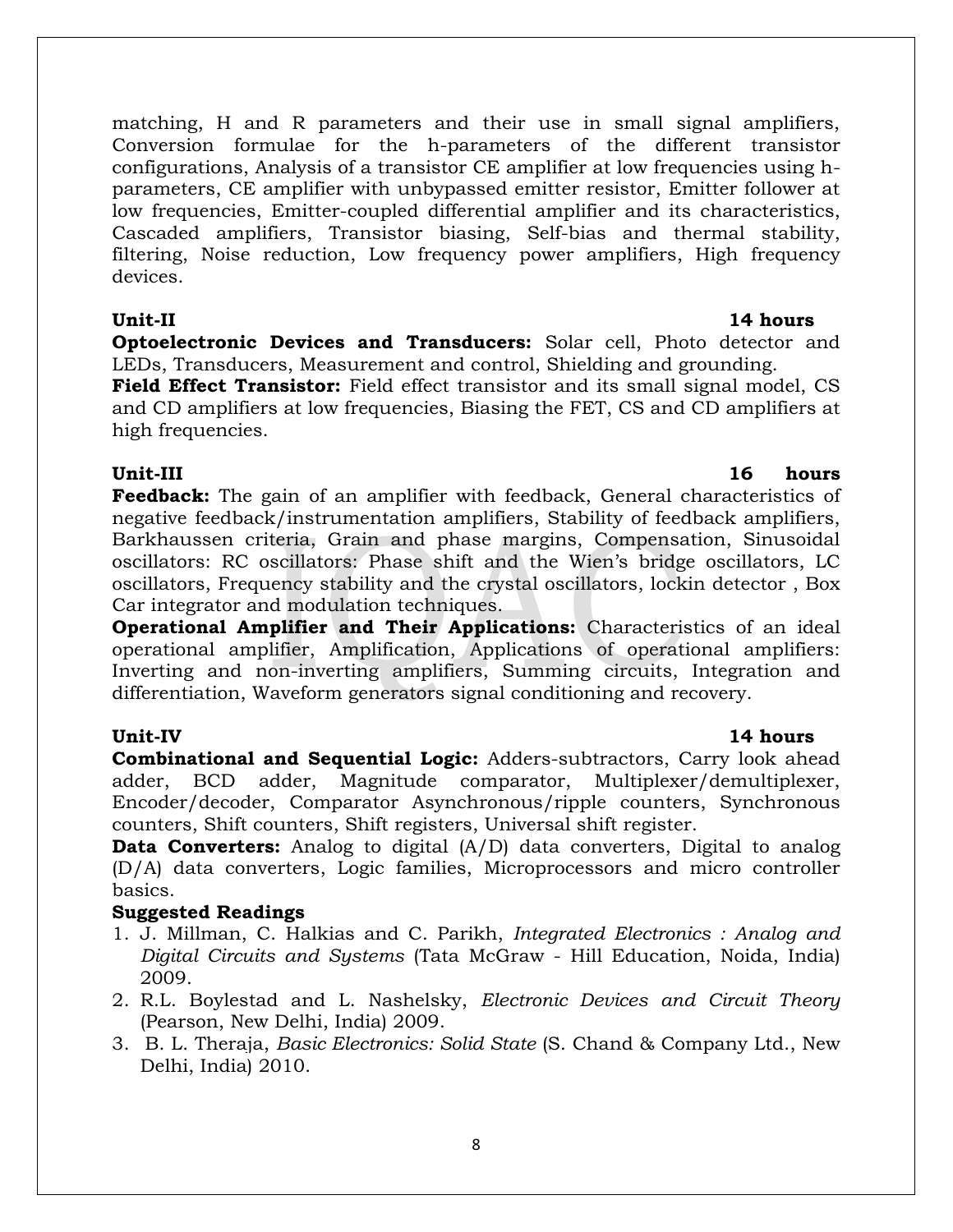- 4. D. Chattopadhyay and P. C*.* Rakshit, *[Electronics: Fundamentals and](http://www.flipkart.com/electronics-fundamentals-applications-11th/p/itmdythgaggxzhrd)  [Applications](http://www.flipkart.com/electronics-fundamentals-applications-11th/p/itmdythgaggxzhrd)* (New Age International, New Delhi, India) 2008.
- 5. G. Saha, A.P. Malvino and D.P. Leach, *Digital Principles and Applications*  (Tata McGraw - Hill Education, Noida, India) 2011.
- 6. P. Malvino and J.A. Brown, *Digital Computer Electronics* (Tata McGraw Hill Education, Noida, India) 2011.
- 7. C. Hawkins and J. Segura, *Introduction to Modern Digital Electronics* (Scitech Publishing, New York, USA) 2010.

### **Course Title: Electronics Laboratory Paper Code: PHY.510 Total Hours: 90**

|  | τs |
|--|----|
|  |    |

**Course Objective:** The laboratory exercises have been so designed that the students can verify some of the concepts learnt in the electronic circuit theory classes. During these laboratory they will get sufficient training to carrying out precise measurements and handling sensitive equipment.

Student has to perform any of eleven experiments from the following experiments.

- 1. Power supplies: Bridge rectifiers with capacitive input filters.
- 2. Power supplies: Shunt Voltage regulator using Zener diode.
- 3. Clipping and Clamping along with CRO.
- 4. Common Emitter Amplifier with and without feedback.
- 5. Determination of h-parameters in the CE configuration using the measured input and output characteristics of a BJT.
- 6. Common Source and Common Drain Amplifiers using JFET.
- 7. RC Oscillators: Phase shift oscillator using RC ladder network as the phase shifting network.
- 8. Wien's Bridge Oscillator.
- 9. Colpitts Oscillators.
- 10. Hartley Oscillators.
- 11. Emitter Coupled Differential Amplifier using BJT's.
- 12. Multivibrators Bistable, Monostable and Free Running multivibrators
- 13. Op-Amp characteristics:  $V_{io}$ ,  $I_b$ ,  $V_{ol}$ , CMRR, Slew Rate. Applications of Op-amps: inverting Amplifier, Unity Gain Buffer, Summing Amplifier.
- 14. 555 IC timers. Free Running and Monostable Multivibrators, Sawtooth wave generator.
- 15. Realization of universal logic gates.
- 16. Implementation of the given Boolean function using logic gates in both SOP and POS form.
- 17. Perform the logic state tables of RS and JK flip-flops using NAND & NOR gates.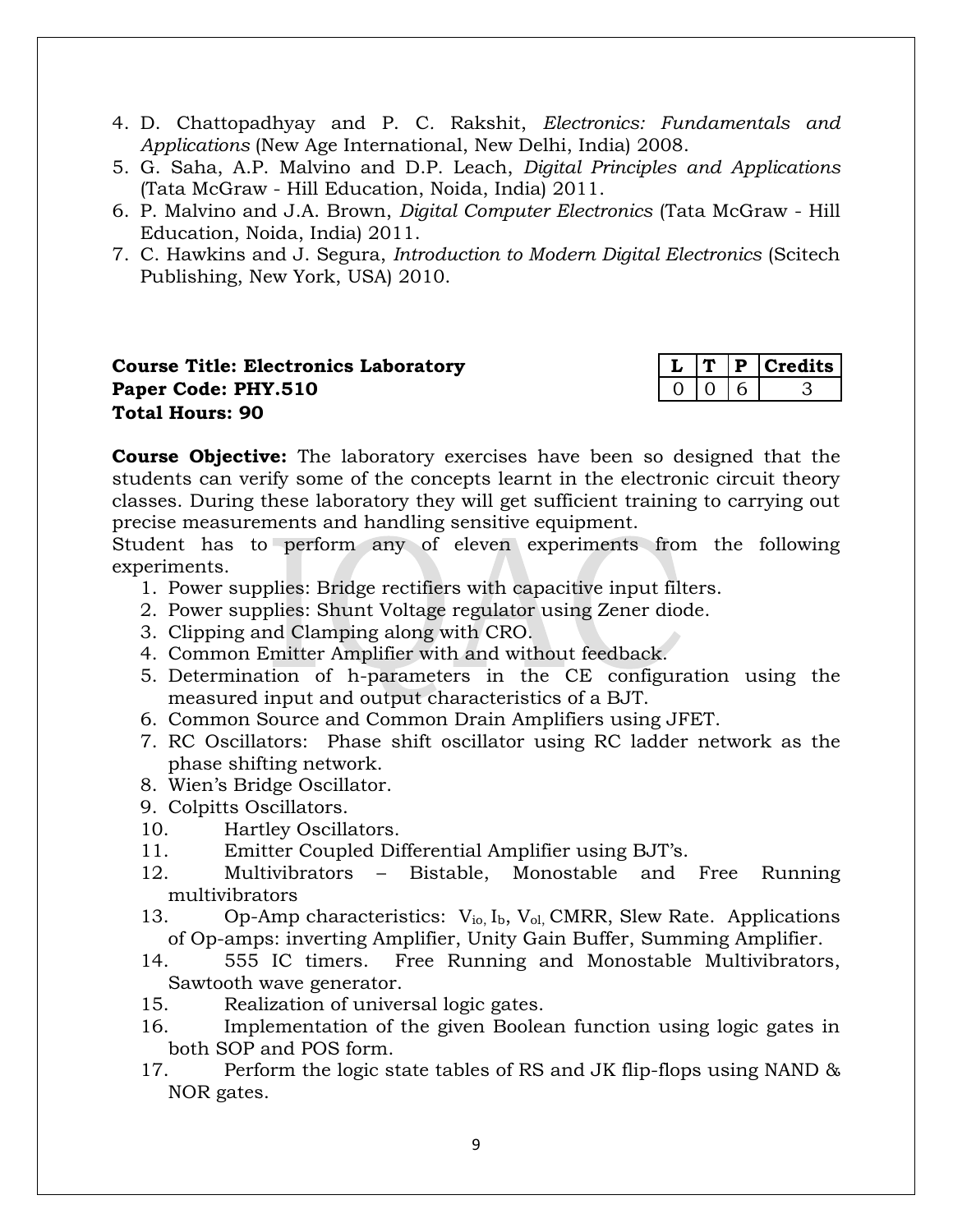- 18. Perform the logic state tables of T and D flip-flops using NAND  $\&$ NOR gates.
- 19. Perform the Verification of logic state tables of master slave flip flop using NAND & NOR gates.
- 20. Triggering mechanism of flip flop.
- 21. Perform the Realization of Half adder and full adder.
- 22. Perform the Half substractor and full substractor.
- 23. Decoders and code converters.
- 24. Up/Down Counters.
- 25. Shift Resistor.

#### **Suggested Readings**

- 1. J. Millman, C. Halkias and C. Parikh, *Integrated Electronics : Analog and Digital Circuits and Systems* (Tata McGraw - Hill Education, Noida, India) 2009.
- 2. R.L. Boylestad & L. Nashelsky, *Electronic Devices and Circuit Theory* (Pearson, New Delhi) 2009.
- 3. B. L. Theraja, *Basic Electronics: Solid State* (S. Chand & Company Ltd., New Delhi) 2010.
- 4. D. Chattopadhyay and P. C*.* Rakshit, *Electronics: Fundamentals and Applications* (New Age International, New Delhi, India) 2008.
- 5. G. Saha, A.P. Malvino and D.P. Leach, *Digital Principles and Applications*  (Tata McGraw - Hill Education, Noida, India) 2011.
- 6. P. Malvino and J.A. Brown, *Digital Computer Electronics* (Tata McGraw Hill Education, Noida, India) 2011.
- 7. C. Hawkins and J. Segura, *Introduction to Modern Digital Electronics* (Scitech Publishing, New York, USA) 2010.

### **Course Tile: Modern Physics Laboratory Paper Code: PHY.511 Total Hours: 90**

|  | LTS. |
|--|------|
|  |      |

**Course Objective:** The laboratory exercises have been so designed that the students can verify some of the concepts learned in Modern Physics. During this laboratory they will get sufficient training to carrying out precise measurements and handling sensitive equipment.

Student has to perform any of seven practicals from the following list of experiments.

- 1. Ionization potential by Franck Hertz experiment.
- 2. Photo electric effect.
- 3. Band gap of a semiconductor by Four Probe method.
- 4. Wavelength measurement of laser using diffraction grating.
- 5. Michelson interferometer.
- 6. Fabry-Perot Interferometer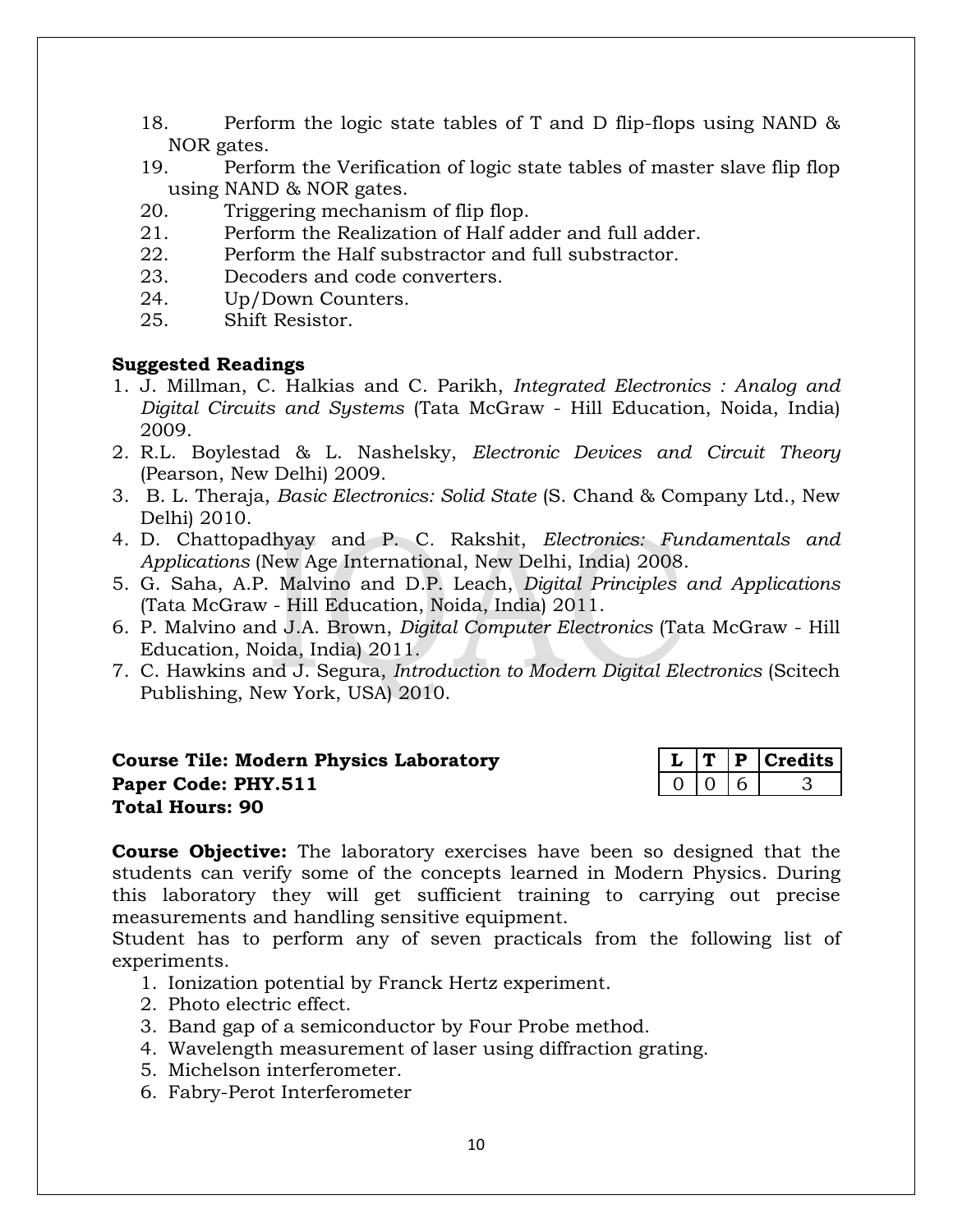- 7. Dual nature of electron experiment.
- 8. Millikan's oil drop experiment.
- 9. Stefan's law
- 10. Zeeman effect experiment

#### **Suggested Readings**

- 1. R.A. Serway, C.J. Moses & C.A. Moyer, *Modern physics,* Brooks Cole, Massachusetts,USA2012.
- 2. S.T. Thornton, *A. Rex Modern Physics for Scientists and Engineers* (Thomson Brooks/Cole, Massachusetts, USA) 2012.
- 3. K.S. Krane, *Modern Physics* (Wiley India (P) Ltd., New Delhi, India) 2012.
- 4. A. Beiser, *Concepts of Modern Physics* (Tata McGraw Hill Education, Noida, India) 2007.

### **Course Tile: Physics in Everyday Life**  $\vert L \vert T \vert P \vert$  **Credits Paper Code: PHY.512** 2 0 0 2 **Total Lectures: 30**

| <b>Course Objective:</b> Physics is playing an important role in the everyday life of |
|---------------------------------------------------------------------------------------|
| human beings. Therefore, this course is design to introduce students with             |
| physics and science in everyday life by considering objects from our daily            |
| environment and focuses on their principles of operation and relationships to         |
| one another. Out of these considerations arise better understanding of physics        |
| principles spanning motion, forces, heat, electromagnetism optics and modern          |
| physics.                                                                              |

**Physics in Earth's Atmosphere:** Sun, Earth's atmosphere as an ideal gas; Pressure, temperature and density, Pascal's Law and Archimedes' Principle, Coriolis acceleration and weather systems, Rayleigh scattering, the red sunset, Reflection, refraction and dispersion of light, Total internal reflection, Rainbow.

### **Unit-II 7 hours**

**Physics in Human Body:** The eyes as an optical instrument, Vision defects, Rayleigh criterion and resolving power, Sound waves and hearing, Sound intensity, Decibel scale, Energy budget and temperature control.

### **Unit-III 8 hours**

**Physics in Sports:** The sweet spot, Dynamics of rotating objects, Running, Jumping and pole vaulting, Motion of a spinning ball, Continuity and Bernoulli equations, Bending it like Beckham, Magnus force, Turbulence and drag.

**Physics in Technology:** Microwave ovens, Lorentz force, Global Positioning

### **Unit-I 8 hours**

### **Unit-IV 7 hours**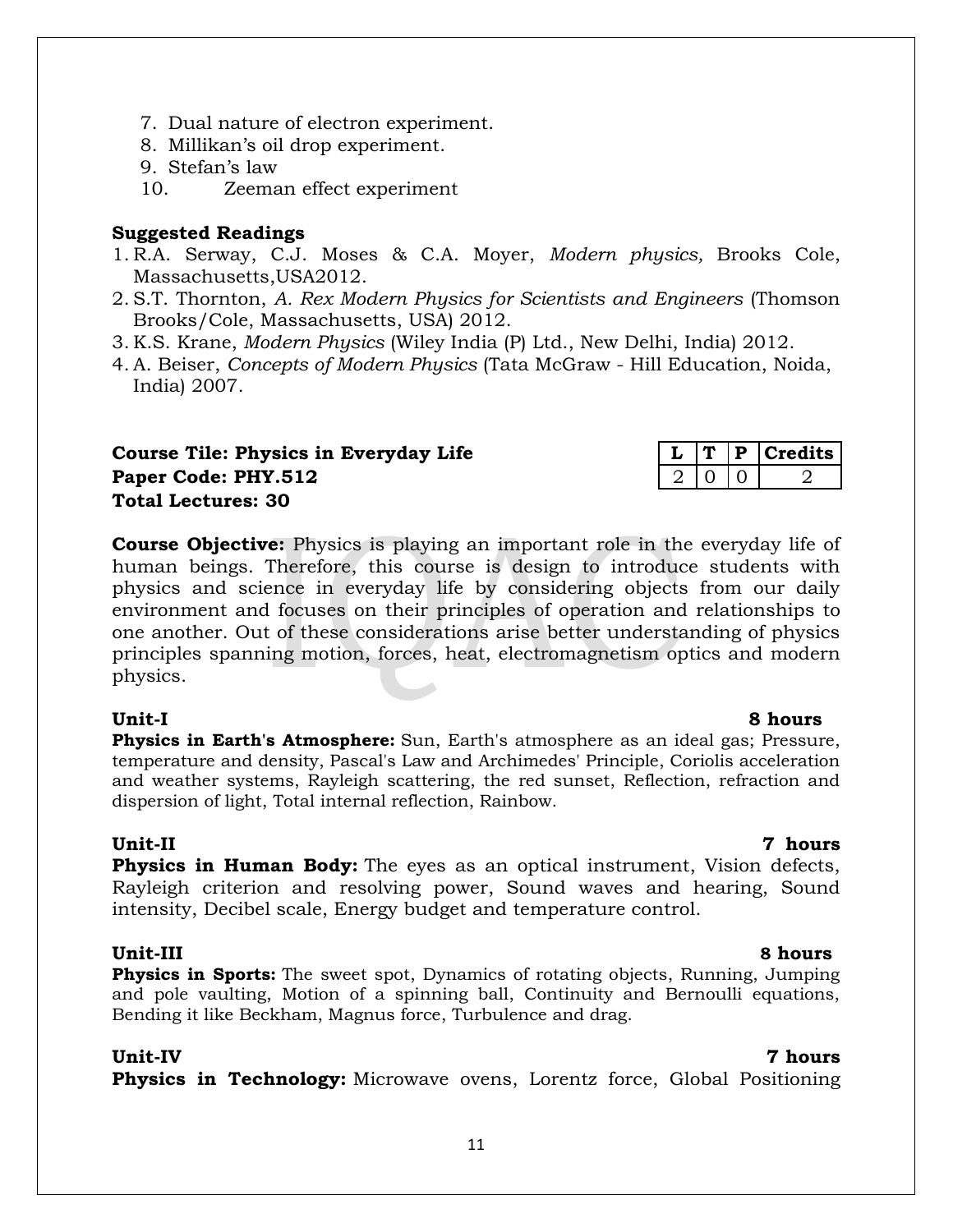System, CCDs, Lasers, Displays, Optical recording, CD, DVD Player, Tape records, Electric motors, Hybrid car, Telescope, Microscope, Projector etc.

#### **Suggested Readings**

- 1. How Things Work THE PHYSICS OF EVERYDAY LIFE, Louis A. Bloomfield, Wiley, 2013.
- 2. Sears and Zemansky, *University Physics* (Addison Wesley, Boston, USA) 2007.
- 3. M. Nelkon and P. Parker, *Advanced Level Physics* (Heinemann International, London, U.K.) 2012.
- 4. B. Lal and Subramaniam, Electricity and Magnetism (Ratan Prakashan Mandir, Agra, India) 2013.
- 5. E. Hecht, *Optics* (Addison Wesley, Boston, USA) 2001.
- 6. H. C. Verma, *Concepts of Physics* (Bharati Bhawan publishers and distributers, New Delhi, India) 2011.

### **Semester II**

**Course Title: Numerical Methods**  $\begin{array}{c|c} \downarrow \downarrow \downarrow \uparrow \downarrow \uparrow \downarrow \uparrow \downarrow \uparrow \downarrow \uparrow \downarrow \uparrow \downarrow \uparrow \downarrow \uparrow \downarrow \uparrow \downarrow \uparrow \downarrow \uparrow \downarrow \uparrow \downarrow \uparrow \downarrow \uparrow \downarrow \uparrow \downarrow \uparrow \downarrow \uparrow \downarrow \uparrow \downarrow \uparrow \downarrow \uparrow \downarrow \uparrow \downarrow \uparrow \downarrow \uparrow \downarrow \uparrow \downarrow \uparrow \downarrow \uparrow \downarrow \uparrow \downarrow \uparrow \downarrow \$ **Paper Code: PHY.521** 2 0 0 2 **Total Hours: 30**

**Course Objective:** The course on Numerical Methods has been framed to equip the students of M.Sc. Physics with knowledge of programming in C, roots of equation, interpolation, curve fitting, numerical differentiation, numerical integration, solution of ordinary differential equations.

**Programming with C:** Computer Algorithm, Data types, C programming syntax for Input/Output, Control statements: if, if-else and nested-if statements. Looping: while, for and do-while loops, Functions: Call by values and by references, Arrays and structures: one dimensional and twodimensional arrays, Pointers, Idea of string and structures. Preprocessors.

### **Unit-II 7 hours**

**Roots of Nonlinear Equations:** Element of computational techniques: Error analysis, Propagation of errors. Roots of functions, Bracketing and open end methods: Bisection Method, False position method and Newton Raphson method.

#### **Unit-III 8 hours**

**Interpolation and Least Square Fitting:** Linear Interpolation, Lagrange and Newton Interpolation, Linear and non-linear curve fitting

#### **Unit-I 8 hours**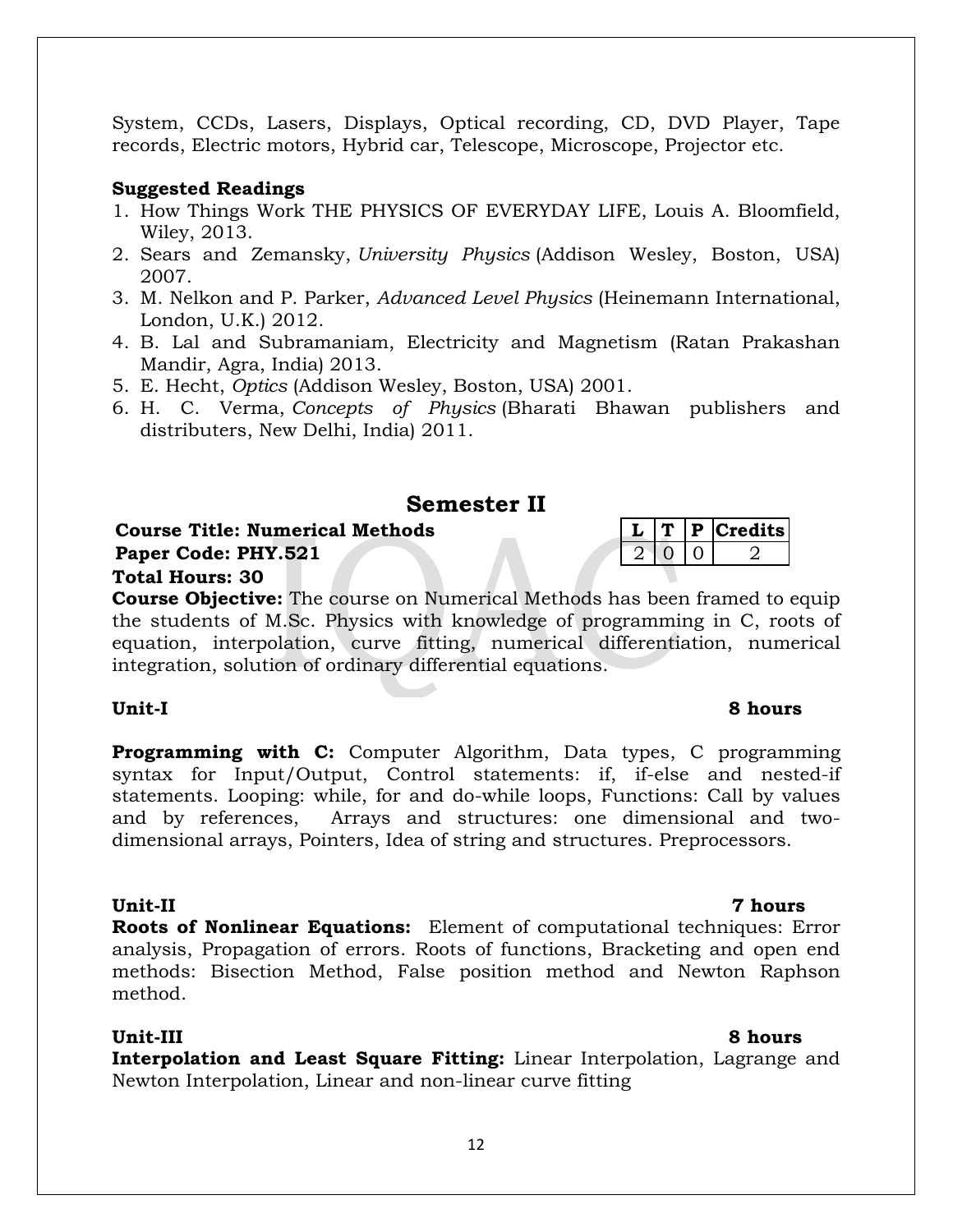**Numerical Differentiation and Integration:** Differentiation of continuous functions Integration by Trapezoidal and Simpson's rule.

#### **Unit-IV 7 hours**

**Numerical Solution of Ordinary Differential Equations:** Euler method and Runge-Kutta method.

**Random Numbers:** Introduction to random numbers, Monte Carlo method for random number generation, Chi square test.

### **Suggested Readings**

- 1. Y. Kanetkar, *Let Us C* (BPB Publications, New Delhi, India) 2012.
- 2. E. Balaguruswamy, *Numerical Methods* (Tata McGraw Hill, Noida, India) 2009.
- 3. S. S. Sastry, *Introductory Methods of Numerical Analysis,* PHI Learning Pvt.Ltd., NewDelhi,2012.
- 4. R. C. Verma, P. K. Ahluwalia & K. C. Sharma, Computational Physics, New Age, 1st edition,1999.
- 5. Tao Pang, an Introduction to Computational Physics (Cambridge University Press ) 2nd edition, 2006.

### **Course Title: Numerical Methods Laboratory Paper Code: PHY.522 Total Hours: 60**

|  | TS.<br>47<br>÷.<br>г |
|--|----------------------|
|  |                      |

### **List of Experiments**

**Course Objective:** The laboratory exercises have been so designed that the students learn the usage of C language to numerical methods and various physics problems, so that they are well equipped in the use of computers for solving physics based problems.

Students have to perform at least five experiments from Part-A and five experiments from Part-B.

### **Part-A**

- 1. To find the root of nonlinear equation using Bisection method.
- 2. To study the numerical convergence and error analysis of non-linear equation using Newton Raphson method.
- 3. To find the value of y for given value of x using Newton's interpolation method.
- 4. Perform numerical integration on 1-D function using Trapezoid rule.
- 5. Perform numerical integration on 1-D function using Simpson rules.
- 6. To find the solution of differential equation using Runge-Kutta method.
- 7. To find the solution of differential equation using Euler's method.
- 8. Choose a set of 10 values and find the least squared fitted curve.
- 9. To find eigenvalues and eigenvectors of a Matrix.

### **Part-B**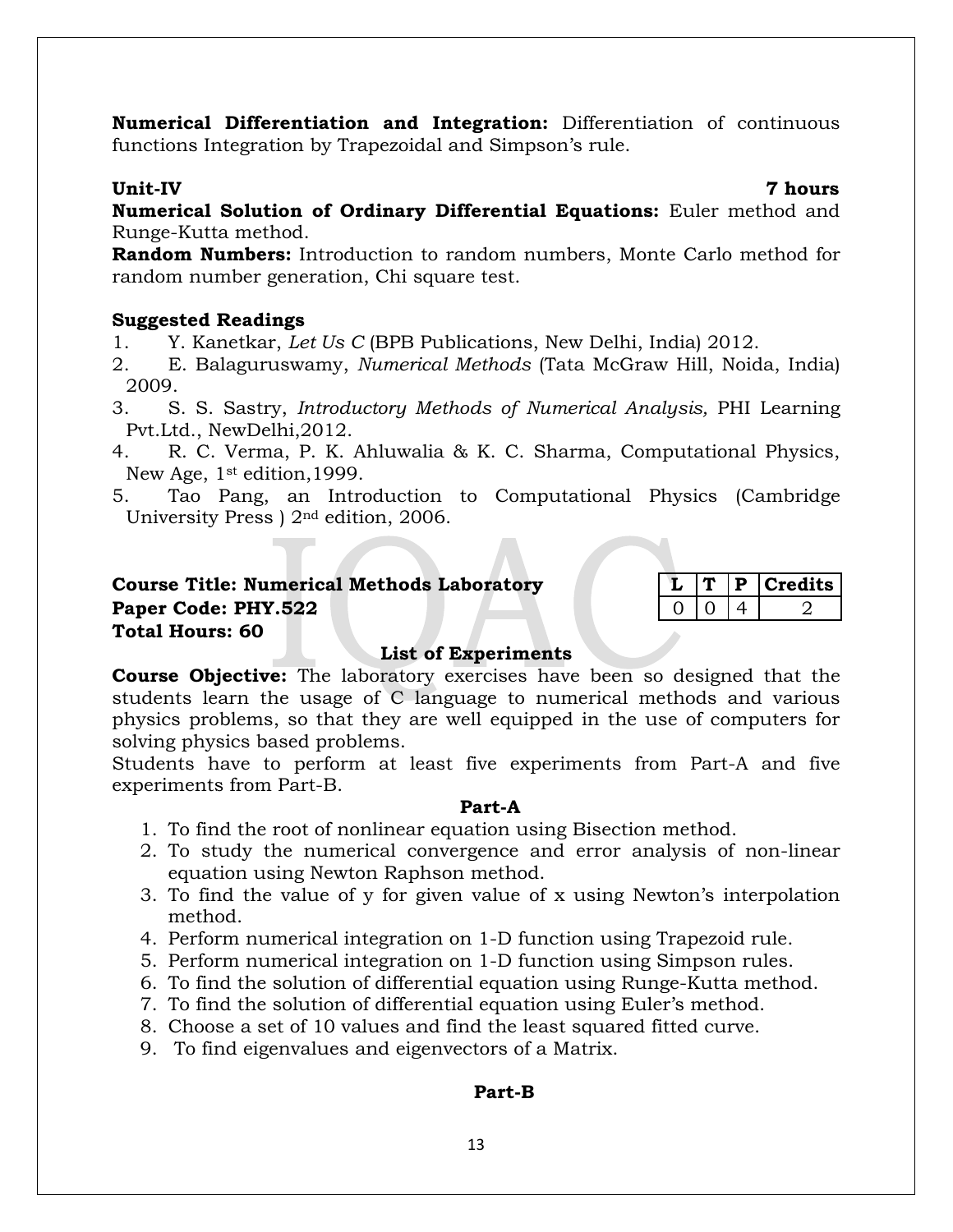- 1. Study the motion of spherical body falling in viscous medium using Euler method.
- 2. To study the path of projectile with and without airdrag using Fynmen-Newton method.
- 3. Study the motion of an artificial satellite around a planet.
- 4. Study the motion of one dimensional harmonic oscillator without and with damping effects.
- 5. To obtain the energy eigenvalues of a quantum oscillator using Runge-Kutta method.
- 6. Study the motion of charged particles in uniform electric field, uniform magnetic field and combined uniform EM field.
- 7. To study the phenomenon of nuclear radioactive decay.
- 8. To study the EM oscillation in a LCR circuit using Runge-Kutta method.

#### **Suggested Readings**

- 1. Y. Kanetkar, *Let Us C* (BPB Publications, New Delhi, India) 2012.
- 2. E. Balaguruswamy, *Numerical Methods* (Tata McGraw Hill, Noida, India) 2009.
- 3. S. S. Sastry, *Introductory Methods of Numerical Analysis,* PHI Learning Pvt.Ltd., NewDelhi,2012.
- 4. R. C. Verma, P. K. Ahluwalia & K. C. Sharma
- 5. Computational Physics, New Age, 1st edition,1999.
- 6. Tao Pang, an Introduction to Computational Physics (Cambridge University Press ) 2nd edition, 2006.

| Course Title: Quantum, Atomic and Molecular Physics $ L T P C$ redits |     |  |  |
|-----------------------------------------------------------------------|-----|--|--|
| Paper Code: PHY.523                                                   | 400 |  |  |
| <b>Total Lectures: 60</b>                                             |     |  |  |

**Course Objective:** The objective of this course is to introduce the students about the relativistic quantum mechanics, variational principles and perturbation theories (both time independent and time dependent) and their importance to study atomic and molecular physics. Students will be equip with the knowledge of atomic, molecular, electronic, rotational, vibrational, and Raman spectra.

**The Variational Method**: Theory and its applications to ground state of harmonic oscillator and hydrogen atom, the ground state of helium and hydrogen molecule ion.

**Time-independent Perturbation Theory**: Non-degenerate (1st and 2nd order) and degenerate case, Application of perturbation theory: charged oscillator in an electric field, Stark effect, Paschen-Bach Effect and Zeeman effect in hydrogen atom, Width of spectrum lines.

#### **Unit-I 14 hours**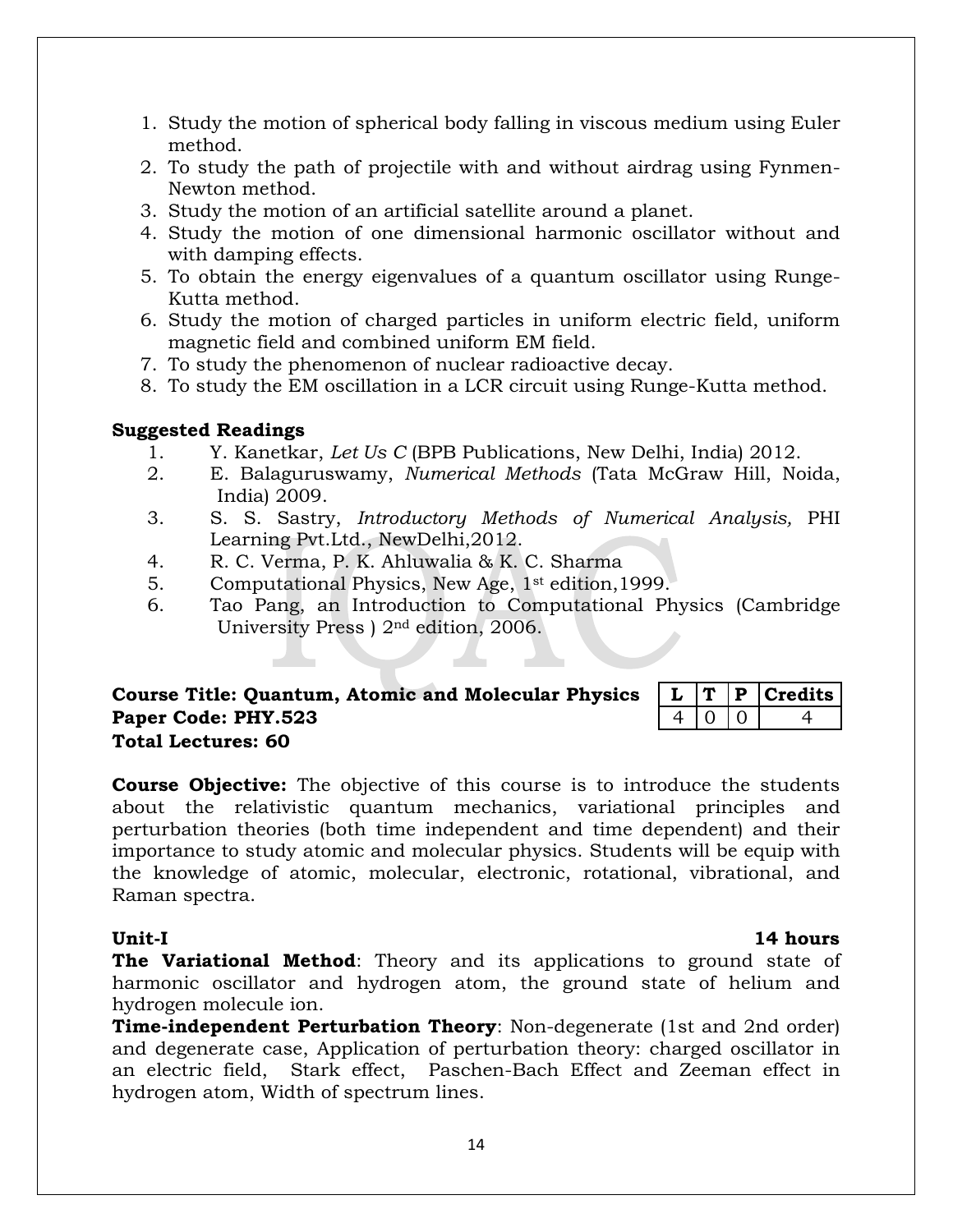**Time-dependent Perturbation Theory:** Time development of states and transition probability, Adiabatic and sudden approximations, Fermi golden rule and its application to radiative transition in atoms, Spontaneous emission: Einstein's A and B coefficients, Selection rules for emission and absorption of light, Optical pumping and population inversion, rate equation, Modes of resonators and coherent length.

**Relativistic Quantum Mechanics:** Klein-Gordon equation, Dirac relativistic equation, Gamma Matrices, Significance of negative energy, Spin-orbit interaction, Relativistic correction, Fine structure of hydrogen atom.

#### **Unit-III 16 hours**

**Atomic Spectra**: Revision of quantum numbers, electron configuration, Hund's rule etc. origin of spectral lines, LS & JJ coupling , selection rules, Spectrum of hydrogen, helium and alkali atoms, X-ray spectra, fine spectra, hyperfine structure, Width of spectrum lines.

**Identical Particles**: Spin-Statistics connection, Pauli's exclusion principle, Slater determinant, Exchange energy: Parahelium and orthohelium, Hartree-Fock equations, Elementary idea of density functional theory.

#### **Unit-IV 14 hours**

**Molecular Spectra:** Molecular potential, Separation of electronic and nuclear wave functions, Born-Oppenheimer approximation, Electronic, Vibrational and rotational spectrum of diatomic molecules, Selection rules, Frank-Condon principle, Raman transitions and Raman spectra, Normal vibrations of  $CO<sub>2</sub>$  and H2O molecules.

**Electrons Systems**: Quantum state of an electron in an atom, Electron spin, Mass correction term, Lamb shift, Independent particle model, Central field approximation for many electron atom.

#### **Suggested Readings**

- 1. K. Venkatesan, P.M. Mathews, *A Textbook of Quantum Mechanics* (Tata McGraw - Hill Education, Noida, India) 2010.
- 2. J.J Sakurai, *Advanced Quantum Mechanics* (Pearson, New Delhi, India) 2006.
- 3. J.J. Sakurai, J. Napolitano, *Modern Quantum Mechanics* (Pearson India, New Delhi,) 2014.
- 4. N. Zettili, *Quantum Mechanics: Concepts and Applications* (John Wiley & Sons Ltd., Sussex, U.K.) 2009.
- 5. D. J. Griffiths, *Introduction to Quantum Mechanics*, Second Edition (Pearson Education, India) 2015.
- 6. G. D. Mahan, Quantum Mechanics in a Nutshell (Princeton University Press) 2009.
- 7. V.K. Thankappan, Quantum Mechanics, New Age Pub. N. Delhi.
- 8. M.P. Khanna, Quantum Mechanics, Har Anand Pub. N. Delhi. (1999)

#### **Unit-II 16 hours**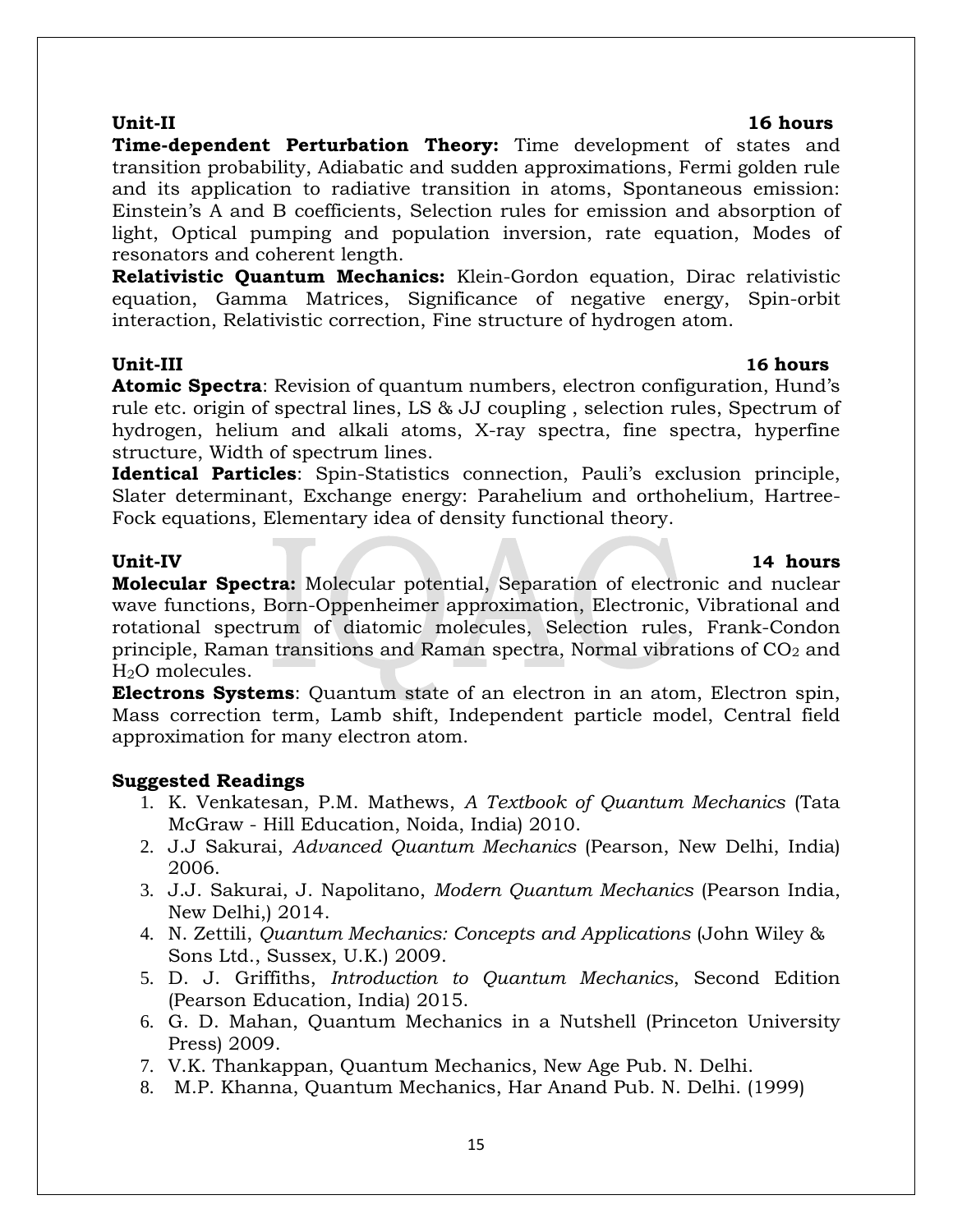10. Fundamentals of Molecular Spectroscopy, C. N. Banwell and E. M. McCash, (Tata, McGraw Hill Publishing Company Limited).

### **Course Title: Electromagnetic Theory**  $\mathbf{L} \mathbf{r}$  **|**  $\mathbf{L} \mathbf{r}$  **|**  $\mathbf{P} \mathbf{r}$  **| Credits Paper Code: PHY.524** 4 0 0 4 **Total Lecture: 60**

**Course Objective:** The Electromagnetic Theory is a course that covers electrostatics, magnetostatics, dielectrics, and Maxwell equations. The course has also been framed to solve the boundary value problems. The course contains the propagation of electromagnetic waves in dielectrics, metals and plasma. The course also covers the motion of relativistic and non- relativistic charged particles in electrostatic and magnetic fields.

### **Unit-I 16 hours**

**Electrostatics:** Gauss's law and its applications, Work and energy in electrostatics, Electrostatic potential energy, Poisson and Laplace equations, Uniqueness theorem I & II, Energy density and capacitance.

**Boundary Value Problems:** General methods for the solution of boundary value problems, Solutions of the Laplace equation, Various boundary value problems.

**Multipoles and Dielectrics:** Multipole expansion, Multipole expansion of the energy of a charge distribution in an external field, Dielectrics and conductors, Gauss's law in the presence of dielectric, Boundary value problems with dielectrics, , Electrostatic energy in dielectric media.

**Unit-II 14 hours Magnetostatics:** Biot-Savart law and Ampere's theorem, Electromagnetic induction, Vector potential and magnetic induction for a circular current loop, Magnetic fields of a localized current distribution, Boundary condition on B and H, Uniformly magnetized sphere.

**Magnetic Fields in Matter:** Magnetization, Dia, para and ferro-magnetic materials, Field of a magnetized object, Magnetic susceptibility and permeability.

**Maxwell's Equations:** Maxwell's equations in free space and linear isotropic media, Boundary conditions on the fields at interfaces.

**Time Varying Fields and Conservation Laws:** Scalar and vector potentials, Gauge invariance, Lorentz gauge and Coulomb gauge, Poynting theorem and conservations of energy and momentum for a system of charged particles, EM fields.

#### 16

### **Unit-III 16 hours**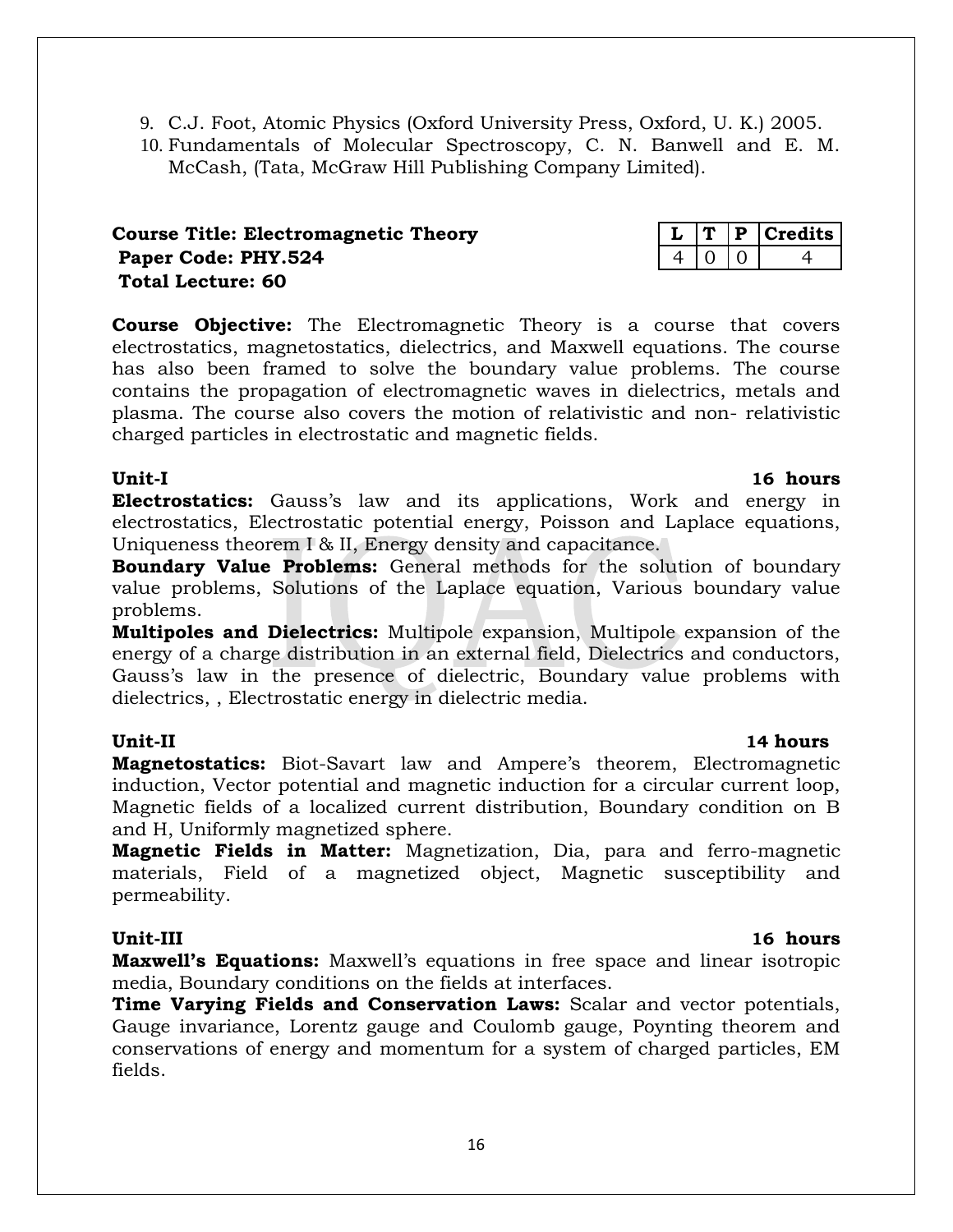**Plane Electromagnetic Waves and Wave Equations:** EM wave in free space, Dispersion characteristics of dielectrics, Waves in a conducting and dissipative media, Reflection and refraction, Polarization, Fresnel's law, Skin effect, Transmission lines and wave guides, TE mode, TM mode, Cut off wavelength, Phase Velocity, Group velocity and Guide wave length.

### **Unit-IV 14 hours**

**Radiation from Moving Point Charges and Dipoles:** Retarded potentials, Lienard-Wiechert potentials, Radiation from a moving point charge and oscillating electric and magnetic dipoles, Dipole radiation, Multipole expansion for radiation fields. **Relativistic Electrodynamics:** Lorentz transformation law for the electromagnetic fields and the fields due to a point charge in uniform motion, Field invariants, Covariance of Lorentz force equation and dynamics of a charged particle in static and uniform electromagnetic fields.

### **Suggested Readings**

- 1. M.A. Heald and J.B. Marion, *Classical Electromagnetic Radiation* (Dover Publications, New York, USA) 2012.
- 2. D.J. Griffiths, *Introduction to Electrodynamics*, Prentice Hall of India Pvt.Ltd., New Delhi,2012.
- 3. A. Zangwill, *Modern Electrodynamics* (Cambridge University Press, Cambridge, U.K.) 2012.
- 4. J.D. Jackson, *Classical Electrodynamics* (Wiley India (P) Ltd., New Delhi, India) 2004.
- 5. E.M. Lifshitz, L.D. Landau and L.P. Pitaevskii, *Electrodynamics of Continuous Media* (Elsevier, New York, USA) 1984.

| <b>Course Title: Solid State Physics</b> |       |  | $\vert L \vert T \vert P \vert$ Credits |
|------------------------------------------|-------|--|-----------------------------------------|
| Paper Code: PHY.525                      | 4 0 0 |  |                                         |
| <b>Total Lectures: 60</b>                |       |  |                                         |

### **Course Objective:**

The objectives of this physics course are to provide the student with a clear and logical presentation of the basic and advanced concepts and principles of solid state physics. The contents of the course are designed so that the students can learn topics like crystal structure, lattice vibrations, band theory of solids, magnetic properties of solids, defects, superconductivity so that they are able to use these techniques in investigating the aspects of the matter in condensed phase.

**Unit-I 15 hours Crystal Structure and its determination:** Bravais lattices, Crystal structures, Reciprocal lattices, Ewald sphere, X-ray diffraction, Lattice parameter determination, Atomic and crystal structure factors, Intensity of diffraction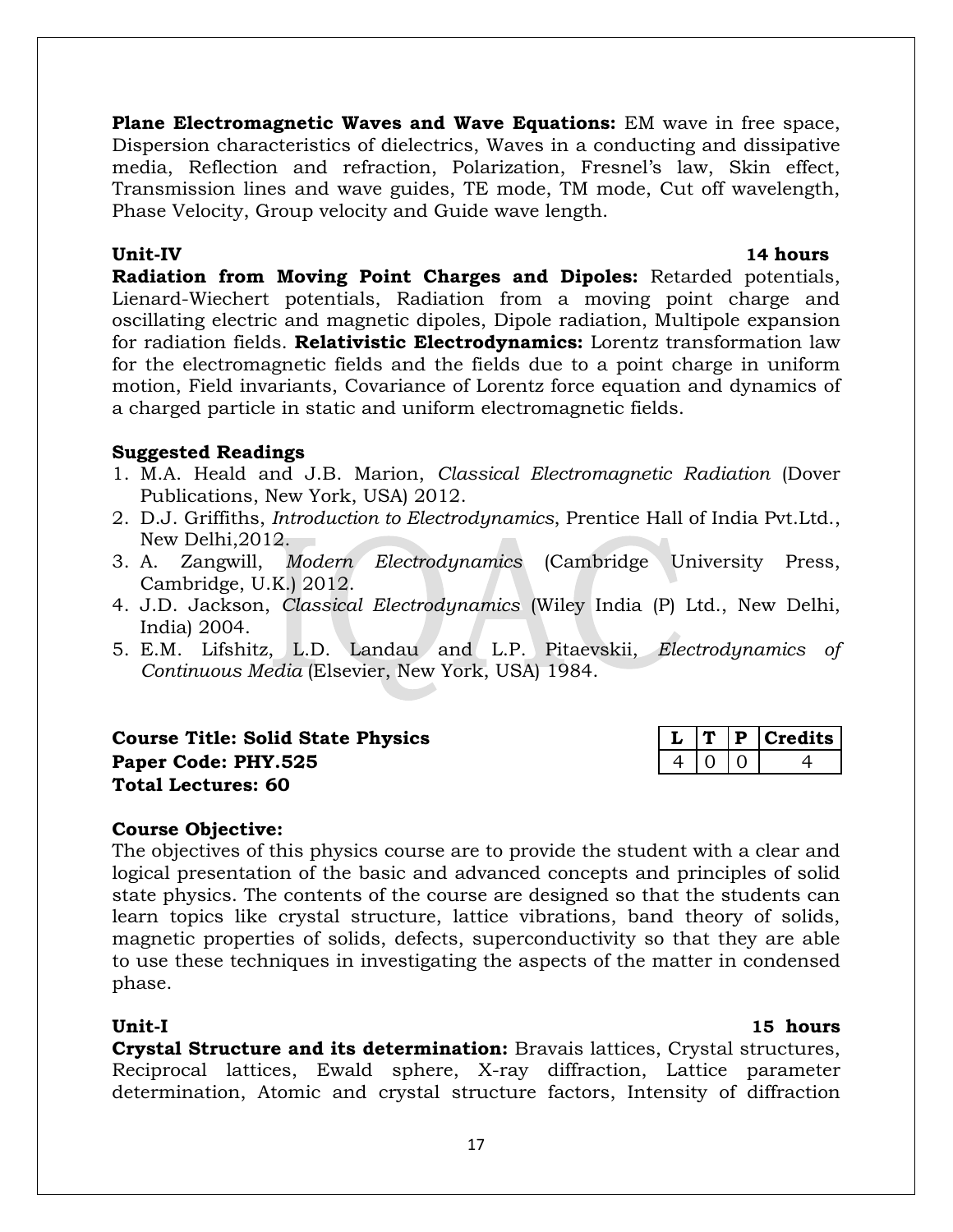maxima, Electron and neutron diffraction, Bonding of solids.**,** Ordered phases of matter: translational and orientational order, kinds of liquid crystalline order, Quasi crystals.

**Lattice Dynamics:** Elastic properties of solids, Vibrations of linear monatomic and diatomic lattices, Acoustical and optical modes, Long wavelength limits, Optical properties of ionic crystal in the infrared region, Normal modes and phonons, Inelastic scattering of neutron by phonon, Lattice heat capacity, models of Debye and Einstein, Comparison with electronic heat capacity, Thermal expansion, Thermal conductivity.

**Free Electron and Band Theory of Solids:** Free electron theory, Density of states, Boltzmann transport equation (Response and relaxation phenomena), Drude model of electrical and thermal conductivity and Sommerfeld theory, Hall effect and quantum Hall effect, Electrons motion in periodic potentials, Bloch theorem, Kronig Penny model, Nearly free electron theory, Band gap, Number of states in a band, Tight binding method, Effective mass of an electron in a band, Classification of metal, Semiconductor (Direct and Indirect) and insulator, Thermoelectric power.

**Magnetic Properties of Solids:** Classical and quantum theory of diamagnetism and paramagnetism, Pauli paramagnetism, Landau diamagnetism, Cooling by adiabatic demagnetization, Weiss theory of ferromagnetism, Curie-Weiss law, Heisenberg's model and molecular field theory, Domain structure and Bloch wall, Neel model of antiferromagnetism and ferrimagnetism, Spin waves, Bloch T3/2 law, ESR, NMR and chemical shifts.

**Defects and Dislocations:** Point defects (Concentration of Frenkel and Schottky), Line defects (slip, plastic deformation, Edge and Screw dislocation, Burger's vector, Concentration of line defects, Estimation of dislocation density, Mechanism of Dislocation Motion), Frank-Reid mechanism of dislocation multiplication, Strength of Alloy, Role of dislocation in crystal growth, Surface defects: Grain boundaries and stacking faults, Volume Defects.

**Superconductivity:** Meissner effect, Type-I and type-II superconductors; Heat capacity, energy gap and isotope effect, BCS theory, London equation, Flux quantization, Coherence, AC and DC Josephson effect, Superfluity, High  $T_c$ superconductors and their applications (information only).

### **Suggested Readings**

- 1. J. Ziman, *Principles of the Theory of Solids* (Cambridge University Press, Cambridge, U.K.) 2011.
- 2. C. Kittel, *Introduction to Solid State Physics* (Wiley India (P) Ltd., New Delhi, India) 2007.

## 18

### **Unit-II 15 hours**

### **Unit-III 15 hours**

### **Unit-IV 15 hours**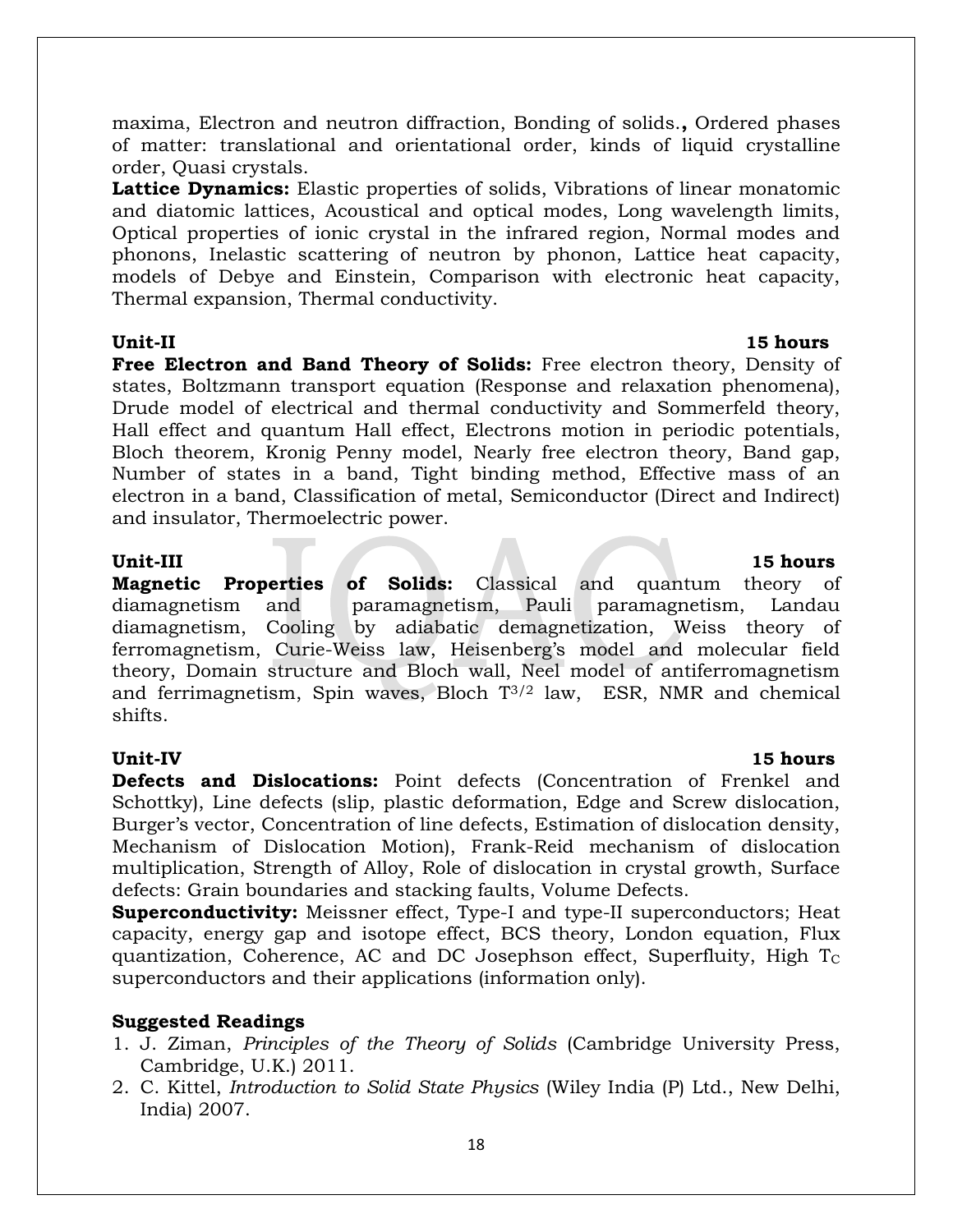- 3. R.J. Singh, *Solid State Physics* (Pearson, New Delhi, India) 2011.
- 4. A.J. Dekker, *Solid State Physics* (Macmillan, London, U.K.) 2012.
- 5. N. W. Ashcroft and N. D. Mermin, *Solid State Physics* (Thomson Press), 2003.

### **Course Tile: Solid State Physics Laboratory Paper Code: PHY.526 Total Hours: 120**

|  | U | ĊS.<br>l<br>- 1 |
|--|---|-----------------|
|  |   |                 |

**Course Objective:** The Solid State Physics laboratory experiments have been so designed that the students learn basic concept of solid state physics learnt in the theory course.

Student has to perform any of ten experiments from the following experiments.

- 2) Determination of carrier concentration and their sign in semiconductor at room temperature by Hall Effect.
- 3) Dielectric constant of insulating and ferroelectric materials at room and elevated temperatures.
- 4) Electrons spin resonance.
- 5) Magnetic parameters of a magnetic material by hysteresis loop tracer.
- 6) To determine the magnetic susceptibility of NiSO4, FeSO4, CoSO<sup>4</sup> by Gauy's method.
- 7) To determine magneto resistance of a Bismuth crystal as a function of magnetic field.
- 8) Determination of critical temperature of high temperature superconductor and Meissner effect for a high  $T_c$  superconductor.
- 9) Determination of ferromagnetic to paramagnetic phase transition temperature  $(T<sub>C</sub> = Curie temperature)$ .
- 10) Photoconductivity measurements.
- 11) NMR spectrometer.
- 12) UV-Visible spectral analysis of nanomaterials and thin films.
- 13) FTIR studies of nanomaterials and thin film.
- 14) Dielectric studies of nanomaterials, thin films and liquid crystals.
- 15) FESEM micrograph study of nanomaterials and thin films.
- 16) TGA analysis of polymers.

### **Suggested Readings**

- 1. J. Ziman, *Principles of the Theory of Solids* (Cambridge University Press, New Delhi) 2011.
- 2. J.P. Srivastava, *Elements of Solid State Physics* (PHI Learning, New Delhi, India) 2011.
- 3. R.J. Singh, *Solid State Physics* (Pearson, New Delhi, India) 2011.
- 4. C. Kittel, *Introduction to Solid State Physics* (Wiley India (P) Ltd., New Delhi, India) 2014.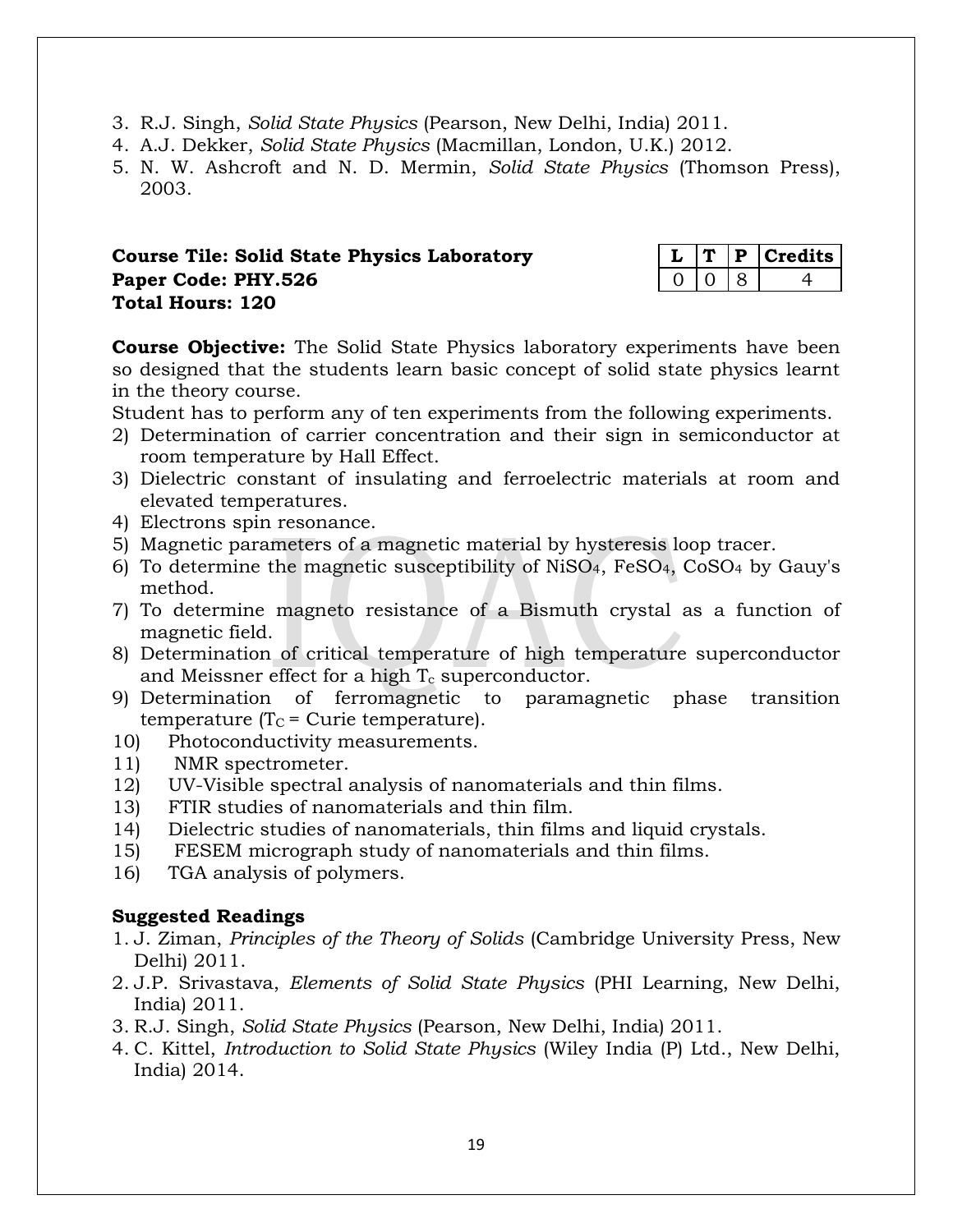## 20

## Nanotube, and Porous Silicon: Synthesis, Properties and Applications. **Unit II** 8 hours **8 hours**

**Course Tile: Introduction to Nanotechnology** 

**Paper Code: PHY.527 Total Lectures: 30**

computer science.

**Applications of Nanotechnology:** Lotus, Rose Petal and Gecko effect, Applications of Nanotechnology in textile, paints that cleans air, Health Care, Cosmetics, Sports, Food, Water Purification, Use of nanosilver, Nano-Robotics, Defense, Agriculture, Construction and space, Use and Benefits of Nanotechnology, Challenges and Future of nanotechnology, Bio and Environmental Nanotechnology, Advantages and Disadvantages, Global ethics of nanotechnology. Devices by nanotechnology: Solar Cell, Fuel Cell, and LED.

Three (3) dimensional), Graphene, Fullerenes, Single and Multi wall Carbon

**Objective and Leaning Outcomes:** The objectives of this course are to provide the students with knowledge and the basic understanding of nanotechnology. This is an interdisciplinary course dealing with basics, applications of the nanotechnology, synthesis and properties of the nanomaterials. Since Nanotechnology is multidisciplinary in nature students from other courses can benefit from the opportunities offered by this course as it provides basic knowledge of nanotechnology. Nanotechnology is based on various disciplines comprising of engineering, physics, chemistry, biology, mathematics and

**Unit III** 8 hours **Synthesis of Nanomaterials:** Fabrication methods i.e. top-down and bottomup approach: Ball Milling, Sol-Gel method, Colloidal Method, Hydrothermal, Sonochemical, Biological Methods Using Plant Leaf and Microorganism, Micro-Emulsion Method, Core-shell particles.

**Unit IV 7 hours Properties of Nanomaterials:** Self Assembly, Structural, electrical, optical, mechanical, chemical, and magnetic properties at nanoscale.

### **Suggested Readings**

- 1. An introduction to Nanoscience and Nanotechnology by Alain Nouailhat, Wiley (2006)
- 2. Introduction to Nanotechnology by Henrik Bruus, Springer (2004)

#### **Unit I 7 hours Basics of Nanotechnology:** Definition, Overview: Why and How, History of

## Nanotechnology, Types of nanomaterials (i.e. Zero (0), One (1), Two (2), and

|  | lits<br>e,<br>п |
|--|-----------------|
|  |                 |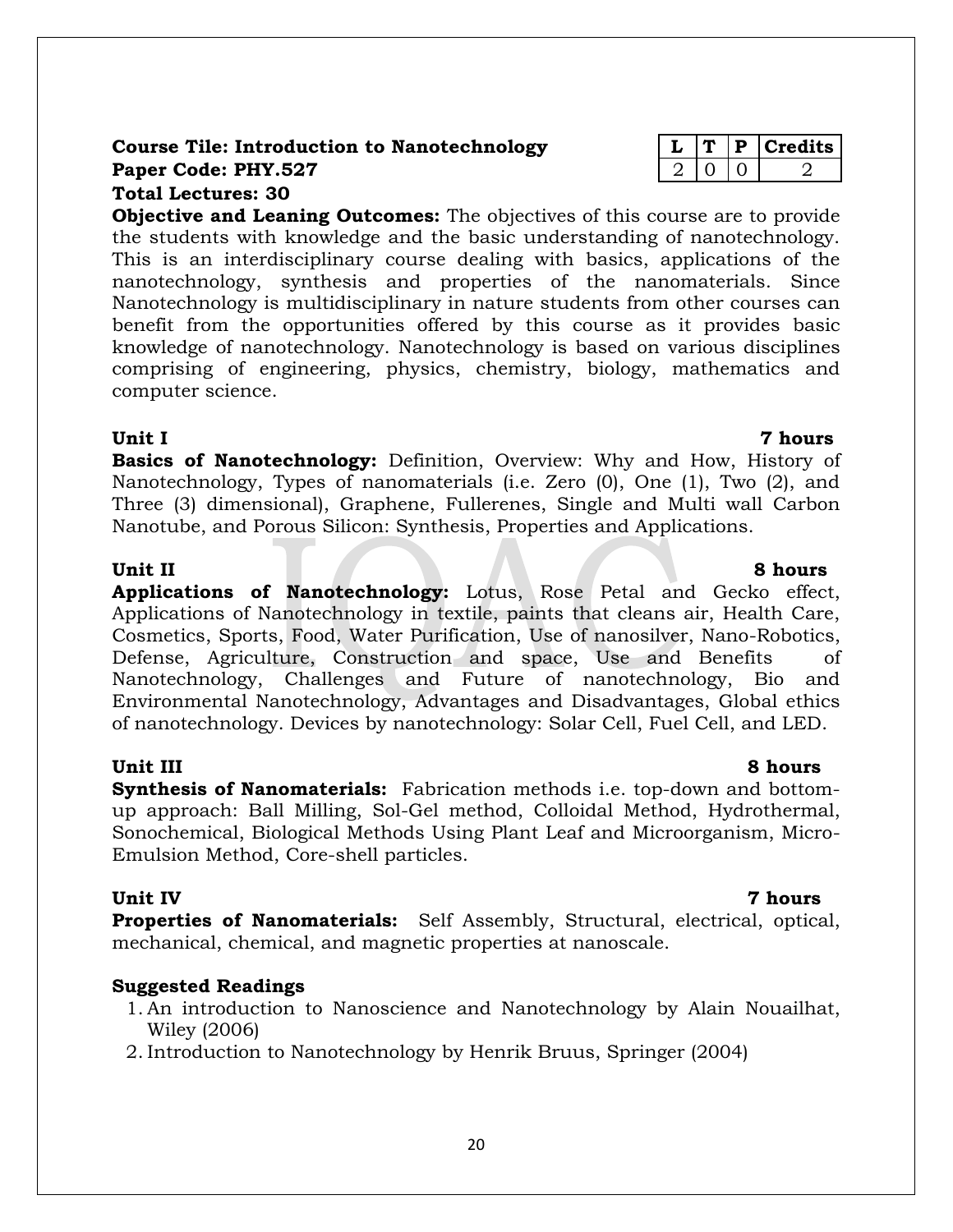- 3. NANOTECHNOLOGIES: Principles, Applications, Implications and Handson Activities by Luisa Filipponi and Duncan Sutherland, European Union, (2012) Luxembourg
- 4. Nanostructure and Nanomaterials (Synthesis, Properties and Applications) by Guozhong Cao, Imperical College Press (2004) London.
- 5. Nanotechnology and Nanoelectronics by W. R. Fahrner, Springer (2005) Berlin

### **Semester-III**

#### **Course Title: Statistical Mechanics L T P Credits Paper Code: PHY.551**  $\vert 4 \vert 0 \vert 0 \vert 4$ **Total Lectures: 60**

**Course Objective:** This course is designed to provide statistical basis of thermodynamics and physical significance of various statistical quantities. The course has been framed to teach the techniques of ensemble theory to understand the macroscopic properties of the matter in bulk in terms of its microscopic constituents.

**Basics of Thermodynamics:** Laws of thermodynamics and their consequences, Thermodynamic potentials and Maxwell relations.

**Statistical Basis of Thermodynamics:** Micro- and macro- states, Postulate of equal a priori probability, Contact between statistics and thermodynamics, Classical ideal gas, Entropy of mixing, Gibbs' paradox and its solution.

**Elements of Ensemble Theory:** Phase space and Liouville's theorem, Microcanonical ensemble theory and its application to classical ideal gas and simple harmonic oscillator, System in contact with a heat reservoir, Thermodynamics of canonical ensemble, Partition function, Classical ideal gas in canonical ensemble, Energy fluctuation.

**Grand Canonical Ensemble:** System in contact with a particle reservoir, Chemical potential, Grand canonical partition function, Classical ideal gas in grand canonical ensemble theory, Density and energy fluctuations.

**Elements of Quantum Statistics:** Quantum statistics of various ensembles, Ideal gas in various ensemble, statistics of occupation number, Thermodynamics of black body radiations.

**Phase Transitions:** Thermodynamic phase diagrams, Super-fluidity in liquid He II, First and second order phase transitions, Dynamic model of phase transition, Ising and Heisenberg model.

#### **Unit-II** 16 hours

#### 21

### **Unit-III 14 hours**

| Unit-I |  |  |  |  | 14 hours |
|--------|--|--|--|--|----------|
|--------|--|--|--|--|----------|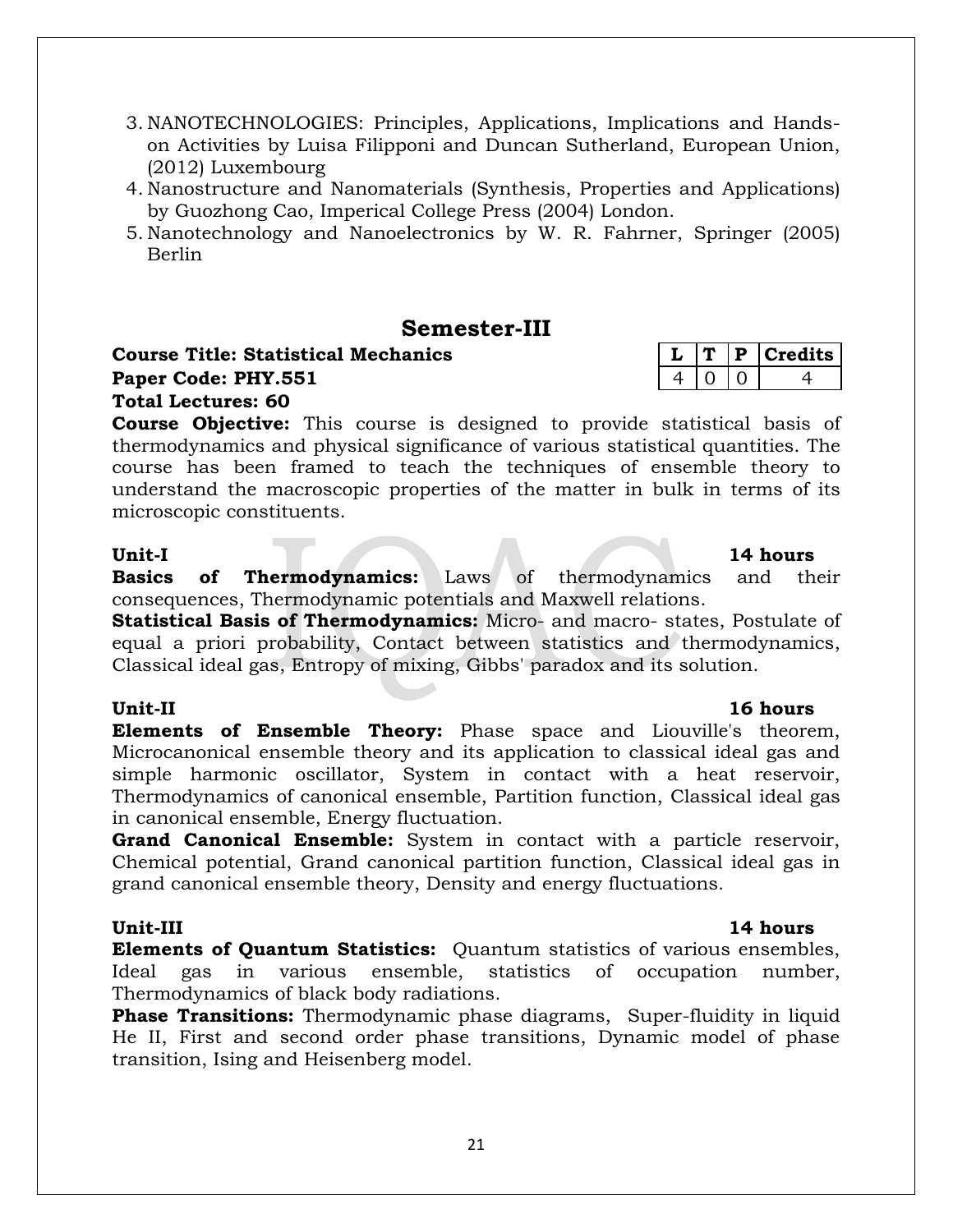#### **Unit-IV 16 hours**

**Ideal Bose and Fermi Gas:** Thermodynamical behavior of ideal Bose gas, Bose-Einstein condensation, Gas of photons and phonons. Thermodynamical behavior of ideal Fermi gas, Heat capacity of ideal Fermi gas at finite temperature, Pauli paramagnetism, Landau diamagnetism, Ferromagnetism.

**Thermodynamic Fluctuations:** Diffusion equation, Random walk and Brownian motion, Introduction to nonequilibrium processes.

### **Suggested Readings**

- 1. R.K. Pathria and Paul D. Beale, *Statistical Mechanics* (Elsevier, USA) 2011.
- 2. K. Huang, *Statistical Mechanics* (Wiley India Pvt. Ltd., New Delhi, India) 1987.
- 3. R.H. Swendsen, *An Introduction to Statistical Mechanics and Thermodynamics* (Oxford University Press, Oxford, U.K.) 2012.
- 4. M.V. Sadovskii, *Statistical Physics* (Walter de Gruyter GmbH and Co. KG, Berlin/Boston, USA) 2012.
- 5. B.B. Laud, *Fundamentals of Statistical Mechanics* (New Age International, New Delhi) 2012.

### **Course Title: Nuclear and Particle Physics**  $\blacksquare$  **<b>L T P** Credits **Paper Code: PHY.552** 4 0 0 4 **Total Lectures: 60**

**Course Objective:** The objective of the course on Nuclear and Particle Physics is to teach the students the basic of nuclear properties, nuclear interactions, nuclear decay, nuclear models, detectors, nuclear reactions and elementary particles.

**Basic Nuclear Properties:** Nuclear size, shape and charge distribution, Form factor, Mass and binding energy, Saturation of nuclear force, Abundance of nuclei, Spin, Isospin, Mirror nuclei, Parity and symmetry, Magnetic dipole moment and electric quadrupole moment.

**Two Nucleon Problems:** Nature of nuclear forces, Deuteron problem, Spin dependence of nuclear forces, Form of nucleon-nucleon potentials, Electromagnetic moment and magnetic dipole moment of deuteron, General form of nuclear force. Experimental n-p scattering data, Partial wave analysis and phase shifts, Scattering length, Magnitude of scattering length and strength of scattering, Charge independence, Charge symmetry and iso-spin invariance of nuclear forces.

### **Unit-II 14 hours**

**Nuclear Decay:** Different kinds of particle emission from nuclei, Alpha decay Fine structure of α spectrum, Beta and Gamma decay and their selection rules.

#### **Unit-I 16 hours**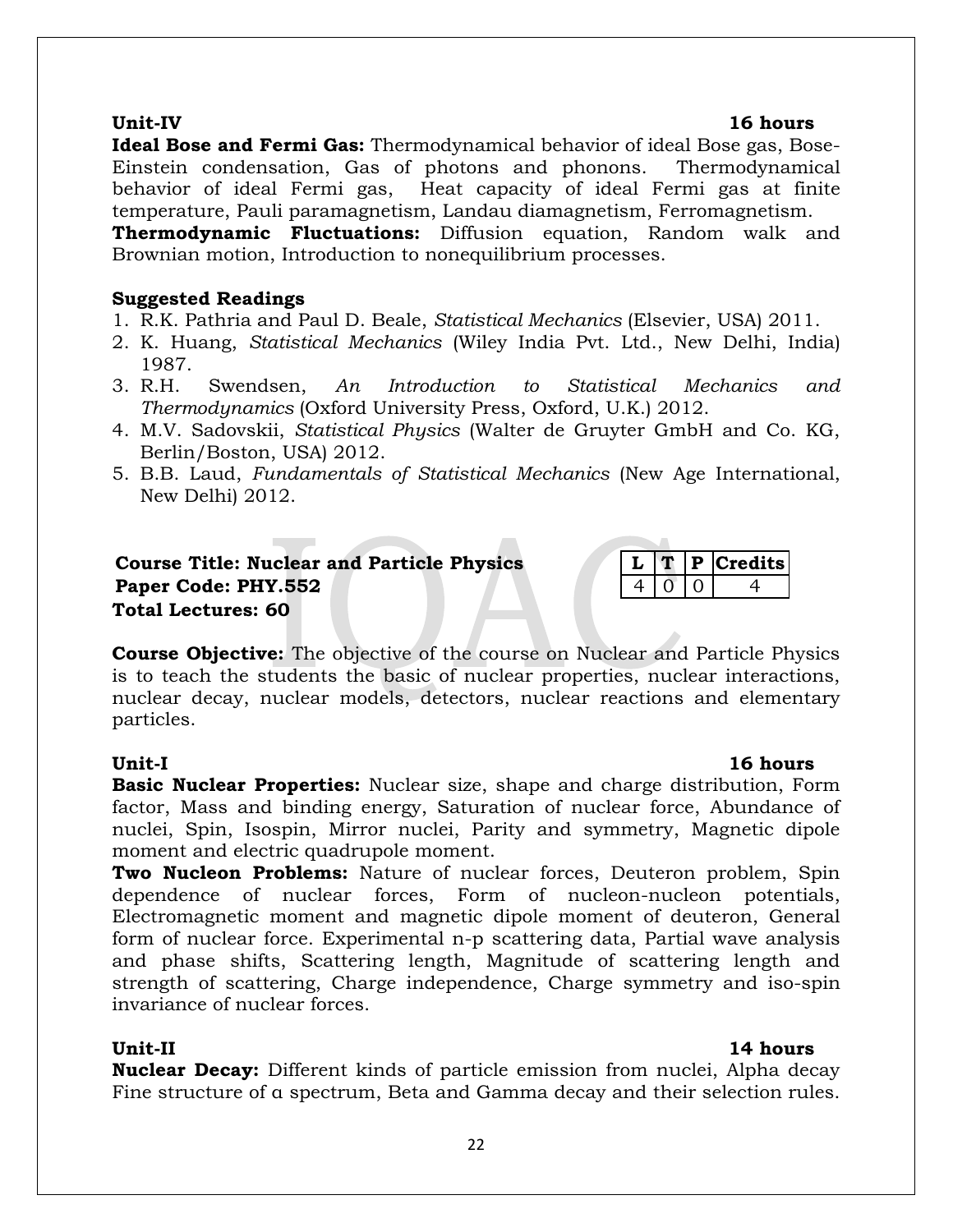23

Fermi's theory of allowed beta decay, Selection rules for Fermi and Gamow-Teller transitions. Double beta decay.

**Nuclear Models:** Evidence of shell structure, Single particle shell model, its validity and limitations, Rotational spectra, Shell model, Liquid drop model, Collective model, Semi empirical mass formula. Exchange force model. Double beta decay.

**Nuclear Reactions**: Types of Nuclear Reactions and conservation laws, Energetic of Nuclear reactions, Isospin, Reaction Cross sections, Coulomb Scattering, Optical model, Compound nucleus reactions, Direct Reactions, Resonance reactions, Heavy Ion reactions,

**Neutron Physics**: Neutron Sources, absorption and moderation of neutrons, Introduction to nuclear fission and fusion.

#### **Unit-IV 16 hours**

**Elementary Particle Physics:** Classification of particles: Fermions and bosons, Elementary Particles and antiparticles, Quarks model, baryons, mesons and leptons, Classification of fundamental forces: Strong, Electromagnetic, Weak and Gravitational. Conservation laws of momentum, energy, Angular momentum, Parity non conservation in weak interaction, Pion parity, Isospin, Charge conjugation, Time reversal invariance, CPT invariance. Baryon and Lepton numbers, Strangeness, charm and other additive quantum numbers, Gell Mann Nishijima formula.

### **Suggested Readings**

- 1. B. Martin, *Nuclear & Particle Physics* An Introduction : (John Wiley & Sons, Inc., New Jersey, USA) 2011.
- 2. K.S. Krane, *Introductory Nuclear Physics* (John Wiley & Sons, Inc., New Jersey, USA) 2008.
- 3. C.A. Bertulani, *Nuclear Physics in a Nutshell* (Princeton University Press, Princeton, USA) 2007.
- 4. S.S.M. Wong, *Introductory Nuclear Physics* (John Wiley & Sons, Inc., New Jersey, USA) 2008.
- 5. K. Heyde, *Basic Ideas and Concepts in Nuclear Physics* An Introductory approach : (CRC Press, London, U. K.) 2004.
- 6. B. Povh, K. Rith, C. Scholz, *Particles and Nuclei: An Introduction to the Physical Concepts* (Springer, New York, USA) 2012.
- 7. D.H. Perkin, *Introduction to High Energy Physics* (Cambridge University Press, Cambridge, U.K.) 2000.
- 8. I.S. Hughes, *Elementary Particles* (Cambridge University Press, Cambridge, U.K.) 1991.
- 9. W.R. Leo, *Techniques for Nuclear and Particle Physics Experiments* (Springer, New York, USA) 2009.

#### **Unit-III 14 hours**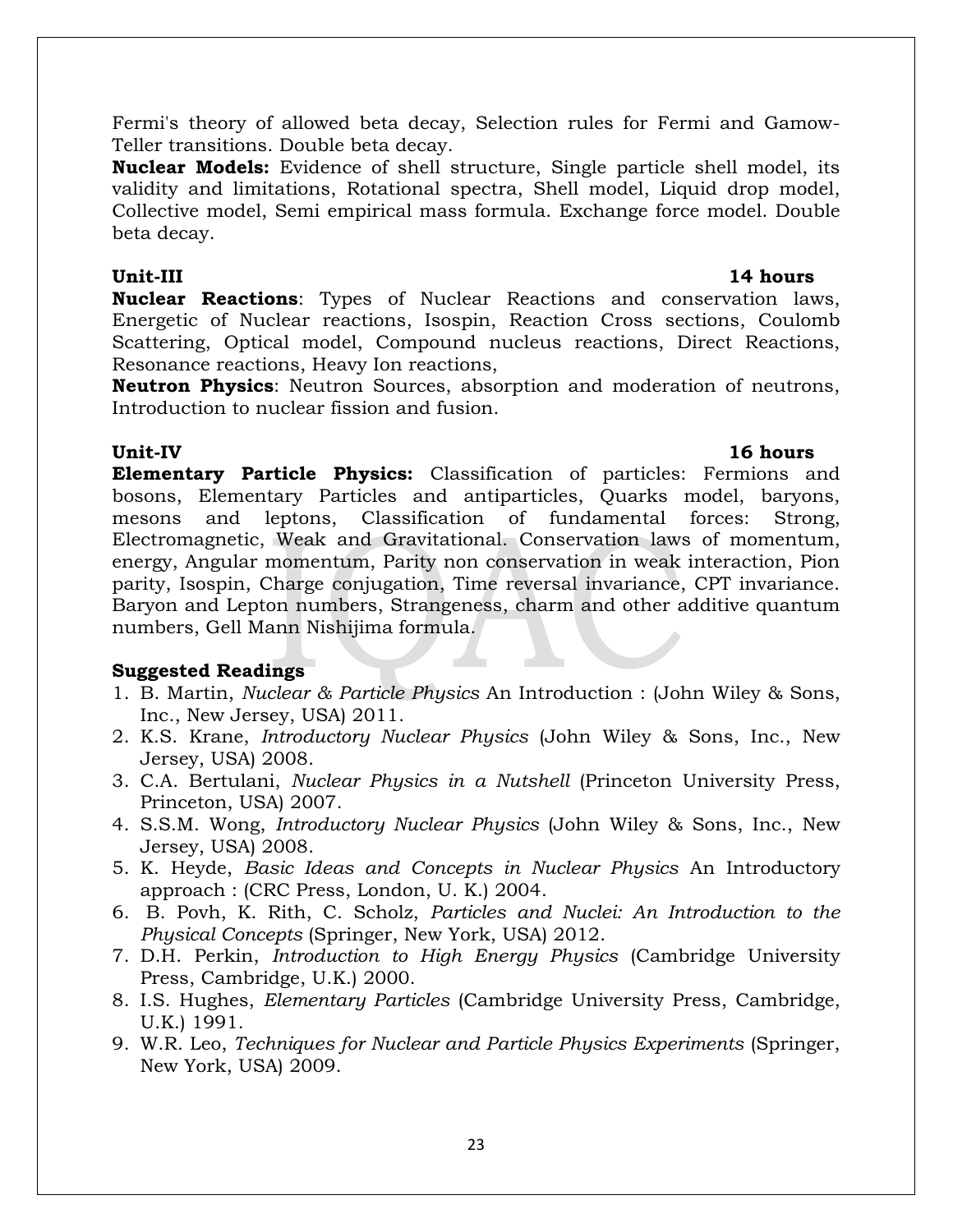- 10. T. Stefan, *Experimental Techniques in Nuclear and Particle Physics* (Springer, New York, USA) 2010.
- 11. D.J. Griffiths, *Introduction to Elementary Particles* (Wiley-VCH Verlag GmbH, Germany) 2008.

#### **Course Title: Nuclear Physics Laboratory Paper Code: PHY.553 Total Hours: 120**

|  | ES. |
|--|-----|
|  |     |

**Course objective:** The nuclear physics laboratory experiments have been so designed that the students learn to decay process, detection, and absorption learnt in the theory course.

Student has to perform ten experiments out of the following list of experiments.

- 1) Study of the characteristics of a GM tube and determination of its operating voltage, plateau length / slope etc.
- 2) Verification of inverse square law for gamma rays.
- 3) Study of nuclear counting statistics.
- 4) Estimation of efficiency of the G.M. detector for beta and gamma sources.
- 5) To study beta particle range and maximum energy (Feather Analysis).
- 6) Backscattering of beta particles.
- 7) Production and attenuation of bremsstrahlung.
- 8) Measurement of short half-life
- 9) Demonstration of nucleonic level gauge principle using G.M counting system and detector.
- 10) Beam interruption detection system to check packs for content level, or counting of individual items.
- 11) Scintillation detector: energy calibration, resolution and determination of gamma ray energy.
- 12) Alpha spectroscopy using surface barrier detectors.
- 13) Study of energy resolution characteristics of a scintillation spectrometer as a function of applied high voltage and to determine the best operating voltage
- 14) Measurement of resolution for a given scintillation detector using Cs-137 source.
- 15) Finding the resolution of detector in terms of energy of Co-60 system.
- 16) Energy calibration of gamma ray spectrometer (Study of linearity).
- 17) Spectrum analysis of Cs-137 and Co-60 and to explain some of the features of Compton edge and backscatter peak.
- 18) Unknown energy of a radioactive isotope.
- 19) Variation of energy resolution with gamma energy.
- 20) Activity of a gamma source (Relative and absolute methods).
- 21) Measurement of half value thickness and evaluation of mass absorption coefficient.
- 22) Back scattering of gamma Rays.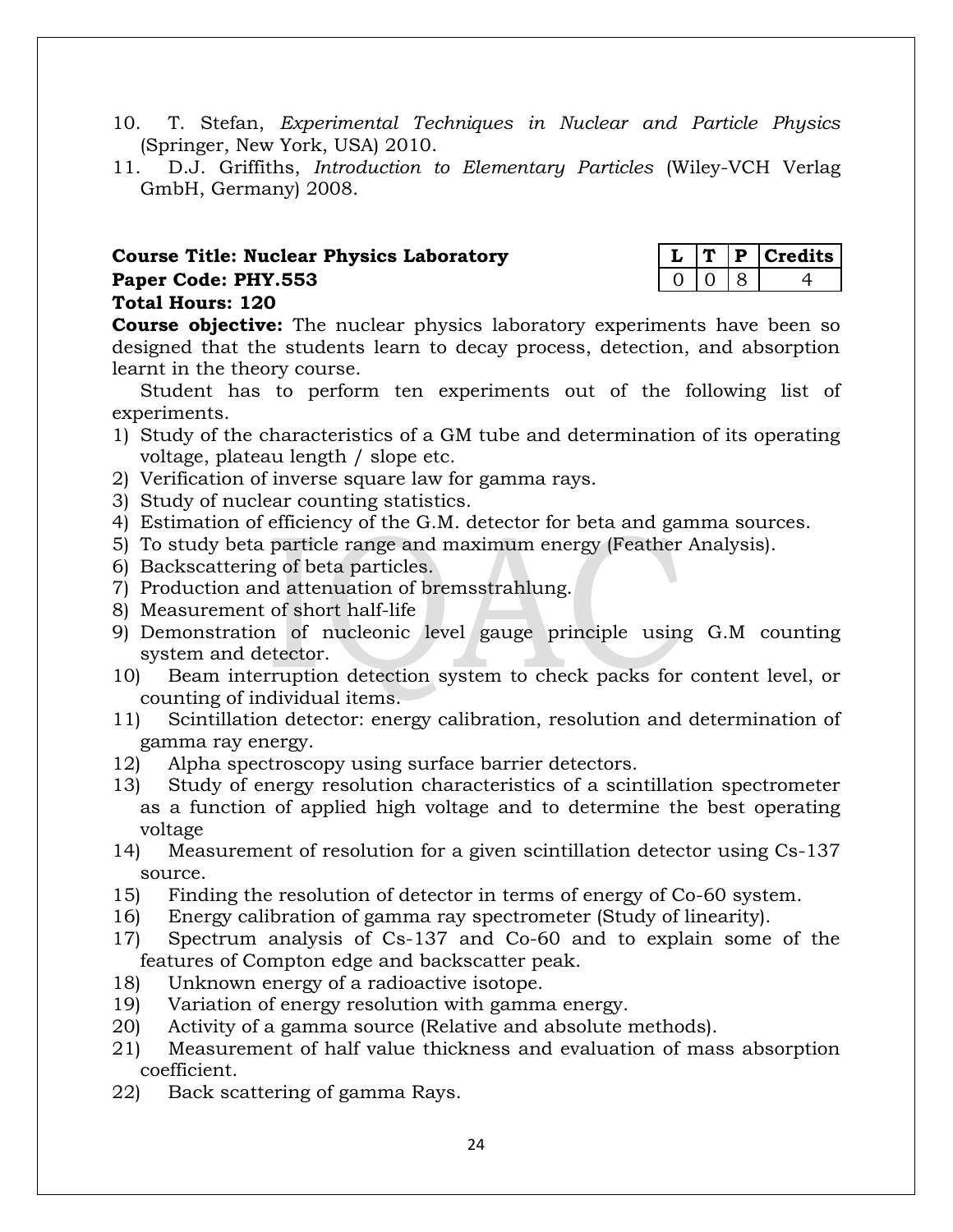### **Suggested Readings**

- 1. G.F. Knoll, *Radiation Detection and Measurement* (John Wiley & Sons, Sussex, U.K.) 2010.
- 2. W.R. Leo, *Techniques for Nuclear and Particle Physics Experiments: a how-to approach* (Springer, New York, USA) 2012.
- 3. K. Beach, S. Harbison, A. Martin, *An Introduction to Radiation Protection* (CRC Press, London, U.K.) 2012.
- 4. N. Tsoulfanidis, S. Landsberger, *Measurement and Detection of Radiation* (CRC Press, London , U.K.) 2010.
- 5. H. Nikjoo, S. Uehara, D. Emfietzoglou, *Interaction of Radiation with Matter*  (CRC Press, London, U.K.) 2012.

**Course Title: Seminar-I Paper Code: PHY.543 Total Hours: 15**

|  | dits:<br>٠e |
|--|-------------|
|  |             |

**Course Objective:** Seminar has been introduced to make students well versed with the communication and presentations skills. Students will make presentation on the Physical concepts and research related topics.

#### **Evaluation Criteria:**

Delivery (Voice, Pacing, Body Language, Preparation) of 10 Marks, Organization (Introduction, Division of themes, Conclusion, Discourse) of 10 Marks, Knowledge (Depth, Level, Authority, Terminology, Ability to answer Questions) of 10 Marks, Language (Communicative force, Pronunciation, Grammar, Vocabulary) of 5 Marks, Seminar Report (Neat, Organized, Proper spelling and Grammar, Conclusion, References) of 10 Marks, Attendance (75-80% = 1, 81- 85%=  $2,86-90\%$  =  $3,91-95\%$ =4, above 95%=5) of 5 Marks

### **Course Title: Project Work-I L I L T P Credits Paper Code: PHY.599**  $\vert - \vert - \vert - \vert 6$

The time allowed to project work-I is equivalent to the one and half practical laboratory course per week. The topic of the project will be decided by concerned supervisor and students will review literature in details. Students will also learn the nuts and bolts required to execute project work. **Evaluation Criteria:** On the basis of presentation only

**S. No. Sections Marks** 1. Delivery of presentation and Communication skills 20 2. Review of literature 40 3. Introduction 20 4. Objective are scientifically correct as per importance 10 5. Basic theory 10

Project report will be evaluated on 5-point scale: Excellent (above 80), Very Good (71- 80), Good (56-70), Average (41-55) and Un-satisfactory (Below 40).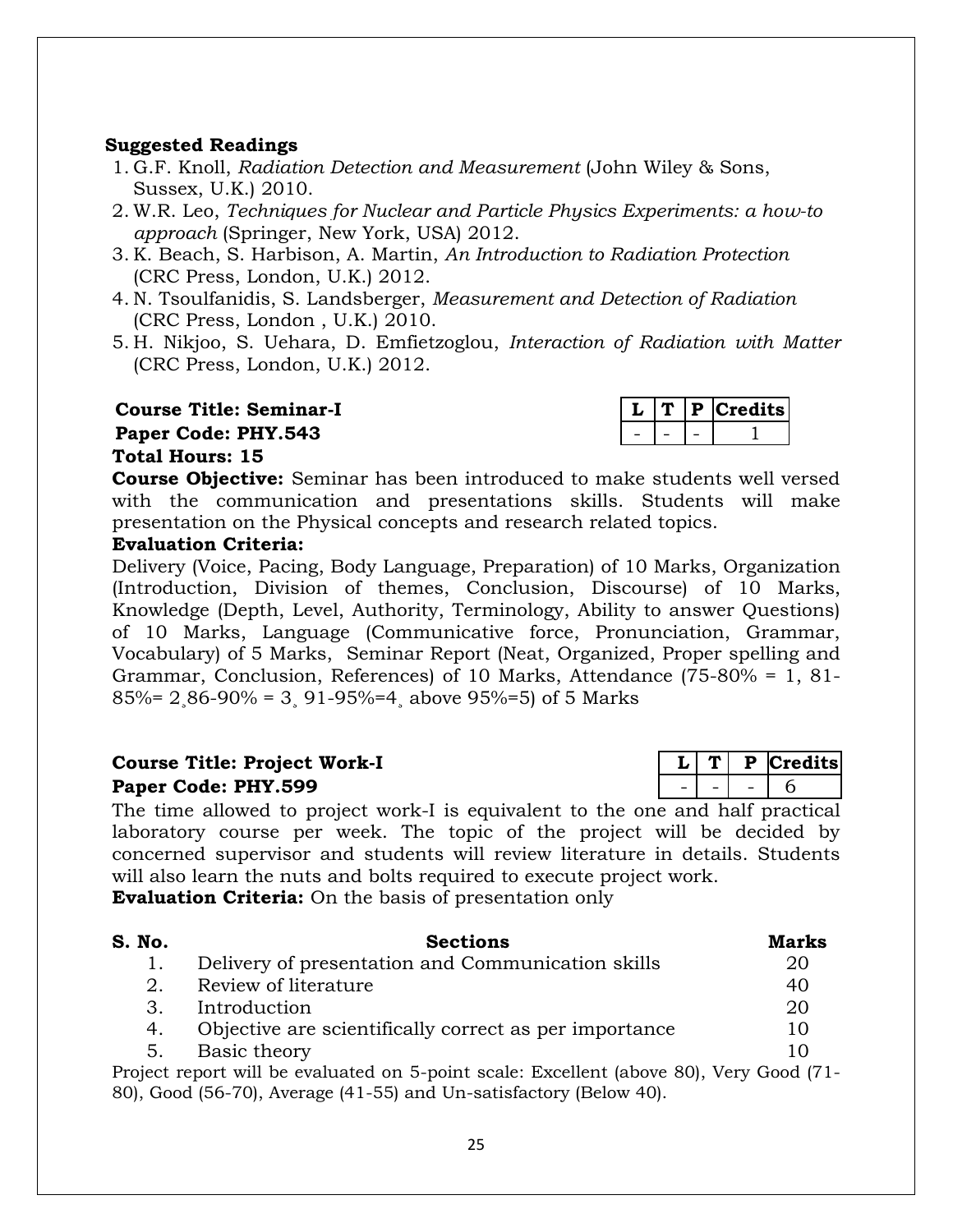### **Course Title: XXX L I L T P Credits Paper Code: XXX Total Hours: 15**

**Course Objective:** This course is introduce to enhance the value education among the students. Students have to choose one of the course from the pool of courses designed at university level.

### **Course Title: Advanced Solid State Physics Paper Code: PHY.554 Total Lectures: 60**

**Course Objective:** The purpose of this course is to introduce students to the fundamental and advanced concepts of solid state physics. The topics include Fermi surfaces and its determinations, band gap in semiconductor, Plasmons, Dielectric, Ferroelctrics and optical processes in crystalline and amorphous solids.

**Unit-I 14 hours Fermi Surfaces and Metals:** Zone schemes, Construction of Fermi surfaces, Electron orbits, Hole orbits and open orbits, Calculation of energy bands: Wigner-seitz Method, Pseuopotential Method, Experimental methods in Fermi surface studies: De Haas-van Alphen Effect, Fermi Surface of Cu and Au, Magnetic Breakdown.

### Unit-II 16 hours

**Semiconductor Crystals**: Direct and indirect band gap, Equation of motion, Intrinsic and extrinsic semiconductors, Physical interpretation of effective mass, Effective masses in semiconductors, Cyclotron resonance, Intrinsic carrier concentration, Fermi level and electrical conductivity, Metal-metal contacts, Thermoelectric effects: Diode and transistors.

**Unit-III 14 hours Dielectrics and Ferroelectrics:** Local field, Clausius-Mossotti relation, Components of polarizability: Electronic, Ionic, Orientational, Measurements of dielectric constant, Pyroelectric and ferroelectric crystals and classification, Electrostatic screening, Plasma oscillations, Transverse optical modes in plasma, Interaction of EM waves with optical modes: Polaritons, LST relation, Electron-electron interaction, Electron-phonon interactions: Polarons.

### **Unit-IV 16 hours**

**Plasmons and Optical Processes:** Connection between optical and dielectric constants, Optical reflectance, Optical properties of metals, Luminescence, Types of luminescent systems, Electroluminescence, Color centers, Production and properties, Types of color centers, Excitons (Frenkel, Mott-Wannier), Experimental studies (alkali halide and molecular crystals), Raman effect in

|  | Г | ts<br>c<br>н |
|--|---|--------------|
|  |   |              |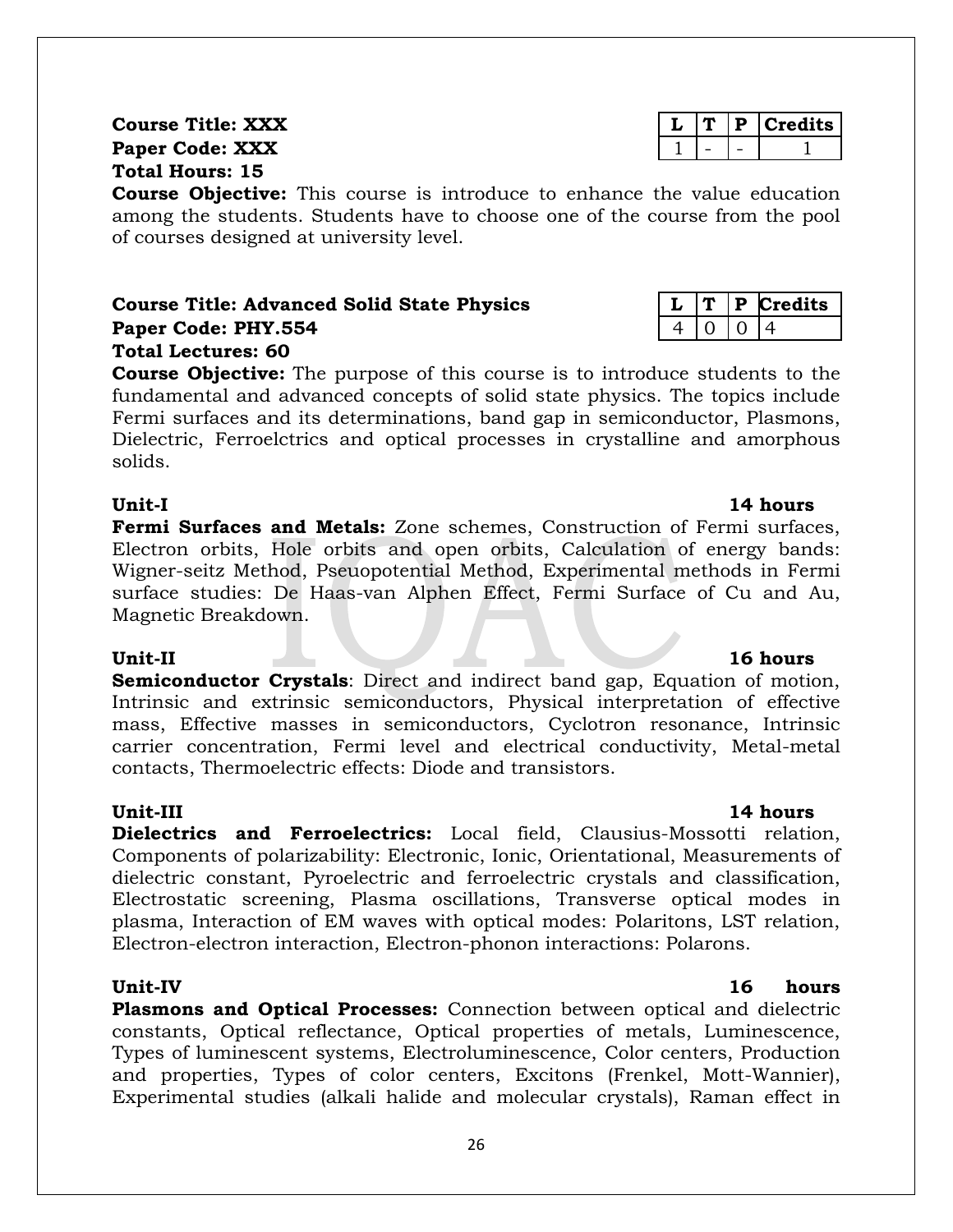crystals, Diffraction pattern and low energy excitations in amorphous solids

#### **Suggested Readings**

- 1. J. Ziman, *Principles of the Theory of Solids* (Cambridge University Press, Cambridge, U.K.) 2011.
- 2. C. Kittel, *Introduction to Solid State Physics* (Wiley India (P) Ltd., New Delhi, India) 2007.
- 3. R.J. Singh, *Solid State Physics* (Pearson, New Delhi, India) 2011.
- 4. A.J. Dekker, *Solid State Physics* (Macmillan, London, U.K.) 2012.
- 5. N. W. Ashcroft and N. D. Mermin, *Solid State Physics* (Thomson Press), 2003.

### **Course Title: Nuclear Techniques-I**  $\vert L \vert T \vert P \vert$  Credits **Paper Code: PHY.555** 4 0 0 4 **Total Lectures: 60**

**Course Objective**: This course aims to introduce different techniques use to study nuclear physics starting from design of different radiation source, detection, interaction and its applications.

**Accelerators:** Motion of charged particles in electric and magnetic fields, Axial and radial magnetic field distributions in dipole, quadrupole and hexapole arrangement, Equipotential lines in different electrodes arrangement, Particle trajectory in electric and magnetic field, Electron sources, ion sources, Van de Graaf generator, DC linear accelerator, RF linear accelerator, Cyclotron, Microtone, introduction to advance accelerator (LHC)

#### **Unit: 2 15 hours**

**Interaction of radiation with matter**: General description of interaction processes, photoelectric effect, Compton Effect, pair production, interactions of directly ionizing radiation, stopping power, linear energy transfer, range of particles, interaction of indirectly ionizing radiation attenuation coefficient. Origin and characteristics of X-Rays, beta rays, alpha particles, and gammarays, Estimation of energies of charged particles from their trajectories in magnetic fields, Interaction of electrons, positrons, heavy ions, gamma rays and neutrons with matter.

**Nuclear Electronics:** Preamplifier, amplifier, pulse shaping networks, biased amplifier, pulse stretchers delay lines, discriminator. Pulse height analysis and coincidence technique, D/A, A/D converter, Single channel analyzer, multichannel analyzer, pulse shape discrimination, coincidence units, slow-

#### **Unit: 1 15 hours**

### **Unit: 3** 15 hours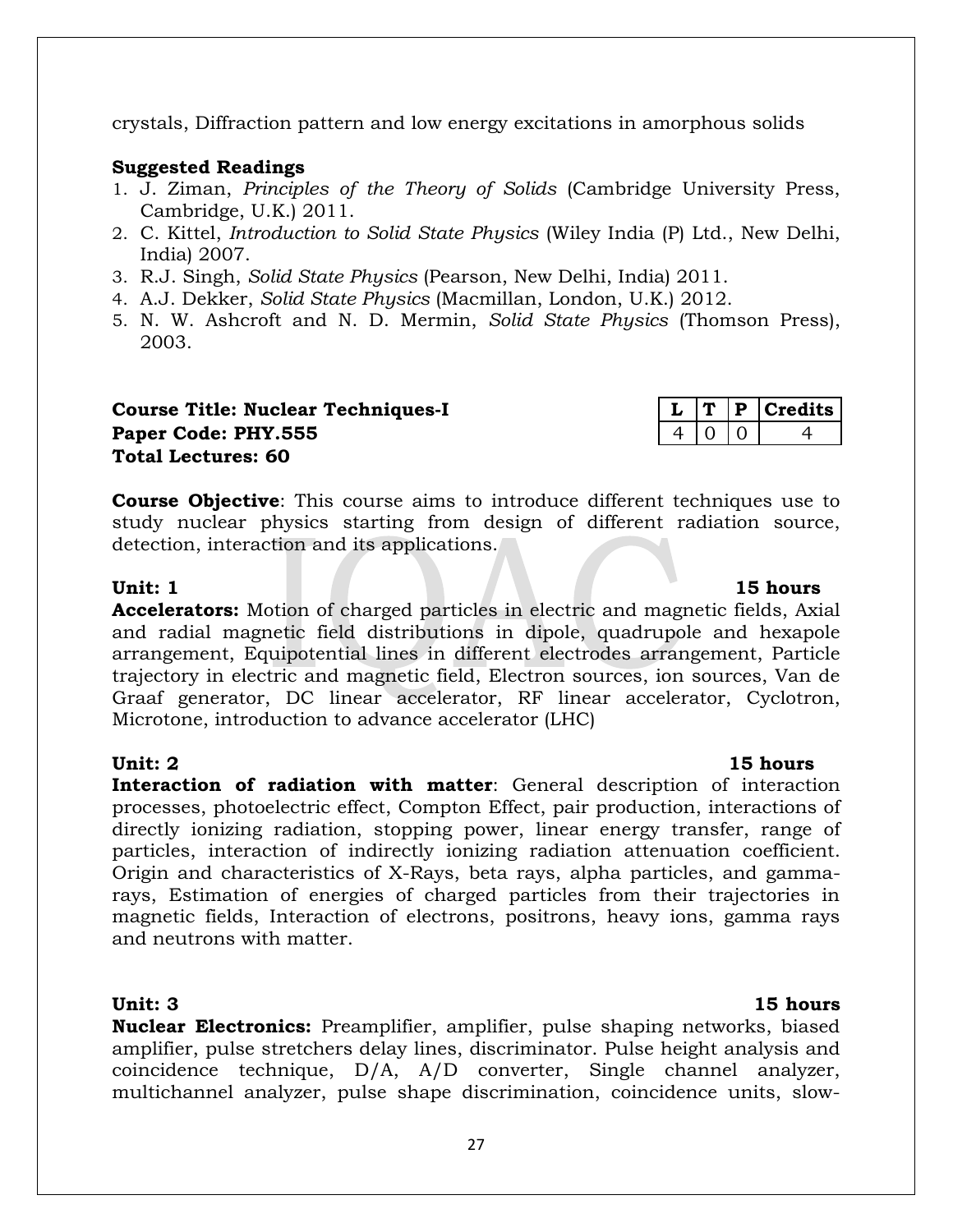28

fast coincidence circuits, anticoincidence circuit, Multichannel Analyzer Applications of radiation, gamma-ray and neutron radiography.

#### **Unit: 4 15 hours**

**Dosimetry and radiation protection units:** Roentgen, RAD, Gray, Sievert, RBE, BED, REM, REP, kerma, Cema, energy deposit and energy imparted, exposure, absorbed dose, equivalent dose, radiation protection, organ dose, effective dose equivalent effects and dose limits, assessment of exposure from natural manmade sources and working principle of pocket dosimeter.

### **Suggested Readings**

- 1. Nuclear radiation detectors, S. S. Kappor and V. S. Rmanurthy. (Wiley Eastern Limited, New Delhi,) 1986.
- 2. Introduction to radiation protection dosimetry, J. Sabol and P. S. Weng, (World Scientific), 1995.
- 3. Techniques for nuclear and particle physics, W. R. Len (Springer), 1955.
- 4. Nuclear radiation detection, W. J. Price, (McGraw-Hill, New York), 1964.
- 5. Alphas, beta and gamma-ray spectroscopy, K. Siegbahn, (North Holland, Amsterdam), 1965.
- 6. Introduction to experimental nuclear physics, R. M. Singru, (John Wiley and Sons), 1974.

| <b>Course Title: Introduction to Computational Materials</b><br><b>Physics</b> |  | $L  T   P $ Credits |
|--------------------------------------------------------------------------------|--|---------------------|
| Paper Code: PHY.556                                                            |  |                     |
| <b>Total Hours: 30</b>                                                         |  |                     |

**Course Objective:** The aim of the course is to outline nuts and bolts of physics required to compute the properties of materials using modern computational methods. It is possible to compute the properties of materials by applying laws of quantum physics and using concepts of solid state physics. This course will introduce about basics of density functional theory for electronic structure problems, pseudopotential approach, plane waves and localized orbitals basis sets methods.

#### **Unit-I 8 hours**

**Elementary Density Functional Theory (DFT):** Electron density in DFT, Hohenberg-Kohn theorems, Kohn Sham approach, Exchange-correlation functionals: local density approximation and genitalized gradient approximation, Solving Kohn-Sham equations, Extension and limitations of DFT.

### **Unit-II 7 hours**

**Treatment of Solids:** Pseudopotential approach, Types of pseudopotentials, Reducing the calculation size: supercell approach, irreducible brillouin zone, k-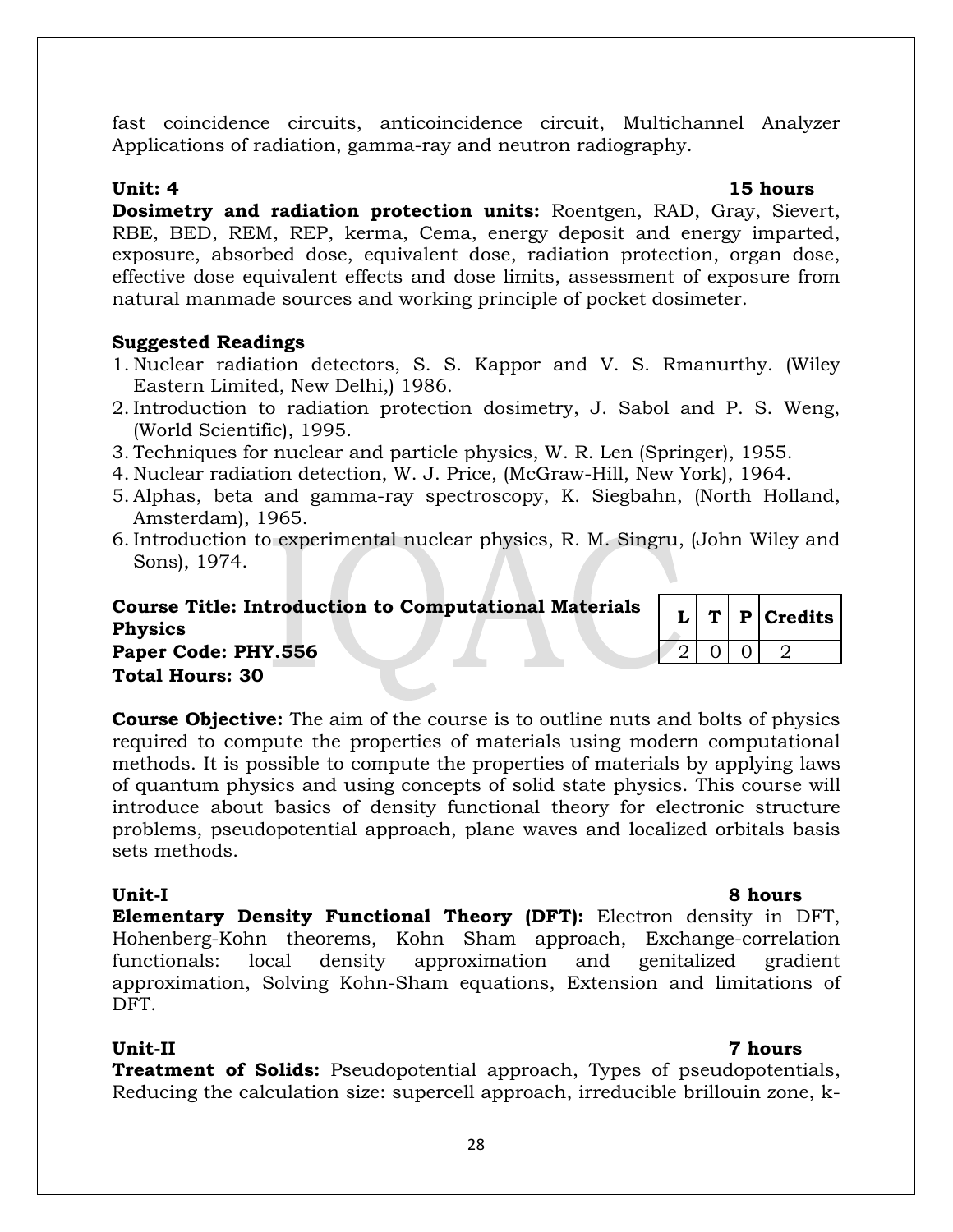point sampling, Periodic boundary conditions and slab model; Some practical topics: energy cutoff and smearing; Electronic and Ionic minimization, Crystal structure prediction, Phase transformations, Surface relaxation, Surface reconstruction.

### **Unit III 8 hours**

**Electronic Structure of Solids**: Origin of energy gap, Wave equation of electron in periodic potential, Empty lattice approximation, Electronic structure of metals and semiconductors, Optical processes: Kramers-Kronig relations, electronic interband transitions, Dielectric functions and absorption spectra, Excitons, Energy loss of fast particles in a solid.

### **Unit IV 7 hours**

**Electronic Structure Methods:** Bloch theorem: Fourier expansion and Fast Fourier transformation, Matric expression for Kohn-Sham equations, Tight binding method, Determination of electronic structure: plane waves and localized orbitals methods.

### **Suggested Readings**

- 1. June Gunn Lee, *Computational Materials Science: An Introduction*, (CRC Press 2011)
- 2. Efthimious Kaxiras, *Atomic and Electronic Structure of Solids* (Cambridge Unive. Press) 2007.
- 3. Richard M. Martin, *Electronic Structure: Basic Theory and Practical Methods*(Cambridge University Press) 2008.
- 4. David S. Sholl and Janice A. Steckel, *Density Functional Theory: A Practical Introduction* (John Wiley and Sons, 2009).
- 5. Feliciano Giustino, *Materials Modelling Using Density Functional Theory: Properties and Predictions*, Wiley (2009).
- 6. Rajendra Prasad, *Electronic Structure of Materials*, Taylor and Francis (2013).

**Course Title: Computational Materials Physics Laboratory <sup>L</sup> <sup>T</sup> <sup>P</sup> Credits Paper Code: PHY.558(a) Total Hours: 60**

|  | P | Credits |
|--|---|---------|
|  |   |         |

**Course Objective:** The modelling and simulation laboratory experiments have been so designed that the students learn materials modelling and simulations using first principles method.

### **List of Practical's**

- 1. Plot Total Energy Vs k-points for different Bulk materials to test the convergence of your result.
- 2. To find the optimized geometry of Bulk materials such Fe, Au, Co, NaCl and etc.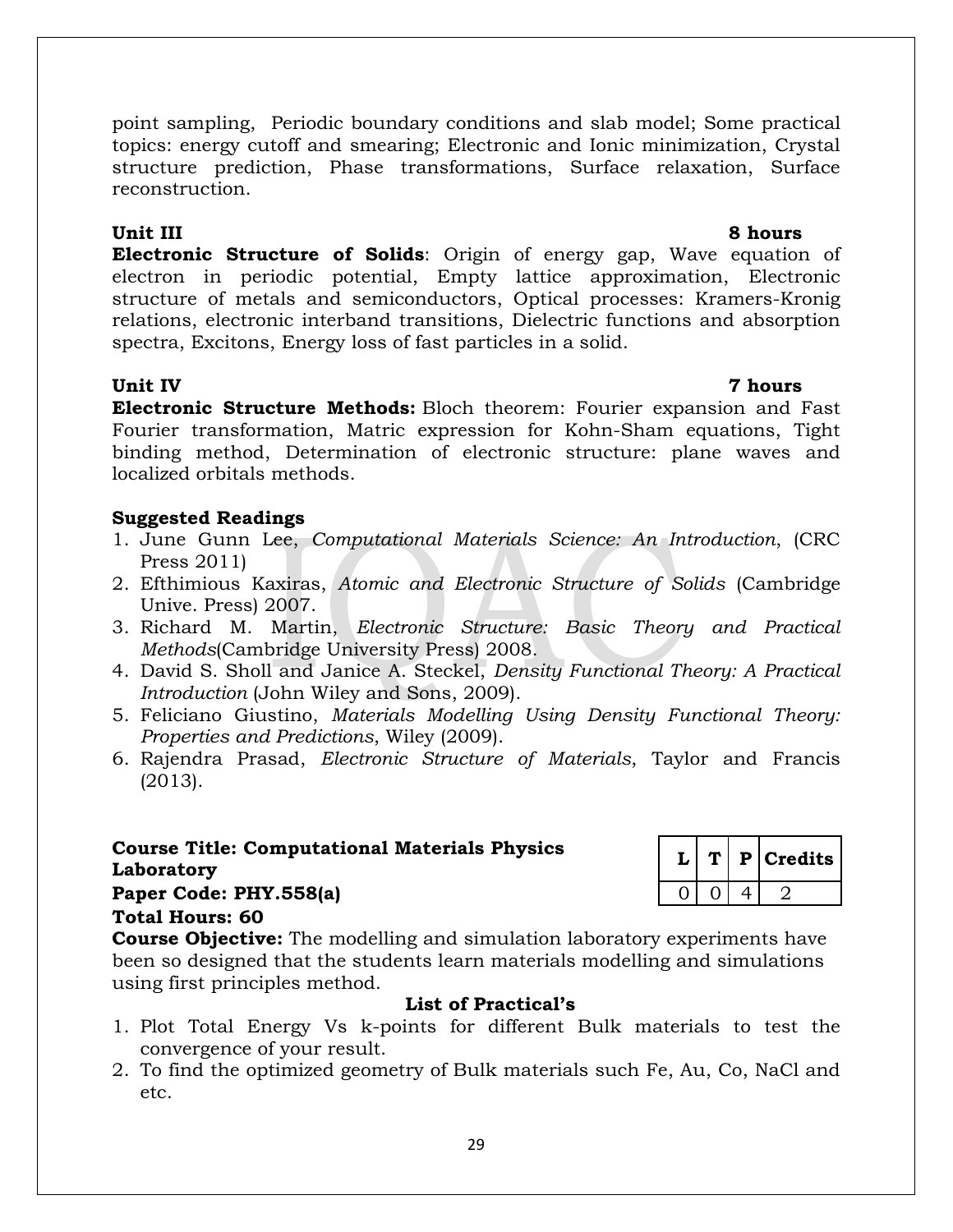- 3. Compute and analyze the electronic structure of semiconductors such as Si and Ge.
- 4. Compute and analyze the electronic structure of metals such as Au and Pt.
- 5. Electronic structure of graphene using density functional calculations.
- 6. Electronic structure of 1D lattice such as Carbon nanotube
- 7. Determine the magnetic ground state of different magnetic systems.

#### **Suggested Readings**

- 1. June Gunn Lee, *Computational Materials Science: An Introduction*, (CRC Press 2011)
- 2. Efthimious Kaxiras, *Atomic and Electronic Structure of Solids* (Cambridge Unive. Press) 2007.
- 3. Richard M. Martin, *Electronic Structure: Basic Theory and Practical Methods*(Cambridge University Press) 2008.
- 4. David S. Sholl and Janice A. Steckel, *Density Functional Theory: A Practical Introduction* (John Wiley and Sons, 2009).
- 5. Feliciano Giustino, *Materials Modelling Using Density Functional Theory: Properties and Predictions*, Wiley (2009).
- 6. Rajendra Prasad, *Electronic Structure of Materials*, Taylor and Francis (2013).

### **Course Tile: Functional Materials and Devices Paper Code: PHY.557 Total Lectures: 60**

|  | u | <b>redits</b> |
|--|---|---------------|
|  |   |               |

**Course Objective:** Physicists and Chemists are now playing an important role in the growing field of materials research. The aim of this course is to introduce students to this area of modern materials. This class will review the fundamental principles of various advanced functional materials and Devices.

#### **Unit-I 15 hours**

**Advanced Ceramic and Smart Materials:** Ceramic Materials: Classification, Preparation and Properties, Composites, Smart Materials exhibiting: Ferroelectric, Dielectrics, Piezoelectric, Thermoelectric, Luminescence, Photocromics, Thermocromics and Electrocromic Materials, Phase Change Material, Shape Memory Alloys, Smart Structure and Robotics.

### **Unit-II 15 hours**

**Magnetic and Multiferroics Materials:** Ferrites, Gaint magnetoresistance (GMR), Magnetic materials for recording and computers., Spin Polarization, Colossal Magnetoresistance (CMR), La and Bi-based Perovskite, Spin-Glass, Spintronics: Magnetic tunnel junction, Spin transfer torque, Applications, Multiferroics: Types and Mechanism,  $BiFeO<sub>3</sub>$  and  $BaTiO<sub>3</sub>$  Multiferroics.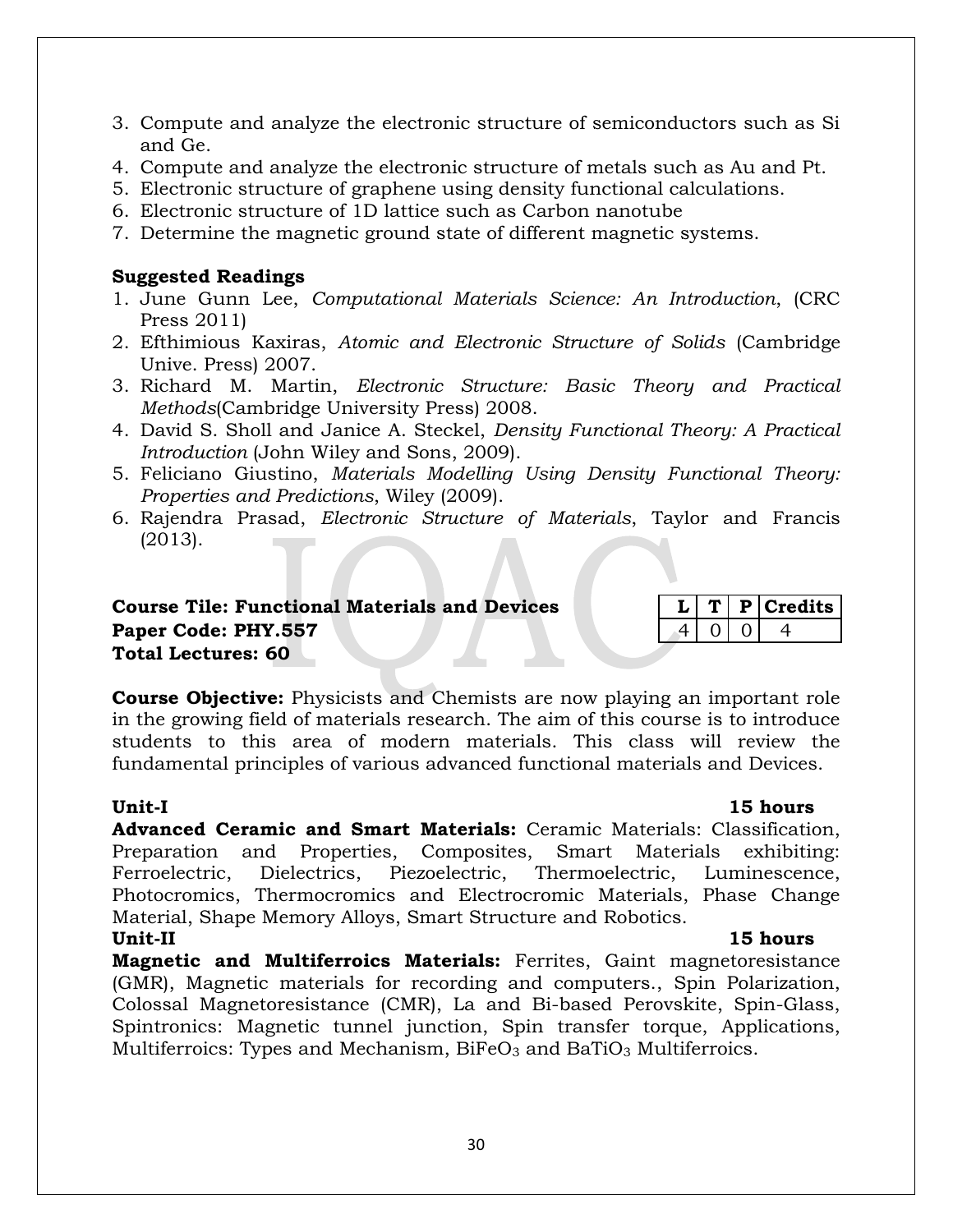**Polymers and Composites:** [Basic Concepts on Polymers,](javascript:loadvideo() Polymers (Insulating, electronic and functionalized), Polymer Configuration (Tacticity), Polymer Conformation (Trans, Staggered, Gauche, Eclipsed), Polymer processing: Hot molding, Film blowing, Melt spinning etc Composites: Varieties, Role of Matrix Materials, Mixing Rules, Polymer composites and nanocomposites (PNCs), PNCs for Li-ion battery, Supercapacitor, fuel cell, LED's and solar cell, synthesis and [engineering of PNCs.](javascript:loadvideo()

#### **Unit-IV 15 hours**

**Devices:** Photovoltaic, Solar Energy, Nanogenerators, LED, Electrochromic displays (n & p-type materials, electrolytes, device fabrication and property measurements), Resistive switching, Supercapacitor and Li-ion batteries (Types and Properties: Crystallinity, Free ions and ion pair's contribution, Ionic radii of migrating species, Ionic Conductivity, Transport parameters, Transference Number, Thermal Stability, Porosity and Electrolyte Uptake/Leakage, Thermal Shrinkage, Glass transition temperature, Electrochemical Stability, Mechanical Stability) Advantages and Disadvantages, Ragone plot, Nyquist plot, Chargingdischarging.

Fuel Cell (Alkaline Fuel Cell, Polymer Electrolyte Membrane Fuel Cell, Direct Methanol Fuel Cell, Solid Oxide Fuel Cell,).

### **Suggested Readings**

- 1. Mel Schwartz, Smart Materials, CRC Press, Boca Raton, 2009
- 2. Handbook of Inorganic Electrochromic Materials, by C.G. Granqvist; Elsevier Science, 1995.
- 3. Lithium Batteries: Advanced Technologies and Applications, by Bruno Scrosati, K. M. Abraham, Walter Van Schalkwijk, and Jusef Hassoun; John Wiley & Sons, Inc, 2013.
- 4. Advanced functional materials: a perspective from theory and experiment. Edited by Biplab Sanyal, and Olle Eriksson
- 5. S.B. Ogale, T.V. Venkatesan, M. Blamire, *Functional Metal Oxides* (Wiley-VCH Verlag GmbH, Germany) 2013.
- 6. S. Banerjee and A.K. Tyagi, *Functional Materials: Preparation, Processing and Applications* (Elsevier, Insights, Massachusetts, USA) 2011.
- 7. D.D.L. Chung, *Composite Materials: Functional Materials for Modern Technologies* (Springer, New York, USA) 2003.
- 8. Deborah D. L. Chung, *Functional Materials: Electrical, Dielectric, Electromagnetic, Optical and Magnetic Applications* (World Scientific Publishing Company, Singapore) 2010.
- 9. B.D. Cuility and C.D. graham, *Introduction to Magnetic Materials* (Willey, New Jersey) 2009.
- 10. K.C. Kao, *Dielectric Phenomena in Solids* (Elsevier, Academic Press, London, U. K.) 2004.

#### **Unit-III 15 hours**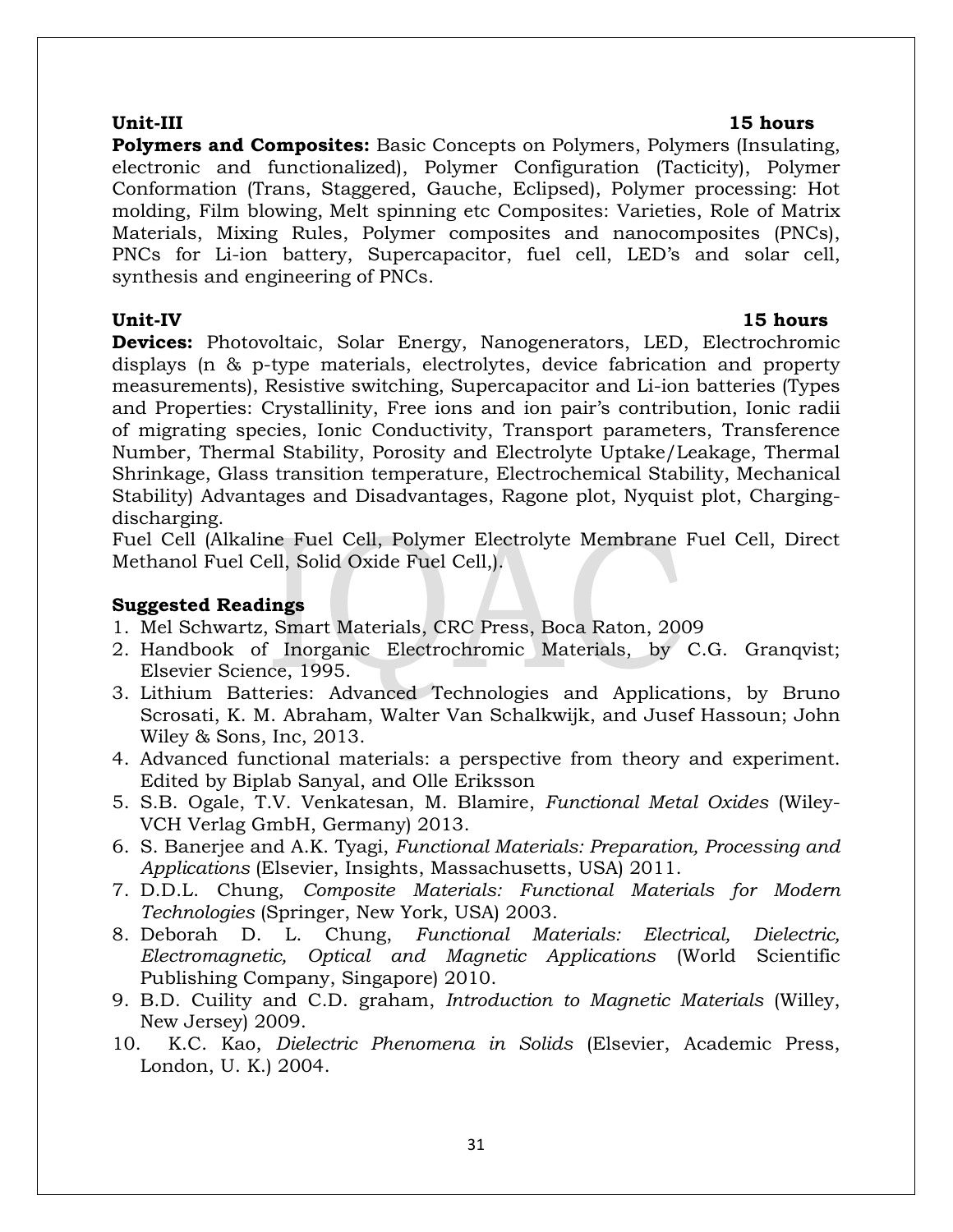- 11. S. O. Kasap, *Principles of Electronic Materials and Devices* (McGraw Hill Publications)
- 12. [B E Conway Brian E Conway Conway,](http://www.flipkart.com/author/b-e-conway-brian-e-conway-conway) *Electrochemical Supercapacitors: Scientific Fundamentals and Technological Applications* (Springer) 1999.

### **Semester IV**

**Course Title: Research Methodology Paper Code: PHY.571 Total Lectures: 60**

**Course Objective:** The course Research Methodology has been framed to introduce basic concepts of Research Methods. The course covers preparation of research plan, reading and understanding of scientific papers, scientific writing, research proposal writing, ethics, plagiarism, laboratory safety issues and intellectual property rights etc.

#### **Unit-I 15 hours**

**General principles of research:** Meaning and importance of research, Different types and styles of research, Role of serendipity, Critical thinking, Creativity and innovation, Formulating hypothesis and development of research plan, Review of literature, Interpretation of results and discussion.

**Bibliographic index and research quality parameters**- citation index, impact factor, *h* index, i10 index, etc. Research engines such as google scholar, Scopus, web of science, Scifinder etc.

#### **Unit-II** 15 hours

**Technical & scientific writing**- theses, technical papers, reviews, electronic communication, research papers, etc., Poster preparation and presentation, and Dissertation. Making R and D proposals, Reference management using various softwares such as Endnote, reference manager, Refworks, etc. Communication skills–defining communication; type of communication; techniques of communication, etc.

**Data Analysis:** Graph plot, Error analysis, Curve fitting: linear and nonlinear.

**Library:** Classification systems, e-Library, Reference management, Web-based literature search engines.

**Laboratory Safety Issues:** Lab, Workshop, Electrical, Health and fire safety, Safe disposal of hazardous materials, Radiation safety.

|  | ш | ⊣ts ∶<br>ı |
|--|---|------------|
|  |   |            |

### **Unit-III 15 hours**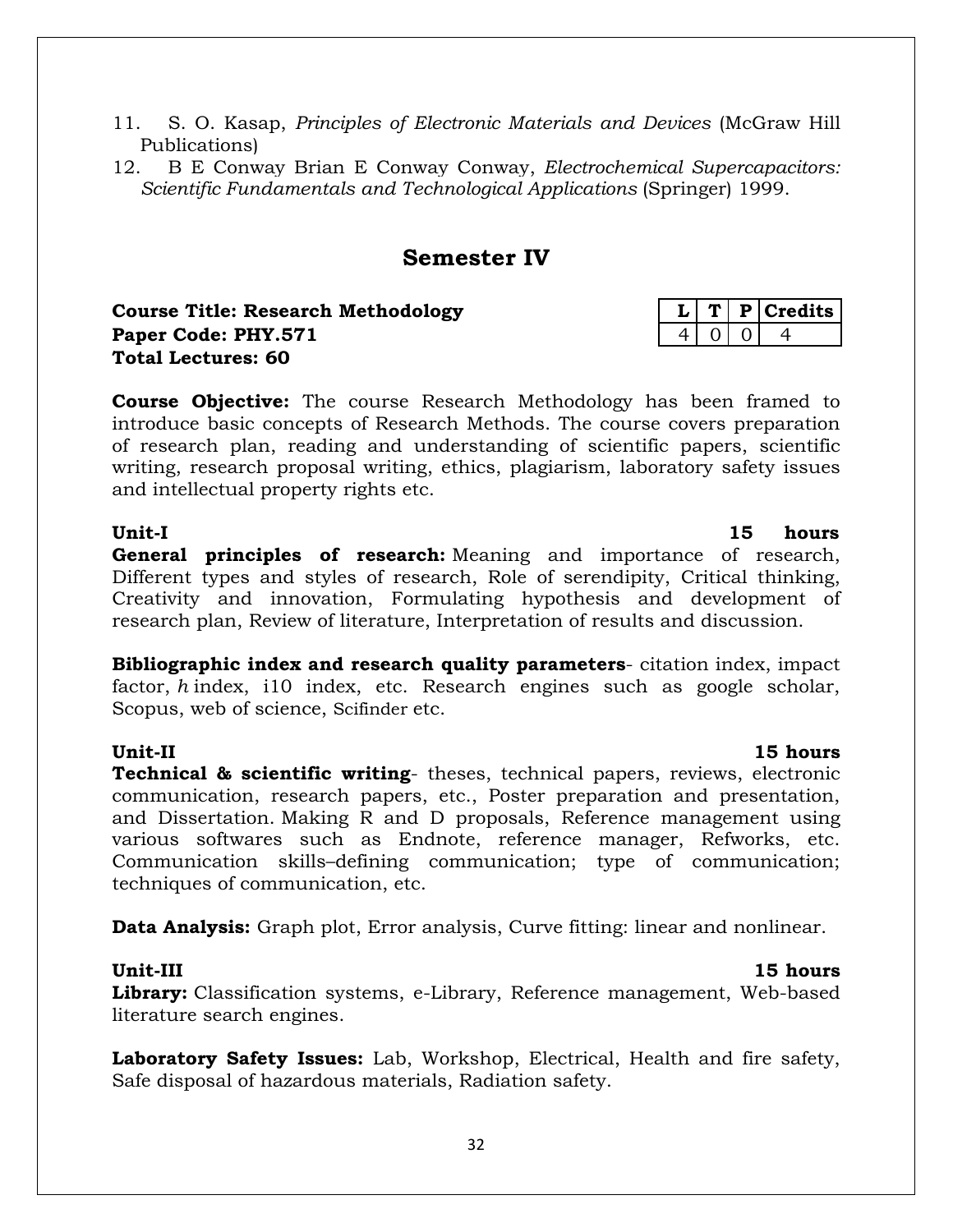**Entrepreneurship and Business Development:** Importance of entrepreneurship and its relevance in career growth, Types of enterprises and ownership.

#### **Unit-IV 15 hours**

**Plagiarism:** Plagiarism, definition, Search engines, regulations, policies and documents/thesis/manuscripts checking through softwares, Knowing and Avoiding Plagiarism during documents/thesis/manuscripts/ scientific writing. **Intellectual Property Rights:** Intellectual Property, intellectual property protection (IPP) and intellectual property rights (IPR), WTO (World Trade Organization), WIPO (World Intellectual Property Organization), GATT (General Agreement on Tariff and Trade), TRIPs (Trade Related Intellectual Property Rights), TRIMS (Trade Related Investment Measures) and GATS (General

Agreement on Trades in Services), Nuts and Bolts of Patenting, Technology Development/Transfer Commercialization Related Aspects, Ethics and Values in IP.

### **Suggested Readings**

1. S. Gupta, *Research Methodology and Statistical techniques* (Deep and Deep Publications (P) Ltd. New Delhi, India) 2005.

2. C. R. Kothari, *Research Methodology* (New Age International, New Delhi, India) 2008.

3. **Web resources:** www.sciencedirect.com for journal references, www.aip.org and www.aps.org for reference styles.

4. **Web resources:** www.nature.com, www.sciencemag.org, www.springer.com, www.pnas.org, www.tandf.co.uk, www.opticsinfobase.org for research updates.

### **Course Title: The Enrich Physics Course-I L T P Credits Paper Code: PHY:572** 2 0 0 2 **Total Lecture: 30**

**Course Objective:** This course aims to enrich students through physics problems and exercises of importance for national level examination.

Vector calculus, matrices, differential equations, Fourier series, analytic functions, poles, residues and evaluation of integrals.

### **Unit-II 7 hours**

Lagrangian and Hamiltonian formalism,Central force motions, Conservation laws and, cyclic coordinates, Rigid body dynamics, small oscillations.

#### **Unit-I 8 hours**

#### 33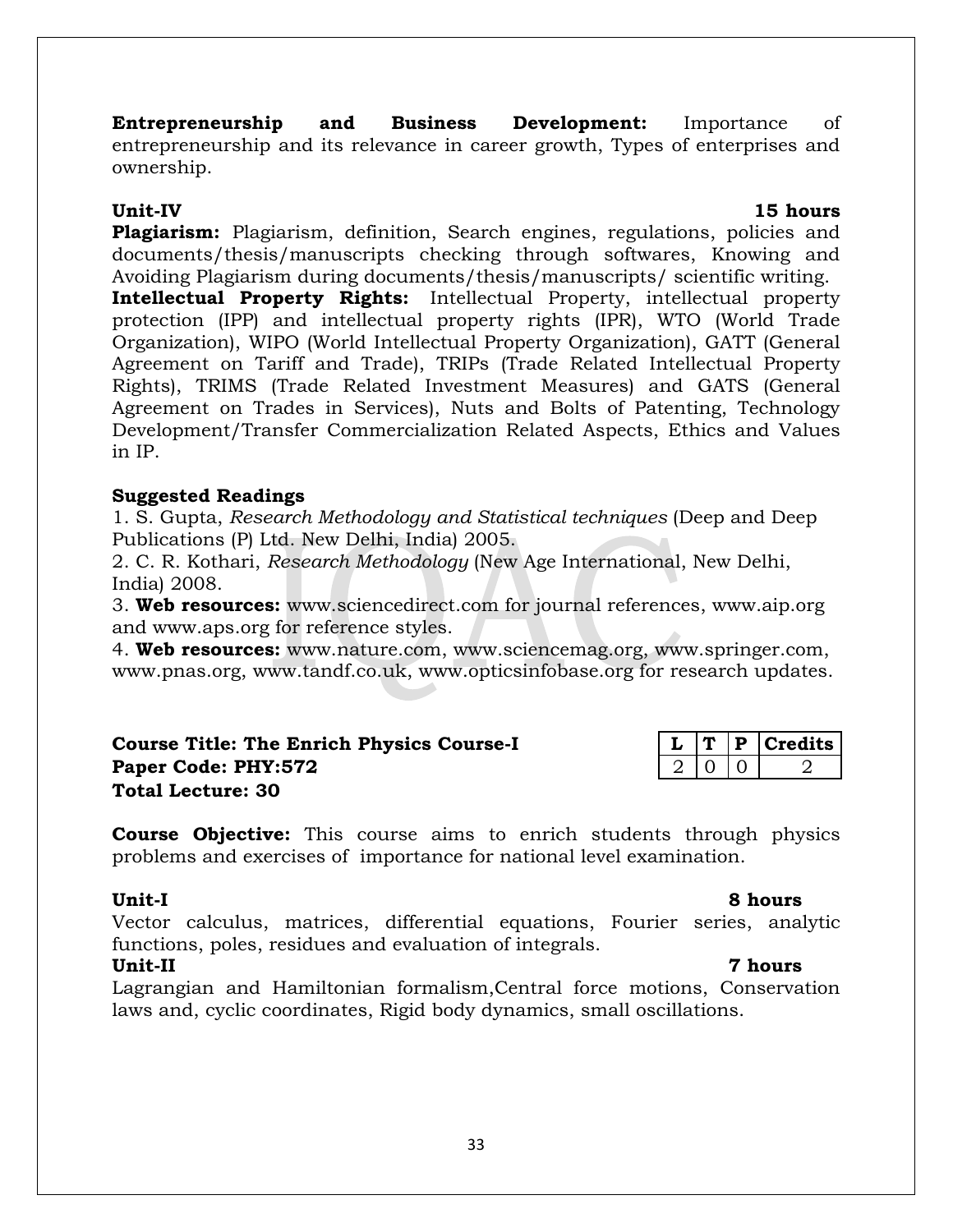#### **Unit-III 8 hours**

### Applications of Schrodinger's equation, Angular momentum, Scattering theory and relativistic quantum theory, perturbation theories, Atomic and Molecular Spectra.

#### **Unit-IV 7 hours**

Laws of thermodynamics, Ensemble theory, Phase transition, Bose gas, Fermi gas.

### **Suggested Readings**

- 1. G. Arfken, H. Weber and F. Harris, *Mathematical Methods for Physicists* (Elsevier Academic Press, Massachusetts, USA) 2012.
- 2. P.S. Joag and N.C. Rana, *Classical Mechanics* (Tata McGraw-Hill, Noida, India) 1991.
- 3. N.Zettili, *Quantum Mechanics-Concepts and Applications* (John Wiley & Sons Ltd., Sussex, U.K.) 2009.
- 4. D. J. Griffiths, *Introduction to Quantum Mechanics*, 2nd Ed. (Pearson Education, India) 2015.
- 5. Fundamentals of Molecular Spectroscopy, C. N. Banwell and E. M. McCash, (Tata, McGraw Hill Publishing Company Limited).
- 6. R.K. Pathria and Paul D. Beale, *Statistical Mechanics* (Elsevier, USA) 2011.

| <b>Course Title: The Enrich Physics Course-II</b> |  | $\ L\ $ $\Gamma\ P\ $ Credits |
|---------------------------------------------------|--|-------------------------------|
| Paper Code: PHY:573                               |  |                               |
| <b>Total Lecture: 30</b>                          |  |                               |

**Course Objective:** This course aims to enrich students through physics problems and exercises of importance for national level examination.

#### **Unit-I 8 hours**

Electrostatics & magnetostatics, Maxwell's equations, electromagnetic waves, wave guides, radiation.

### **Unit-II 7 hours**

Two Nucleon Problems, Nuclear Decay, Nuclear models, Detectors, Accelerators, Nuclear Reactions,

### **Unit-I 8 hours**

Network Theorems, Semiconductor, transistors, OpAmp, binary and sequential logic,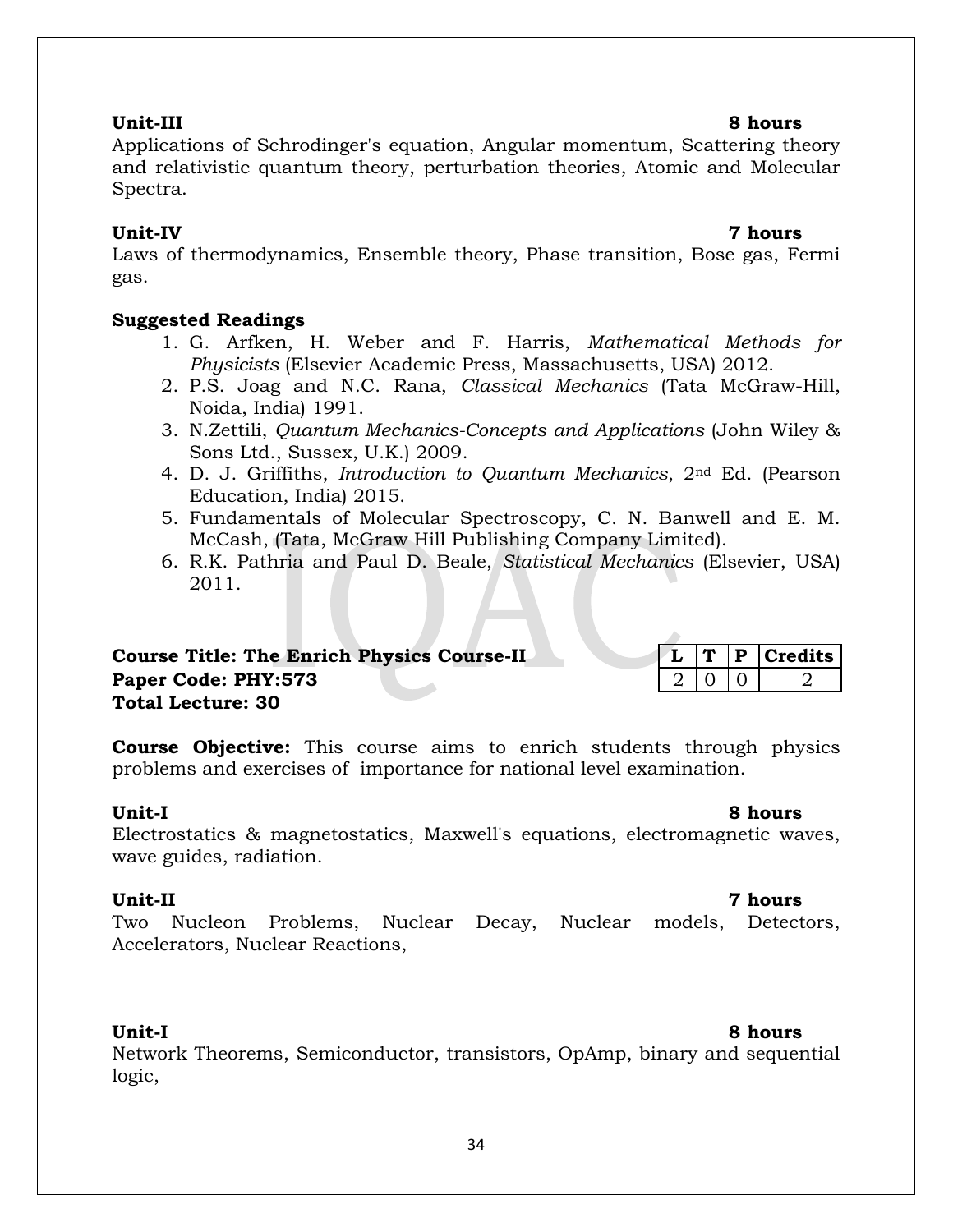#### **Unit-IV: 8 hours**

Diffraction and the structure factor, specific heat, Hall effect, band theory of solids, Superconductivity.

#### **Suggested Readings**

- 1. D.J. Griffiths, *Introduction to Electrodynamics*, Prentice Hall of India Pvt.Ltd., New Delhi,2012.
- 2. B. Martin, *Nuclear & Particle Physics* An Introduction : (John Wiley & Sons, Inc., New Jersey, USA) 2011.
- 3. J. Millman, C. Halkias and C. Parikh, *Integrated Electronics : Analog and Digital Circuits and Systems* (Tata McGraw - Hill Education, Noida, India) 2009.
- 4. C. Kittel, *Introduction to Solid State Physics* (Wiley India (P) Ltd., New Delhi, India) 2007.

**Course Title: Seminar-II L T P Credits Paper Code: PHY.544**  $\vert \cdot \vert \cdot \vert \cdot \vert \cdot \vert \cdot \vert$ **Total Hours: 15**

**Course Objective:** Seminar has been introduced to make students well versed with the communication and presentations skills. Students will make presentation related to their research project.

#### **Evaluation Criteria**

Delivery (Voice, Pacing, Body Language, Preparation) of 10 Marks, Organization (Introduction, Division of themes, Conclusion, Discourse) of 10 Marks, Knowledge (Depth, Level, Authority, Terminology, Ability to answer Questions) of 10 Marks, Language (Communicative force, Pronunciation, Grammar, Vocabulary) of 5 Marks, Seminar Report (Neat, Organized, Proper spelling and Grammar, Conclusion, References) of 10 Marks, Attendance (75-80% = 1, 81- 85%= 2,86-90% = 3, 91-95%=4, above 95%=5) of 5 Marks

### **Course Title: Project Work-II**  $\vert L \vert T \vert P$  **Credits Paper Code: PHY.599**  $\vert - \vert - \vert - \vert 6$

The time allowed to project work-II is equivalent to the one and half practical laboratory course per week. Students will continue their project work from the previous semester and prepare project report at the end of semester through group or independent research problems decided by the supervisor.

| S. No. | <b>Sections</b>                                        | <b>Marks</b> |
|--------|--------------------------------------------------------|--------------|
|        | 1. Introduction                                        | 10           |
|        | Objective are scientifically correct as per importance | 15           |
|        | Basic theory                                           | 15           |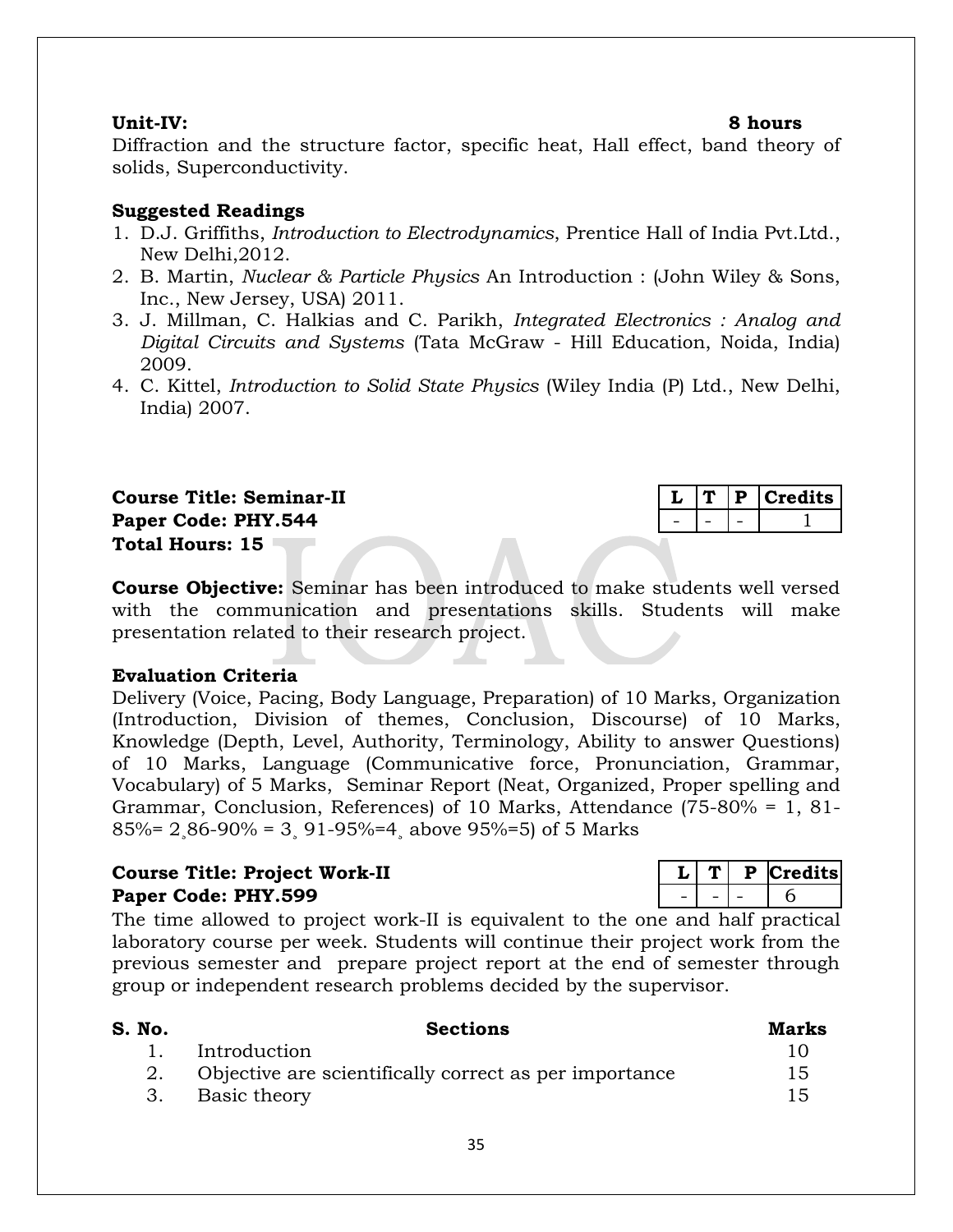- 4. Experimental method / simulation method 20
- 5. Result / discussion (what / why / how) 30
- 6. Direct application 10

Project report will be evaluated on 5-point scale: Excellent (above 80), Very Good (71- 80), Good (56-70), Average (41-55) and Un-satisfactory (Below 40).

The final grade of the project will be evaluated by the combining the grade of Project I and II

### **Course Title: XXX Paper Code: XXX Total Hours: 15**

**Course Objective:** This course is introduce to enhance the value education among the students. Students have to choose one of the course from the pool of courses designed at university level

| <b>Course Title: Introduction to Mesoscopic Physics</b> |       | $ L $ T   P   Cred     |
|---------------------------------------------------------|-------|------------------------|
| Paper Code: PHY:574                                     | 4 0 0 | $\boldsymbol{\Lambda}$ |
| <b>Total Lectures: 60</b>                               |       |                        |

**Course Objective:** Mesoscopic physics is the area of solid state physics that covers the transition regime between macroscopic and microscopic object. The purpose of this course is to introduce the physical concepts underlying the phenomena in this field. In the mesoscopic regime, new topics arises such as: quantization of electrical conductance, Coulomb Blockade, quantum capacitance and etc.

### **Unit I 15 hours**

Introduction, Why Electrons Flow, Conductance Formula, Ballistic Conductance, Diffusive Conductance, Connecting Ballistic to Diffusive, Dispersion Relation, Drude Formula

Counting States, Density of States, Number of Modes, Electron Density, Conductivity vs. Electron Density, Quantum Capacitance, What and Where is the Voltage, A New Boundary Condition, Current from Quasi-Fermi Levels, Electrostatic Potential

**Unit III 15 hours** Boltzmann Equation, Semiclassical Model,Quantum Model, Landauer Formulas, NEGF Equations, Self-Energy, Surface Green's Function, Current

### **Unit II 15 hours**

# **Course Title: Introduction to Mesoscopic Physics L T P Credits**

**L T P Credits**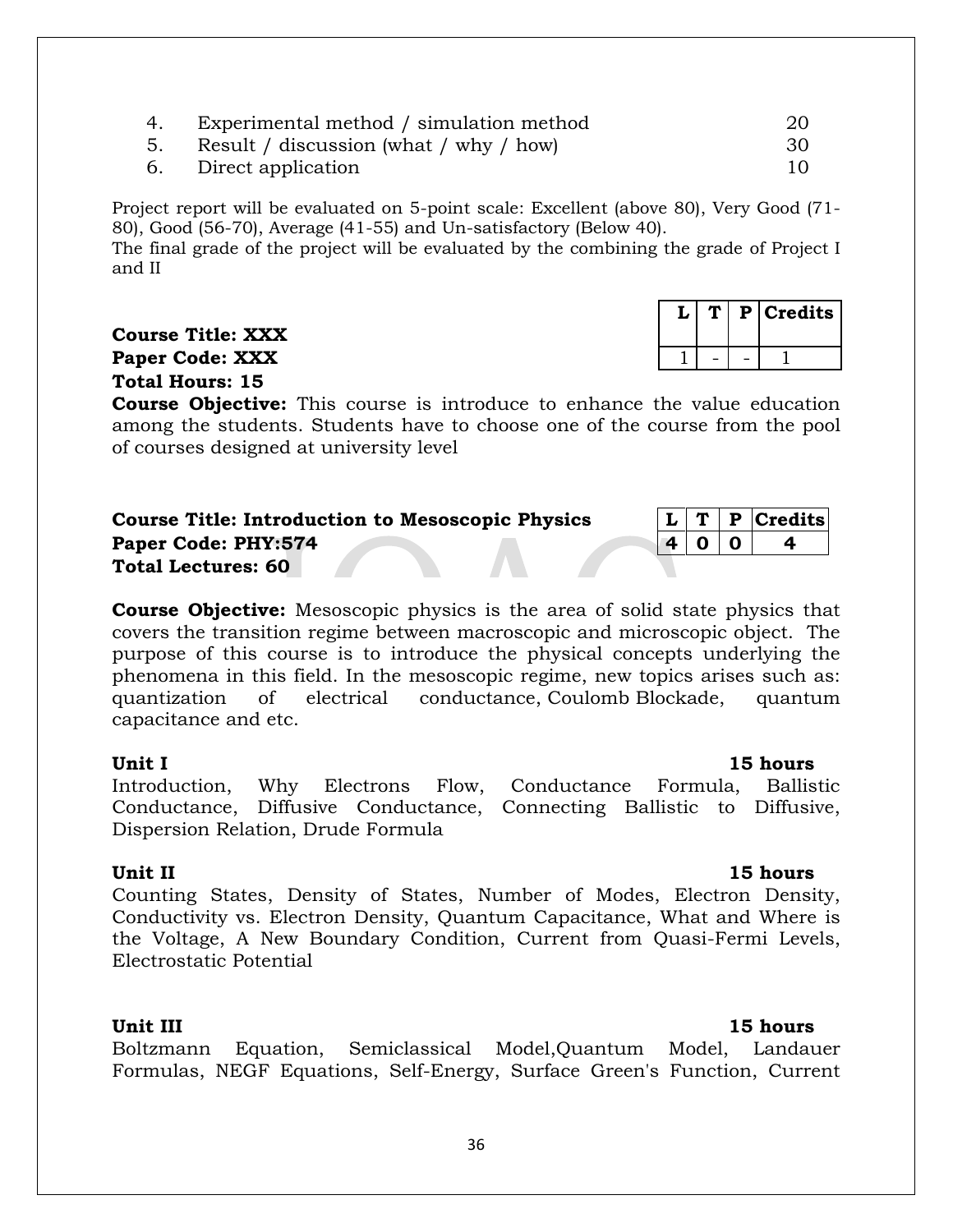37

Operator, Scattering Theory, Transmission, Golden Rule, Quantum Master Equations

Electronic Spin-Orbit Coupling, Spin Hamiltonian, Spin Density/Current, Spin Voltage, Spin Circuits, Seebeck Coefficient, heat Current, One-level Device, Second Law, Entropy

### **Suggested Readings**

- **1.** Quantum Transport Atom to Transistor by Supriyo Datta (CAMBRIDGE)
- **2.** Lessons from Nanoelectronics: A New Perspective on Transport: Volume 1 & 2 by Supriyo Datta (World Scientific)
- **3.** Theory of Quantum Transport at Nanoscale: An Introduction by Dmitry A Ryndyk (Springer)
- **4.** Quantum Transport: Introduction to Nanoscience by Yuli V. Nazarov and Yaroslav M. Blanter ( CAMBRIDGE)

**Course Tile: Nuclear Techniques-II L T P Credits Paper Code: PHY:575** 4 0 0 **Total Lectures: 60**

**Course Objective**: This course aims to introduce different techniques use to study nuclear physics starting from design of different radiation source, detection, interaction and its applications.

**Neutron Sources and Reactors**: Neutron sources, radioactivity based neutron sources and laboratory neutron sources, Thermal and fast neutron detectors, Q values, Fission, Fusion, production of radioisotopes, Reactor operation, Power reactors.

### **Unit: II 16 hours**

**Measurement of Lifetime and Nuclear Levels**: Basic concepts of half-life, mean lifetime of radioactive nuclei, Excited states of nuclei; Measurement of lifetime of the nuclear excited states, covering range from picoseconds to years using techniques such as recoil distance, delayed coincidence, activity measurement and others.

**Unit: III 14 hours Radiation detectors:** Basic principle and design of radiation detectors, Gaseous detectors, Ionization chamber, proportional counter and GM counter, scintillation detectors, semiconductor detectors, surface barrier detector, Si(Li), Gel(Li), HPGe and detection efficiency for various types of radiations

### **Unit: IV 16 hours**

**Applications**: Elemental analysis by neutron activation analysis, proton induced X-ray emission, Nuclear Reaction analysis, Rutherford backscattering,

### **Unit: I 14 hours**

### **Unit IV 15 hours**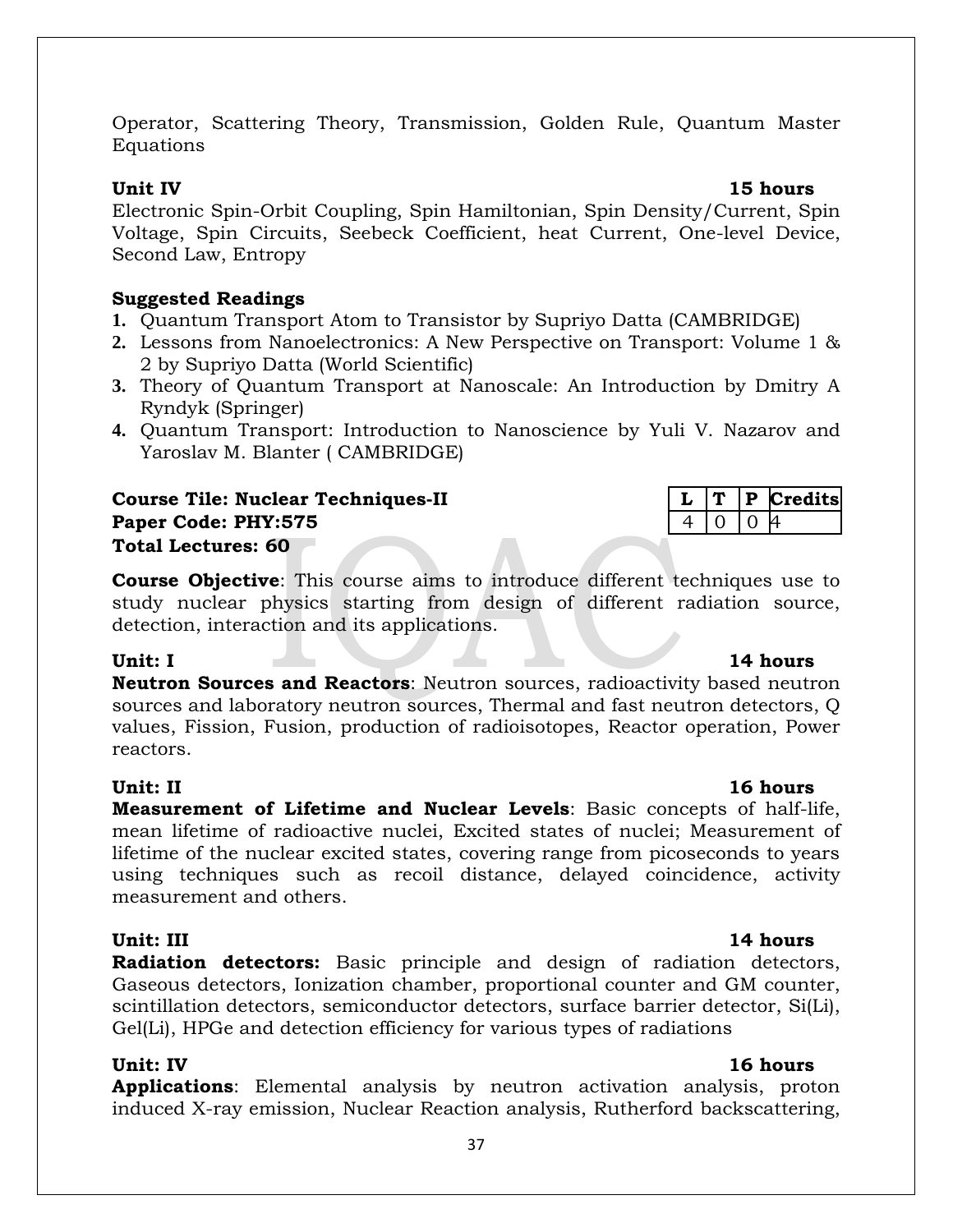Resonance nuclear reaction, Elastic RDA, ion scattering and Neutron Depth Profile, applications of radioisotopes in medical field, industries and agriculture, dating of archaeological and other ancient object, Carbon-14 and potassium-argon dating 39,40 method trace element studies, radiotherapy for cancer treatment.

#### **Suggested Readings**

1. Nuclear radiation detectors, S. S. Kapoor and V. S. Ramamurthy (Wiley Eastern Limited, New Delhi).

2. Introduction to radiation protection dosimetry, J. Sabol and P. S. Weng (World Scientific).

3. Techniques for nuclear and particle physics, W. R. Leo (Springer).

4. Nuclear Measurement Techniques, K. Sriram (Affiliated East-West Press, New Delhi).

5. Fundamentals of surface and thin analysis, Leonard C. Feldman and James W. Mayer (North Holland, New York).

6. Introduction to nuclear science and technology, K. Sriram and Y. R. Waghamare (A. M. Wheeler).

7. Nuclear radiation detection, W. J. Price (McGraw-Hill, New York).

8. Alpha, beta and gamma-ray spectroscopy, K. Siegbahn (North Holland, Amsterdm).

9. Introduction to experimental nuclear physics, R. M. Singru (John Wiley and Sons).

10. Radioactive isotopes in biological research, William R. Hendee (John Wiley and Sons).

### **Course Title: Nanostructured Materials Paper Code: PHY.576 Total Lecture: 60**

|  | ٠<br>÷.,<br>۰<br>$\sim$ |
|--|-------------------------|
|  |                         |

**Course Objective:** It aims to introduce basics of nanomaterials, their properties and synthesis via different methods and the applications of nanomaterials.

### **Unit I 15 hours**

**Nanomaterials, Their Properties and Applications:** Low-dimensional materials: Qunatum dot, tube and well, Some special nanomaterials: Synthesis, properties and applications of Fullerenes, Carbon Nanotubes (SWCNT and MWCNT) and Nanowires, Graphene, Porous materials: Porous silicon, Aerogel, Quantum size effect, Self assembly of Nanomaterials, Structural, Electrical, optical, mechanical, chemical, and magnetic properties at nanoscale, Applications and benefits of nanotechnology, Nanotechnology Ethics and Environment, Challenges and Future of nanotechnology.

### **Unit II** 15 hours

**Synthesis of Nanomaterials:** Fabrication methods i.e. top-down and bottomup approach, Synthesis of nanomaterials by Physical, Chemical and Biological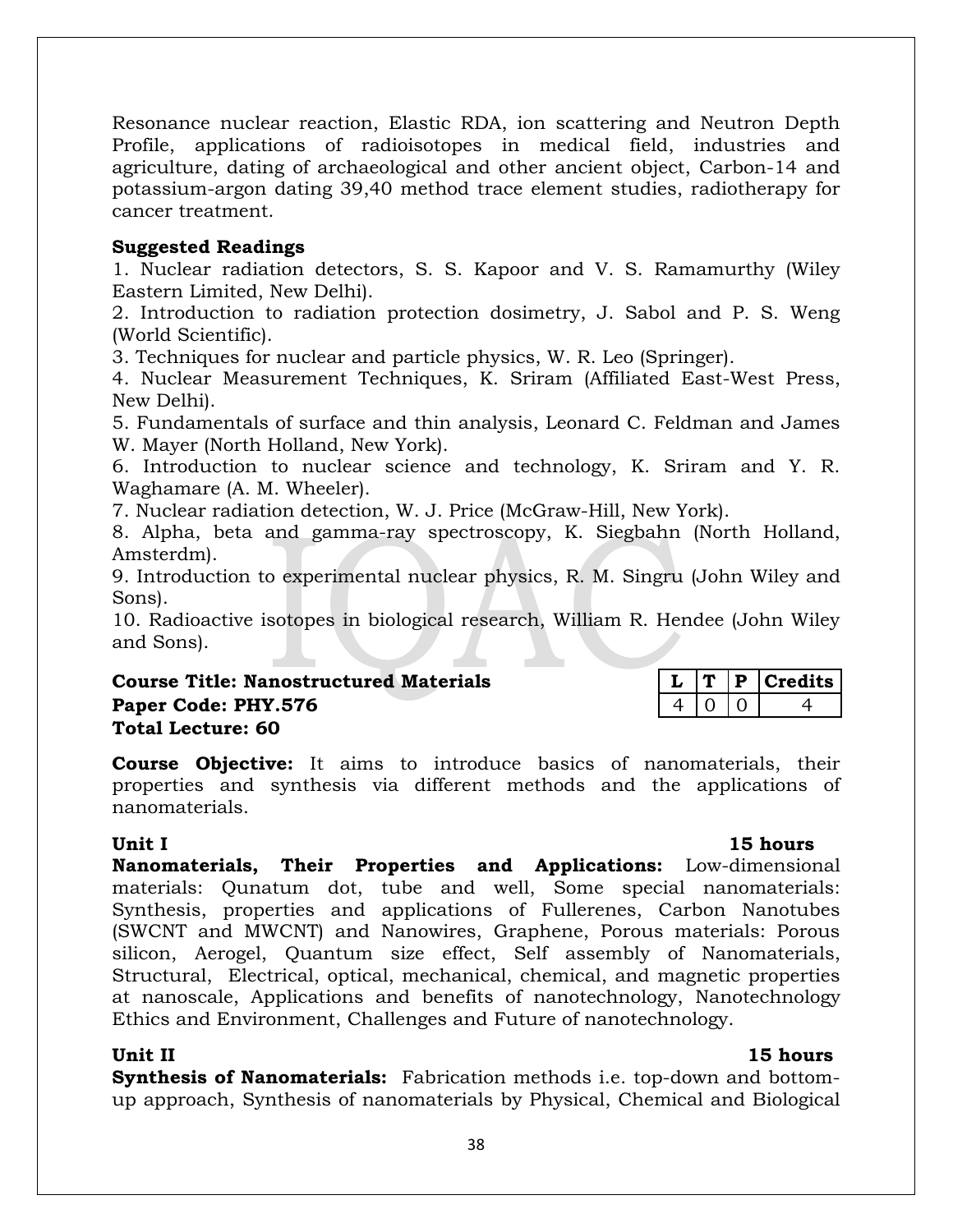methods, Thin Film nanomaterials, Electrolytic deposition, Thermal evaporation, Spray pyrolysis, Sputtering, Pulse laser deposition, LB, Spin coating, Dip coating, Solution cast, Tape casting, Sol gel, Chemical vapour deposition, Molecular beam epitaxy, Cluster beam evaporation, Ion beam deposition, Chemical bath deposition with capping techniques.

#### **Unit III** 15 hours **15 hours**

**Microscopy:** Light Microscopy (Bright field, dark field, phase contrast), Fluorescence (wide-field, confocal, 2-photon) microscopy, Field Emission Scanning Electron Microscopy (FESEM), Energy-dispersive X-ray spectroscopy (EDS), Transmission Electron Microscopy (TEM), High resolution TEM, Selected area electron diffraction (SAED).

**Surface Probe Analysis:** Atomic Force Microscope (AFM), Scanning Tunnelling Microscope (STM), spectroscopy, X-ray photoemission spectroscopy (XPS).

### **UNIT-IV 15 hours**

**Diffraction Methods:** Generation and detection of X-rays, Diffraction of Xrays, X-ray diffraction techniques, Electron diffraction.

**Spectroscopy:** IR Spectroscopy, FTIR, UV-Visible spectroscopy, Raman Spectroscopy, Auger Spectroscopy, Impedance Spectroscopy, Dielectric Spectroscopy.

### **Suggested Readings**

- 1. Functional Metal Oxides: New Science and Novel Applications by S. B. Ogale, T. V. Venkatesan, and M. G. Blamire, Wiley-VCH (2013)
- 2. Physical Metallurgy, Vol. 1 and Vol. 2 by R. W. Chan and P. Hassen North Holland Publishing Company, New York, (1983).
- 3. Modern Physical Metallurgy and Materials Engineering 6th Edition by R. E. Smallman, Butterworth-Heinemann, (1999)
- 4. Atomic Force Microscopy: Understanding Basic Modes and Advanced Applications by Greg Haugstad (John Wiley & Sons, 2012).
- 5. Textbook of Nanoscience and Nanotechnology by B.S Murty, P.Shankar, B. Raj, B. B. Rath, and J. Murday (Springer, 2013).
- 6. [Handbook of Nanophysics](http://www.taylorandfrancis.com/books/details/9781420075465/) by [Klaus D. Sattler](http://www.taylorandfrancis.com/books/search/author/klaus_d_sattler/) (CRC press, 2010).
- 7. Nanostructured Materials and Nanotechnology by Claudia Gutirrez-Wing, Jos Luis Rodrguez-Lpez, Olivia A. Graeve, and Milton Muoz-Navia (Cambridge University Press, 2013).

### **Course Title: Materials Characterizations Paper Code: PHY:577 Total Lecture: 60**

|  |  | ts<br>n |
|--|--|---------|
|  |  |         |

**Course Objective:** It aims to make students familiar with the basic characterizations used for the different information and purpose of the prepared nanomaterials/thin films.